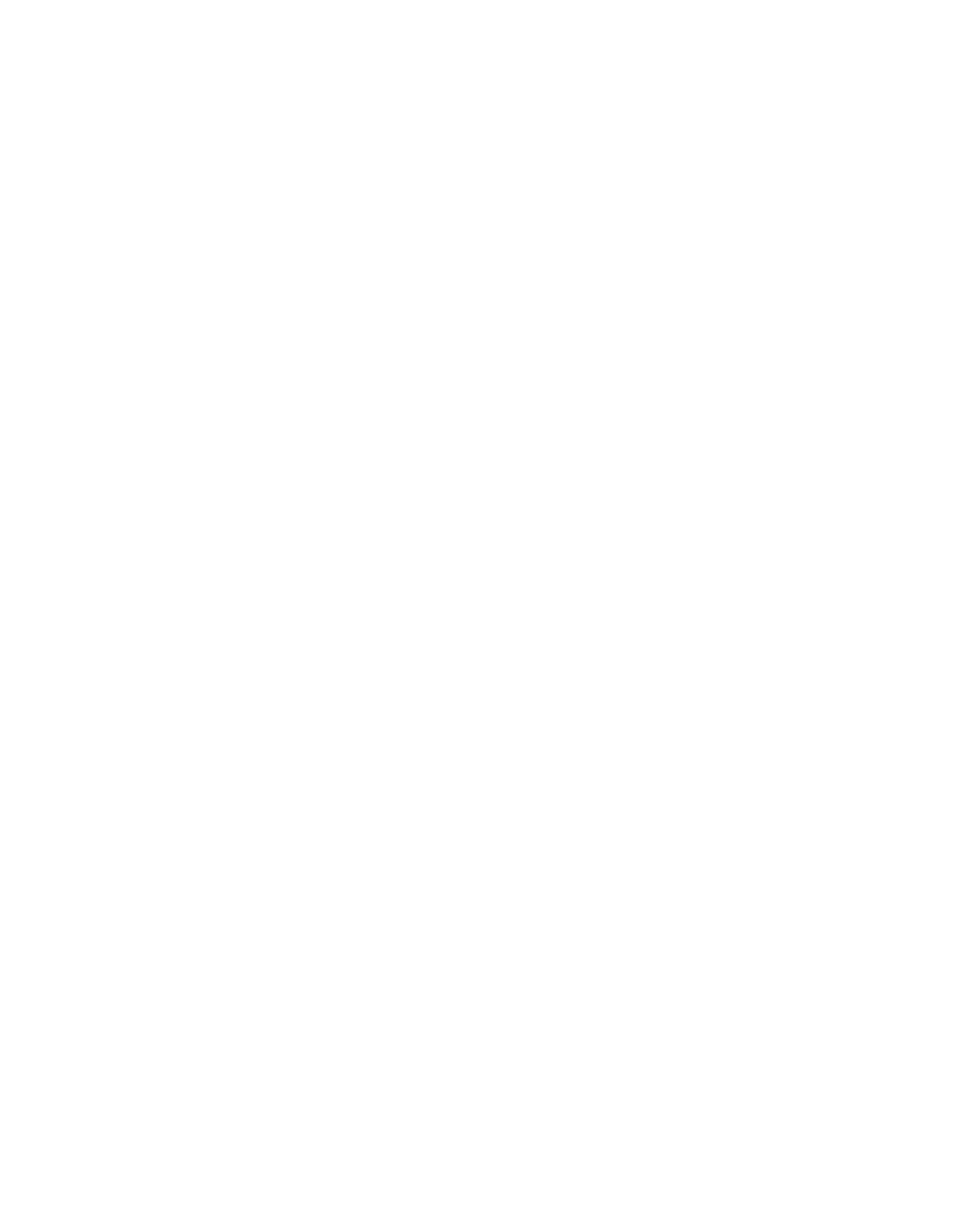

# 2800 Leveling System

## **TABLE OF CONTENTS**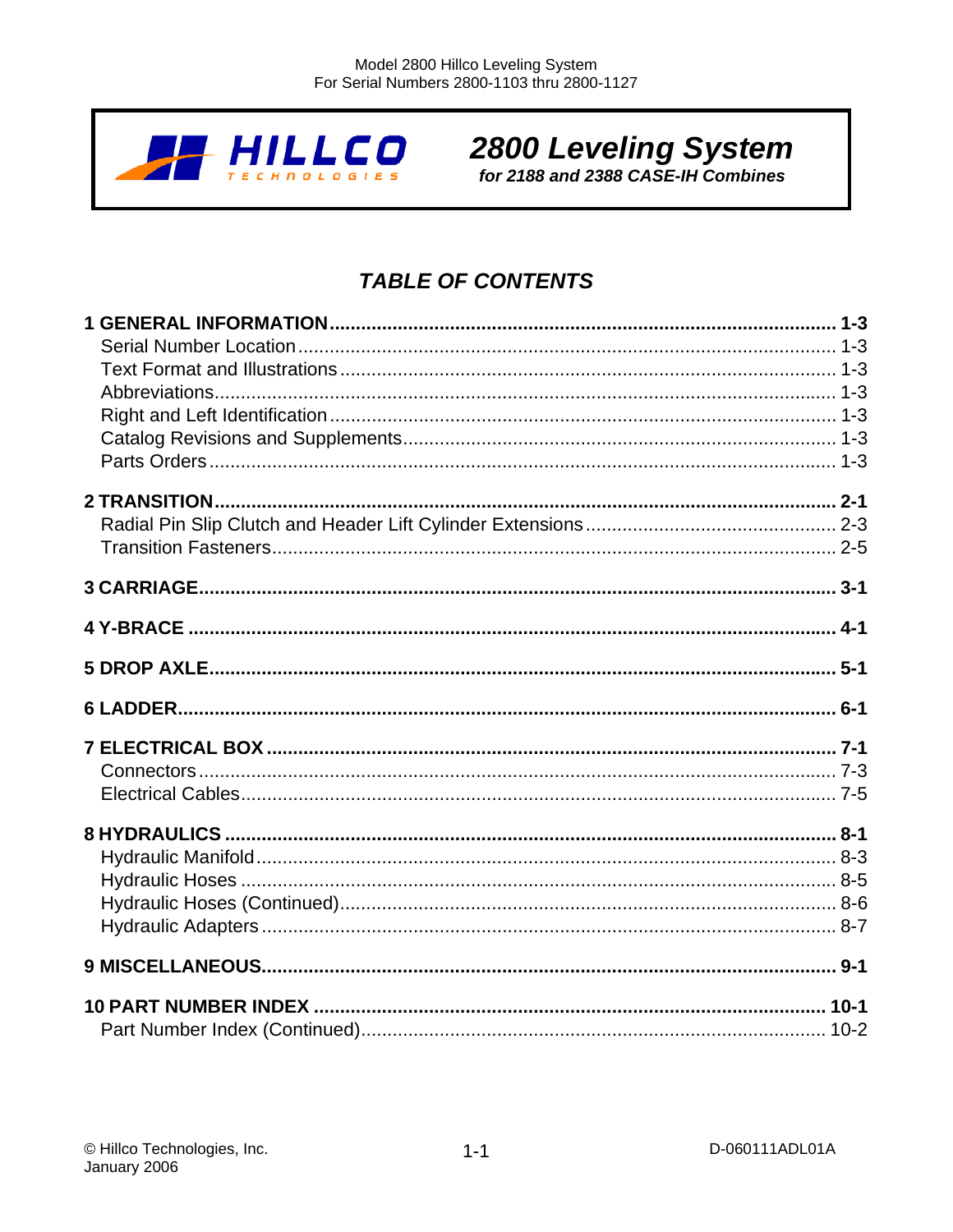Hillco Technologies, Inc. 107 1<sup>st</sup> Avenue Nezperce Id. 83543

www.hillcotechnologies.com

© Hillco Technologies, Inc. D-060111ADL01A January 2006

Fax 208.937.2280<br>Phone 208.937.2461 Phone 208.937.2461<br>Toll Free 800.937.2461 800.937.2461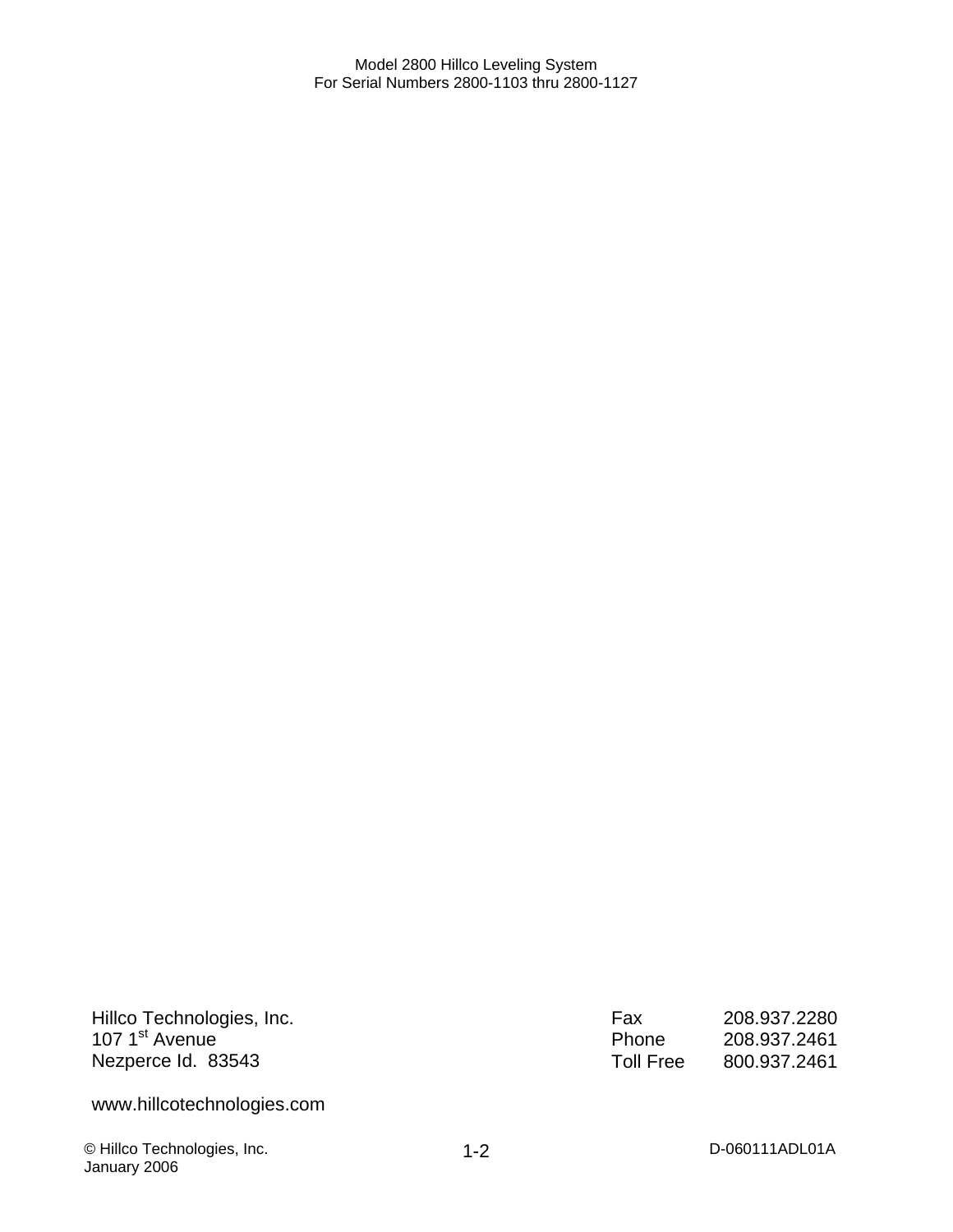Model 2800 Hillco Leveling System For Serial Numbers 2800-1103 thru 2800-1127 **1** *GENERAL INFORMATION* 

#### *SERIAL NUMBER LOCATION*



#### *TEXT FORMAT AND ILLUSTRATIONS*

The arrangement of this parts catalog is for easy identification of parts. All parts are illustrated in exploded views in proper relation to each other. Some diagrams refer to other pages for further information. Reference numbers used in the illustrations refer to line numbers in the part lists. The part lists appear to the right of all diagrams and correspond with those diagrams. Included in the part lists, along with the reference numbers are part numbers, part descriptions and the quantity of the part required per leveling system.

#### *ABBREVIATIONS*

- **SN** "Serial Number" The four digits shown in the SN column refer to the last four digits in the Hillco serial number. Each Model 2800 system uses the following format: 2800-XXXX (sequential numbers).
- **ASM** "Assembly" refers to a whole grouping of parts (usually shown in the diagram corresponding with the page where "ASM" is shown).
- **NS** "Not Shown" refers to a part that is not depicted in the illustration.

#### *RIGHT AND LEFT IDENTIFICATION*

The reference to right-hand and left-hand in this catalog is identified by the operator standing at the rear of the machine looking toward the front of the machine (in normal forward travel).

#### *CATALOG REVISIONS AND SUPPLEMENTS*

Changes to the product may make it necessary to revise or add pages to this catalog. A cover sheet will list all pages released in a revision or supplement. All revised and new pages must be put into the parts catalog as soon as they are received.

#### *PARTS ORDERS*

Orders must specify product model, serial number, correct part number, complete description, quantity required, method of shipment, shipping address, and billing address.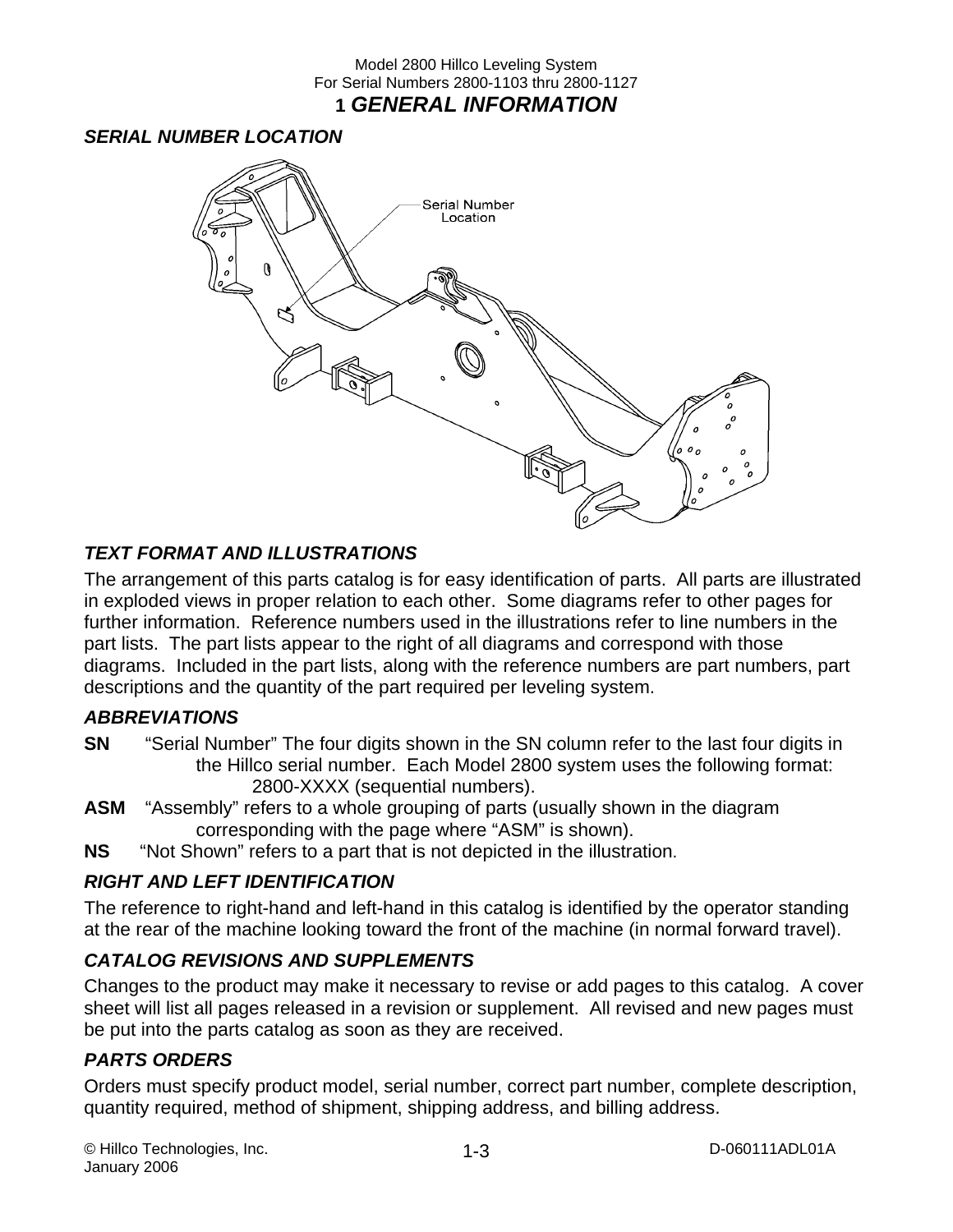**2** *TRANSITION* 

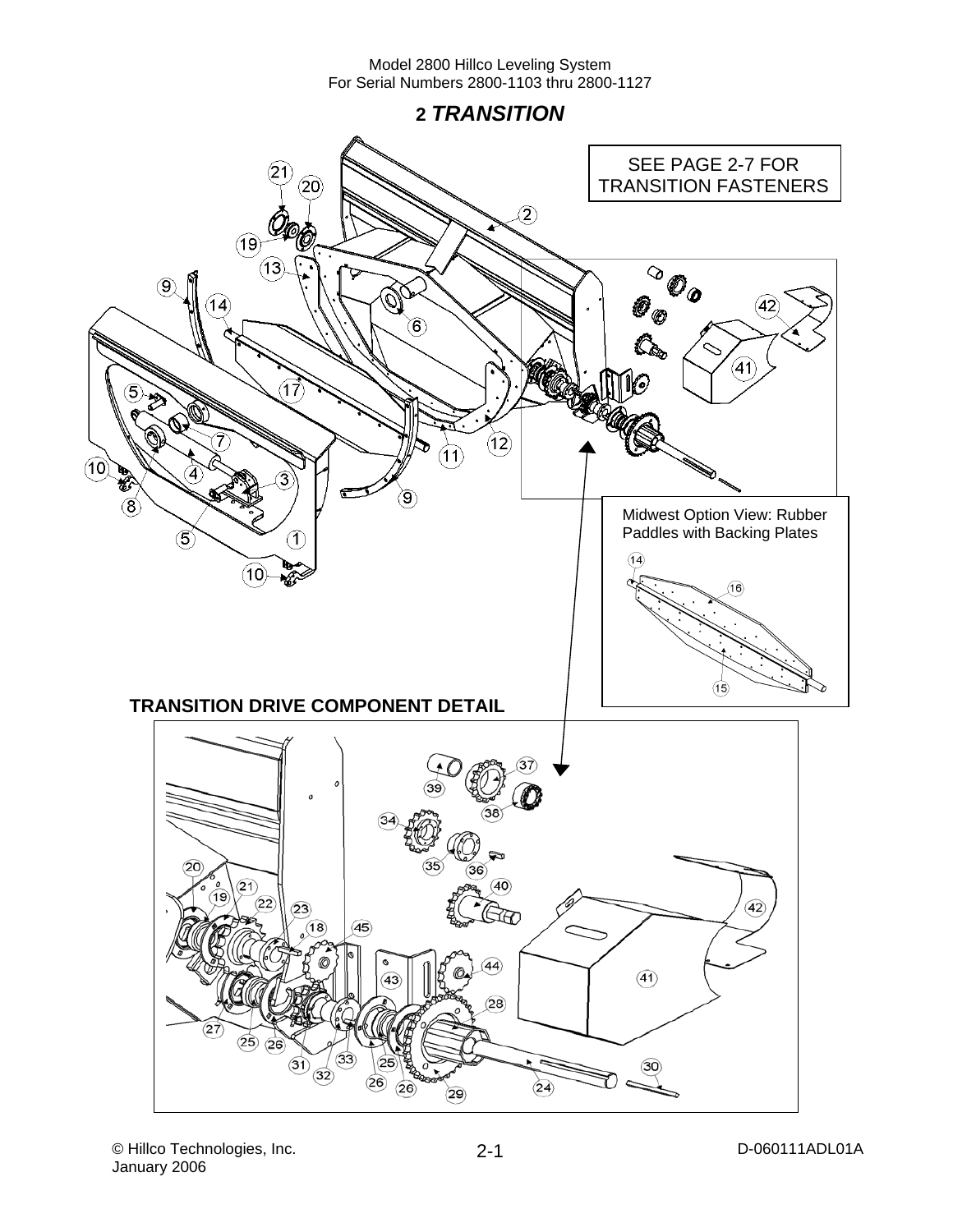|                      | <b>TRANSITION</b>                |                |                                                     |                                |  |  |
|----------------------|----------------------------------|----------------|-----------------------------------------------------|--------------------------------|--|--|
| REF.                 | <b>PART NO.</b>                  | QTY.           | <b>PART NAME</b>                                    | <b>DESCRIPTION</b>             |  |  |
| $\mathbf{1}$         | LA-227101                        | 1              | TA ADAPTER ASM                                      |                                |  |  |
| $\overline{2}$       | LA-226852                        | 1              | <b>TT THROAT ASM</b>                                |                                |  |  |
| 3                    | LA-225411                        | 1              | TA MOUNT ASM, ROD                                   |                                |  |  |
| 4                    | HC-100706                        | 1              | CYLINDER, SLAVE                                     | <i>SEE HYDRAULICS PAGE 8-1</i> |  |  |
| <b>NS</b>            | HC-134191                        | 1              | SEAL KIT, SLAVE CYLINDER                            |                                |  |  |
|                      |                                  | 2              | TM PIN ASM, TRIM CYLINDER                           |                                |  |  |
| 5<br>6               | LA-229071                        | 1              | TT RING, WEAR                                       |                                |  |  |
|                      | LP-218371                        |                |                                                     |                                |  |  |
| 7                    | LM-226831                        | 1              | TM BUSHING, PIVOT                                   |                                |  |  |
| 8                    | LM-226841                        | 1              | TM COLLAR, PIVOT                                    |                                |  |  |
| 9                    | LA-243711                        | 2              | ANGLE BACKING ASM 26-2800                           |                                |  |  |
| $\ddot{\phantom{a}}$ | F-FHS-05F20                      | 16             | FHSC 5/16-24 X 1-1/4                                |                                |  |  |
| $\ddot{\phantom{a}}$ | F-HNS-05F                        | 16             | <b>HN 5/16-24 STOVER</b>                            |                                |  |  |
| 10                   | LM-213291                        | $\overline{2}$ | TA ARM, HEADER LOCK                                 |                                |  |  |
| 11                   | LM-225522                        | 1              | TT PLATE, WEAR BOTTOM                               |                                |  |  |
| 12 <sup>2</sup>      | LM-225531                        | 1              | TT PLATE, WEAR LH                                   |                                |  |  |
| 13                   | LM-225541                        | 1              | TT PLATE, WEAR RH                                   |                                |  |  |
|                      |                                  |                | <b>BEATER SHAFT</b>                                 |                                |  |  |
| 14                   | LM-221601                        | 1              | <b>TB SHAFT</b>                                     |                                |  |  |
| 15                   | LM-213201                        | 2              | TB PLATE, PADDLE BACKING                            | MIDWEST COMBINES ONLY          |  |  |
| 16                   | LP-104791                        | $\overline{2}$ | <b>TB PADDLE (RUBBER)</b>                           | <b>MIDWEST COMBINES ONLY</b>   |  |  |
| 17                   | LM-238091                        | 2              | <b>TB PADDLE (METAL)</b>                            | NORTHWEST COMBINES ONLY        |  |  |
| 18                   | LS-212701                        | 1              | TM KEY, BEATER DRIVE                                |                                |  |  |
|                      |                                  |                |                                                     |                                |  |  |
| 19                   | MC-100548                        | 2              | INSERT, BEARING, 1-7/16                             |                                |  |  |
| 20                   | LA-243691                        | $\overline{c}$ | TM ASM, INNER FLANGETTE                             |                                |  |  |
| 21                   | MC-101339                        | 1              | FLANGETTE, RND BEARING (PAIR)                       |                                |  |  |
| 22                   | MC-135501                        | 1              | SPROCKET, 16T 80P                                   |                                |  |  |
| 23                   | MC-135511                        | 1              | HUB, SPLIT TAPER 1-7/16                             |                                |  |  |
| <b>NS</b>            | LP-213242                        | 1              | TM CHAIN, 30 PIN #80                                |                                |  |  |
| NS.                  | MC-101333                        | 1              | LINK, CONNECTING, 80P                               |                                |  |  |
| <b>NS</b>            | MC-101332                        | 1              | LINK, HALF, 80P                                     |                                |  |  |
|                      |                                  |                | <b>TRANSITION THROAT JACK SHAFT</b>                 |                                |  |  |
| 24                   | LM-234152                        | 1              | TT SHAFT, JACK                                      | <b>ALL COMBINES</b>            |  |  |
| NS.                  | LM-221591                        | $\mathbf{1}$   | <b>TT SHAFT, JACK</b>                               | BEFORE JJCO268800              |  |  |
| 25                   | MC-100548                        | 2              | INSERT, BEARING, 1-7/16                             |                                |  |  |
| 26                   | MC-101339                        | 3              | FLANGETTE, RND BEARING                              |                                |  |  |
| 27                   | LA-245191                        | 1              | TM ASM, JS INNER FLANGETTE                          |                                |  |  |
| 28                   | MC-136921                        | 1              | SLIP CLUTCH ASM, RADIAL PIN                         |                                |  |  |
| 29                   | LM-226532                        | 1              | TM SPROCKET, RADIAL SLIP CLUTCH                     | <b>SEE PAGE 2-3 FOR DETAIL</b> |  |  |
|                      | LM-244471                        |                |                                                     |                                |  |  |
| 30                   |                                  | 1              | TM KEY, RADIAL SLIP CLUTCH                          |                                |  |  |
| 31                   | MC-135491                        | 1              | SPROCKET, 11T, 80P                                  |                                |  |  |
| 32                   | MC-135511                        | 1              | HUB, SPLIT TAPER 1-7/16                             |                                |  |  |
| 33                   | LS-212701                        | 1              | TM KEY, BEATER DRIVE                                |                                |  |  |
| NS.                  | LP-213252                        | 1              | TM CHAIN, 62 PIN #60                                |                                |  |  |
| <b>NS</b>            | MC-100240                        | 1              | LINK, HALF, 60P                                     |                                |  |  |
| <b>NS</b>            | MC-100239                        | 1              | LINK, CONNECTING, 60P                               |                                |  |  |
|                      | <b>FEEDER HOUSE BEATER DRIVE</b> |                |                                                     |                                |  |  |
| 34                   | MC-100760                        | 1              | SPROCKET, QD, 60P, 15T                              | BEFORE SN JJCO193725           |  |  |
| 35                   | MC-100762                        | 1              | HUB, QD, 1-1/2B                                     | BEFORE SN JJCO193725           |  |  |
| 36                   | LM-234221                        | 1              | TM KEY, FEEDER SHAFT                                | BEFORE SN JJC0193725           |  |  |
| 37                   | MC-101839                        | 1              | SPROCKET, POWER LOCK, 60P, 15T                      | SN JJCO193725 TO JJCO268799    |  |  |
| 38                   | MC-101838                        | 1              | HUB, POWER LOCK, 1-3/8B                             | SN JJCO193725-JJCO268799       |  |  |
| 39                   | LM-207011                        | 1              | TM SPACER, DRIVE SPROCKET                           | BEFORE SN JJC0268800           |  |  |
| 40                   | LA-234251                        | 1              |                                                     |                                |  |  |
| 41                   | LA-243821                        | 1              | TM DRIVE ASM, TRANSITION<br>SN JJCO268800 AND AFTER |                                |  |  |
|                      |                                  |                | TM SHIELD, BEATER DRIVE                             | BEFORE SN JJC0268800           |  |  |
| 42                   | LM-243841                        | 1              | TM SKIRT, BEATER DRIVE SHIELD                       | BEFORE SN JJC0268800           |  |  |
| NS.                  | LM-243831                        | 1              | TM SKIRT, BEATER DRIVE SHIELD                       | SN JJCO268800 AND AFTER        |  |  |
| <b>NS</b>            | LM-243801                        | 1              | TM BRACKET, 60P IDLER                               | BEFORE SN JJC0268800           |  |  |
| 43                   | LM-243792                        | 1              | TM BRACKET, 60P IDLER                               | SN JJCO268800 AND AFTER        |  |  |
|                      |                                  |                | <b>TENSIONER</b>                                    |                                |  |  |
| 44                   | MC-100237                        | 1              | SPROCKET, IDLER, 60P, 15T, 5/8B                     |                                |  |  |
| 45                   | MC-137441                        | 1              | SPROCKET, IDLER 80P, 12T, 3/4B                      |                                |  |  |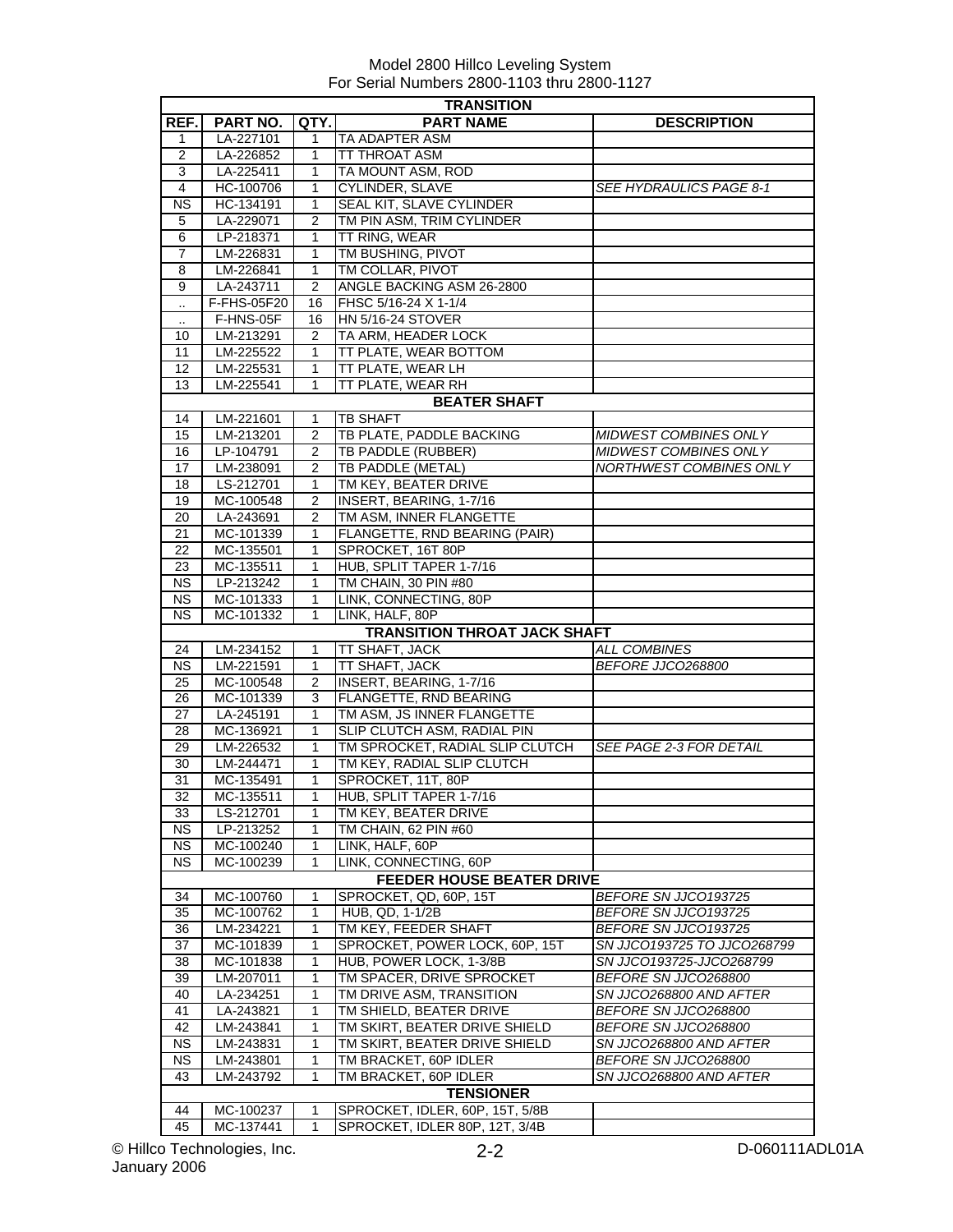#### Model 2800 Hillco Leveling System For Serial Numbers 2800-1103 thru 2800-1127 *RADIAL PIN SLIP CLUTCH AND HEADER LIFT CYLINDER EXTENSIONS*

**RADIAL PIN SLIP CLUTCH DETAIL** 



### **HEADER LIFT CYLINDER EXTENSION DETAIL**

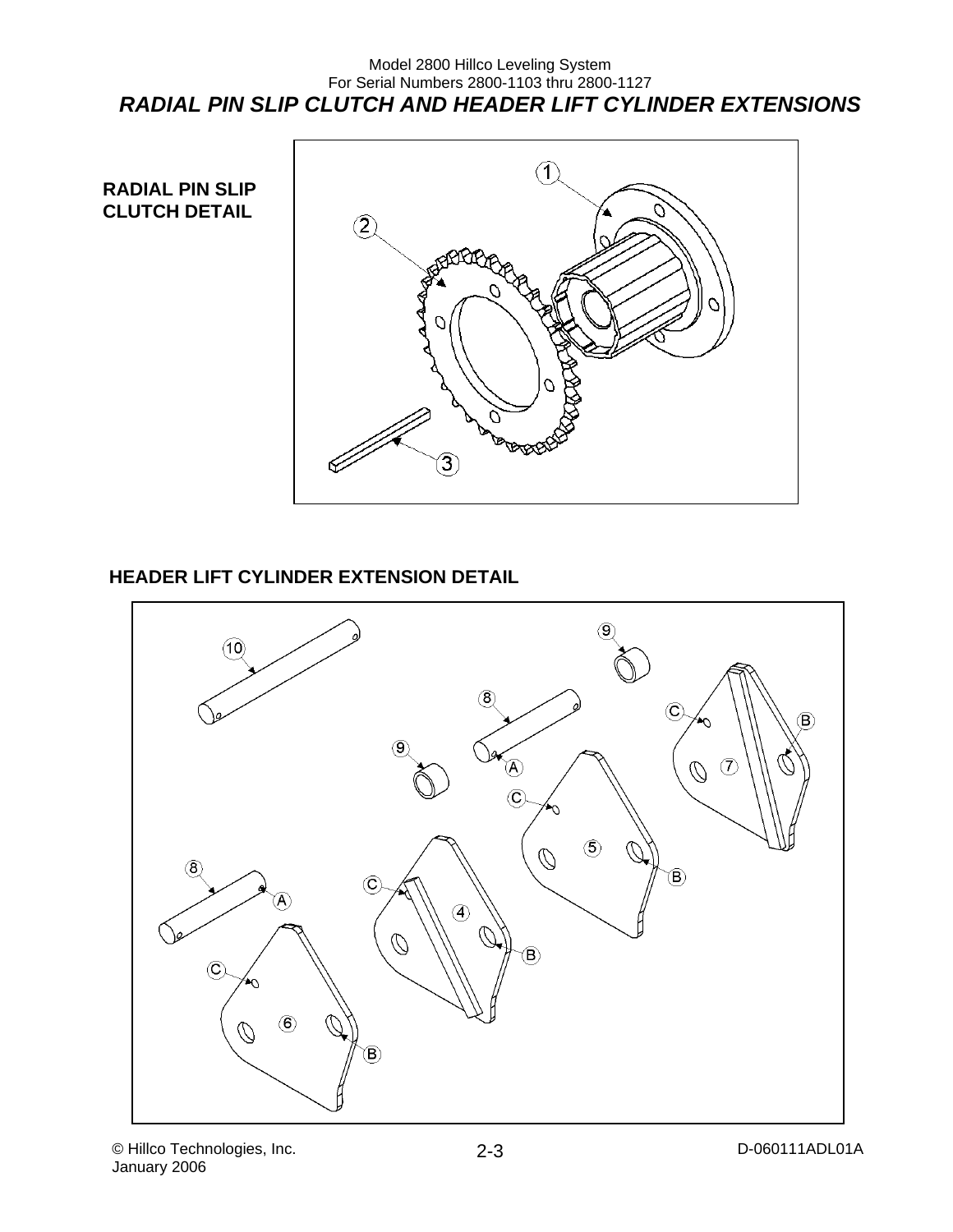|                        | <b>RADIAL PIN SLIP CLUTCH ASM</b>    |                |                                                                   |                    |  |  |
|------------------------|--------------------------------------|----------------|-------------------------------------------------------------------|--------------------|--|--|
| REF.                   | PART NO.                             | QTY.           | <b>PART NAME</b>                                                  | <b>DESCRIPTION</b> |  |  |
| 1                      | MC-136921                            | 1              | RADIAL PIN SLIP CLUTCH ASM 1-7/16B & 5/16 KEY                     |                    |  |  |
| $\overline{2}$         | LM-226532                            | 1              | TM SPROCKET, PLATE, 33T 60P                                       |                    |  |  |
| 3                      | LM-244471                            | 1              | TM KEY, RADIAL PIN SLIP CLUTCH                                    |                    |  |  |
| $\overline{\text{NS}}$ | F-HC8-08F20                          | 4              | HC8 1/2-20 X 1-1/4                                                |                    |  |  |
| <b>NS</b>              | <b>F-LW-08A</b>                      | $\overline{4}$ | LW 1/2 HD                                                         |                    |  |  |
| <b>NS</b>              | F-SSS-06C08                          | $\overline{2}$ | SCREW, SOCKET SET 3/8-16 X 1/2                                    |                    |  |  |
|                        |                                      |                |                                                                   |                    |  |  |
|                        |                                      |                | <b>HEADER LIFT CYLINDER EXTENSIONS</b>                            |                    |  |  |
|                        |                                      |                | 60 IN. FEEDER HOUSE OPTION                                        |                    |  |  |
| REF.                   | PART NO.                             | QTY.           | <b>PART NAME</b>                                                  | <b>DESCRIPTION</b> |  |  |
| 4                      | LA-220631                            |                | LM EXTENSION ASM, LIFT CYLINDER INNER LH                          |                    |  |  |
| 4                      | $\sim 100$                           | 1              | WITH 2 HEADER LIFT CYLINDERS                                      |                    |  |  |
| <b>NS</b>              | $\ddotsc$                            | $\overline{2}$ | WITH 3 HEADER LIFT CYLINDERS                                      |                    |  |  |
| 5                      | LA-220661                            | 1              | LM EXTENSION ASM, LIFT CYLINDER INNER RH                          |                    |  |  |
| $\overline{6}$         | LA-220641                            | 1              | LM EXTENSION ASM, LIFT CYLINDER OUTER LH                          |                    |  |  |
| $\overline{7}$         | LA-220651                            | 1              | LM EXTENSION ASM, LIFT CYLINDER OUTER RH                          |                    |  |  |
| 8                      | LM-218501                            | $\overline{2}$ | LM PIN, HEADER LIFT CYLINDER ROD MOUNT                            |                    |  |  |
| 9                      | LM-226961                            | $\overline{2}$ | LM SPACER, HEADER LIFT CYLINDER                                   |                    |  |  |
|                        |                                      |                | 54 IN. FEEDER HOUSE WITHOUT ROCK TRAP OPTION                      |                    |  |  |
|                        |                                      |                | (DOES NOT INCLUDE MIDWEST UNITS)                                  |                    |  |  |
| REF.                   | PART NO.                             | QTY.           | <b>PART NAME</b>                                                  | <b>DESCRIPTION</b> |  |  |
|                        | LA-220641 OR                         |                |                                                                   |                    |  |  |
| 6                      | LA-240111                            | $\overline{2}$ | LM EXTENSION ASM, LIFT CYLINDER OUTER LH                          |                    |  |  |
| $\overline{7}$         | LA-220651 OR<br>LA-240121            |                | LM EXTENSION ASM, LIFT CYLINDER OUTER RH                          |                    |  |  |
| $\overline{7}$         |                                      | $\overline{2}$ | WITH 2 HEADER LIFT CYLINDERS                                      |                    |  |  |
| <b>NS</b>              | $\sim$<br>$\sim$                     | 3              | <b>WITH 3 HEADER LIFT CYLINDERS</b>                               |                    |  |  |
| 8                      | LM-218501                            | $\overline{2}$ | LM PIN, HEADER LIFT CYLINDER ROD MOUNT                            |                    |  |  |
| $\overline{9}$         | LM-226961                            |                | LM SPACER, HEADER LIFT CYLINDER                                   |                    |  |  |
| $\overline{9}$         |                                      | 2              | WITH 2 HEADER LIFT CYLINDERS                                      |                    |  |  |
| $\overline{\text{NS}}$ |                                      | $\overline{4}$ | WITH 3 HEADER LIFT CYLINDERS                                      |                    |  |  |
|                        |                                      |                | 54 IN. FEEDER HOUSE WITH ROCK TRAP AND THIRD HEADER LIFT CYLINDER |                    |  |  |
| REF.                   | PART NO.                             | QTY.           | <b>PART NAME</b>                                                  | <b>DESCRIPTION</b> |  |  |
| 10                     | LM-235481                            | 1              | LM PIN, 3RD HEADER LIFT CYLINDER ROD MNT                          |                    |  |  |
|                        |                                      |                | 54.5 IN. & 60 IN. FEEDER HOUSE WITHOUT ROCK TRAP FASTENERS        |                    |  |  |
| REF.                   | PART NO.                             | QTY.           | <b>PART NAME</b>                                                  | <b>WHERE USED</b>  |  |  |
| $\mathsf{A}$           | F-PCT-05X48                          | $\overline{4}$ | COTTER PIN 5/16 x 3                                               |                    |  |  |
| B                      | F-HC8-20C40                          |                | HC8 1-1/4-7 X 2-1/2 ZINC PLT                                      |                    |  |  |
| B                      |                                      | 4              | WITH 2 HEADER LIFT CYLINDERS                                      |                    |  |  |
| <b>NS</b>              | $\sim$                               | 5              | WITH 3 HEADER LIFT CYLINDERS                                      |                    |  |  |
| B                      | F-HNS-20C                            |                | HN8 1-1/4-7 STOVER PLT                                            |                    |  |  |
| B                      |                                      | 4              | WITH 2 HEADER LIFT CYLINDERS                                      |                    |  |  |
| $\overline{\text{NS}}$ |                                      | $\overline{5}$ | WITH 3 HEADER LIFT CYLINDERS                                      |                    |  |  |
| C                      | $\ddot{\phantom{1}}$<br>F-HC5-08C104 |                | HC5 1/2-13 X 6-1/2                                                |                    |  |  |
| $\overline{C}$         |                                      | ▼<br>2         | WITH 2 HEADER LIFT CYLINDERS                                      |                    |  |  |
| $\overline{\text{NS}}$ | $\cdot$                              | $\mathbf{1}$   | WITH 3 HEADER LIFT CYLINDERS                                      |                    |  |  |
| $\mathsf{C}$           | F-HNS-08C                            | $\overline{c}$ | HN 1/2-13, STOVER LOCK                                            |                    |  |  |
| $\overline{\text{NS}}$ | F-HC5-08C176                         | ┶              | HC5 1/2-13 X 11                                                   |                    |  |  |
| <b>NS</b>              | $\sim 100$                           | 1              | WITH 3 HEADER LIFT CYLINDERS                                      |                    |  |  |
|                        |                                      |                |                                                                   |                    |  |  |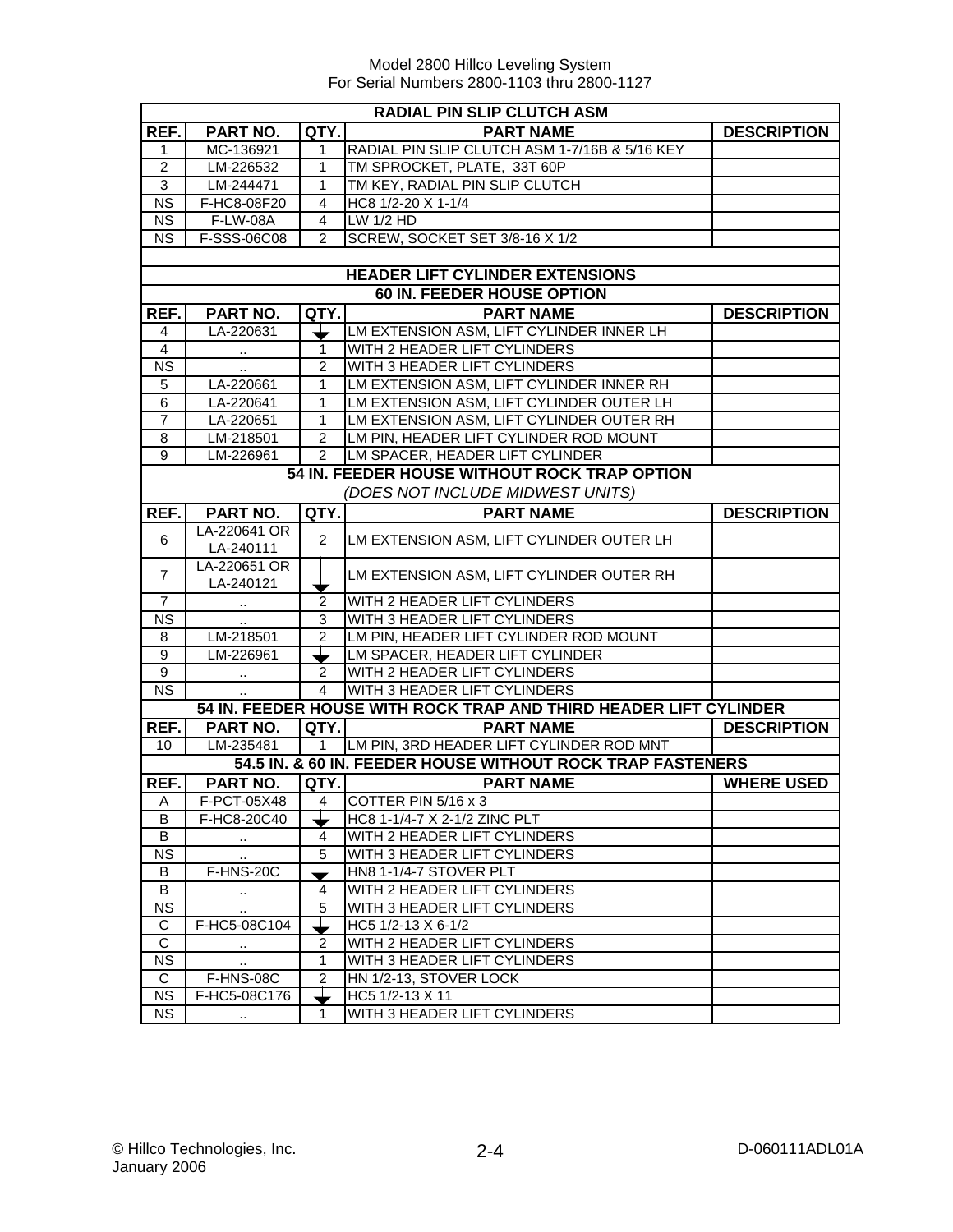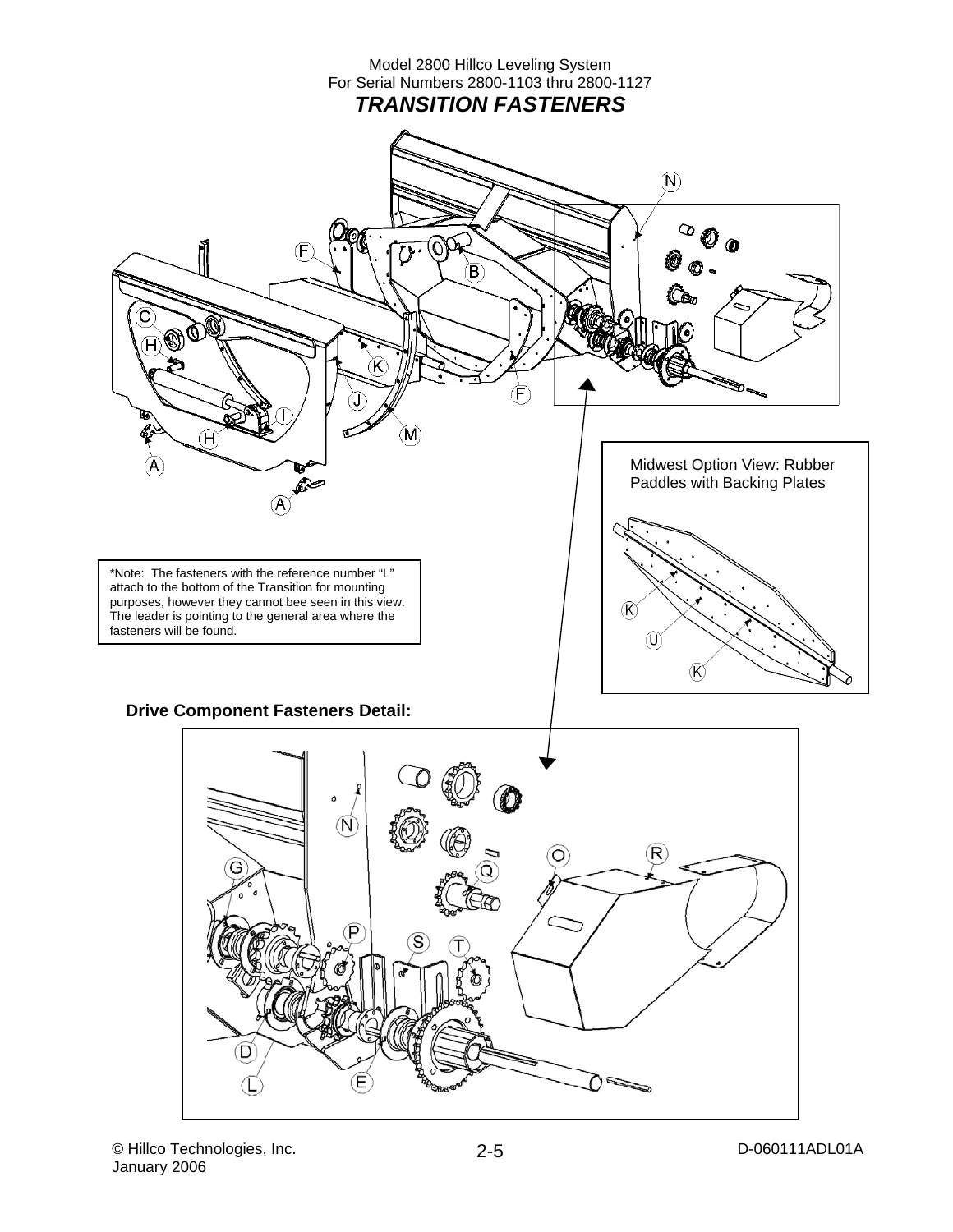| <b>TRANSITION FASTENERS</b> |                                  |                |                                                                                                |                                                   |
|-----------------------------|----------------------------------|----------------|------------------------------------------------------------------------------------------------|---------------------------------------------------|
| REF.                        | PART NO.                         | QTY.           | <b>PART NAME</b>                                                                               | <b>WHERE USED</b>                                 |
| Α                           | F-PCL-10X24                      | $\overline{2}$ | PIN, CLEVIS, 5/8 X 1-1/2 Plt                                                                   | <b>HEADER LOCK ARM</b>                            |
| A                           | F-PCT-02X16                      | 2              | PIN, COTTER, 1/8 X 1                                                                           | <b>HEADER LOCK ARM</b>                            |
| В                           | F-MB-14NR40                      | 3              | BUSHING, MACH 14 GA, NR,<br>$2-1/2$ ID                                                         | TT PIVOT PIN                                      |
| С                           | F-HC8-10C80                      | 1              | HC8 5/8-11 X 5 Zinc Plt                                                                        | <b>TT PIVOT PIN COLLAR</b>                        |
| $\overline{C}$              | F-HNS-10C                        | $\mathbf{1}$   | <b>HN8 5/8-11, STOVER</b>                                                                      | <b>TT PIVOT PIN COLLAR</b>                        |
| D                           | F-CB-06C20                       | 3              | BOLT, CARRIAGE, 3/8-16 X 1-1/4                                                                 | <b>INNER JACKSHAFT BEARING</b>                    |
| D                           | F-HN5-06C                        | 3              | HN5 3/8-16                                                                                     | <b>INNER JACKSHAFT BEARING</b>                    |
| D                           | <b>F-LW-06</b>                   | $\overline{3}$ | $LW$ 3/8                                                                                       | <b>INNER JACKSHAFT BEARING</b>                    |
| E                           | F-CB-06C20                       | 3              | BOLT, CARRIAGE, 3/8-16 X 1-1/4                                                                 | OUTER JACKSHAFT BEARING                           |
| Е                           | F-HN5-06C                        | 3              | HN5 3/8-16                                                                                     | <b>OUTER JACKSHAFT BEARING</b>                    |
| E                           | F-LW-06                          | 3              | $LW$ 3/8                                                                                       | <b>OUTER JACKSHAFT BEARING</b>                    |
| F                           | F-FHS-05F10                      | 18             | FHSC 5/16-24 X 5/8                                                                             | UHMW WEAR PADS TO FACE<br><b>PLATE</b>            |
| G                           | F-LW-06                          | 6              | LW 3/8                                                                                         | <b>TT BEATER BRNG</b>                             |
| G                           | F-CB-06C20                       | 6              | BOLT, CARRIAGE, 3/8-16 X 1-1/4                                                                 | <b>TT BEATER BRNG</b>                             |
| G                           | F-HN5-06C                        | 6              | HN5 3/8-16                                                                                     | <b>TT BEATER BRNG</b>                             |
| H                           | F-HC5-06C12                      | 2              | HC5 3/8-16 X 3/4                                                                               | SLAVE CYL MNT PIN                                 |
| н                           | F-LW-06                          | 2              | LW 3/8                                                                                         | SLAVE CYL MNT PIN                                 |
| $\mathbf{I}$                | F-HC8-10C32                      | 3              | HC8 5/8-11 X 2 Zinc Plt                                                                        | ROD MNT                                           |
| $\mathbf{I}$                | F-HNS-10C                        | 3              | <b>HN8 5/8-11 STOVER</b>                                                                       | <b>ROD MNT</b>                                    |
| J                           | F-HC5-06C20                      | 8              | HC5 3/8-16 X 1-1/4                                                                             | <b>BACKING ANGLE</b>                              |
| J                           | F-HNS-06C                        | 8              | <b>HN5 3/8-16 STOVER</b>                                                                       | <b>BACKING ANGLE</b>                              |
| J                           | F-FWH-06                         | 8              | <b>FW 3/8 HD</b>                                                                               | <b>BACKING ANGLE</b>                              |
| Κ                           | F-HC8-08C44                      | 9              | HC8 1/2 -13 X 2-3/4 ZINC PLT                                                                   | BEATER BACKING PLT MNT OR<br><b>STEEL PADDLES</b> |
| K                           | F-HNSF-08C                       | 9              | HN8 1/2-13, STOVER FLNG                                                                        | BEATER BACKING PLT MNT OR<br><b>STEEL PADDLES</b> |
| L                           | F-HC5-08C32                      | 2              | HC5 1/2-13 X 2                                                                                 | <b>TRANSITION MNT</b>                             |
| L                           | F-HN5-08C                        | $\overline{2}$ | HN5 1/2-13                                                                                     | <b>TRANSITION MNT</b>                             |
| L                           | F-LW-08                          | 2              | LW 1/2                                                                                         | <b>TRANSITION MNT</b>                             |
| M                           | F-FHS-05F20                      | 16             | FHSC 5/16-24 X 1-1/4                                                                           | <b>UHMW BACKING WEAR PAD</b>                      |
| M                           | F-HNS-05F                        | 16             | <b>HN 5/16-24, STOVER</b>                                                                      | UHMW BACKING WEAR PAD                             |
| N                           | F-THM-06C16                      | $\overline{2}$ | THMS 3/8-16 X 1                                                                                | HEADER HYDRAULIC COUPLER<br><b>MOUNT</b>          |
| N                           | F-HNF-06C                        | 2              | HN 3/8-16, FLNG SERR                                                                           | HEADER HYDRAULIC COUPLER<br><b>MOUNT</b>          |
| O                           | F-THMS-05C16                     | 2              | THMS 5/16-18 X 1, SLT SERR                                                                     | <b>BEATER DRIVE SHIELD</b>                        |
| O                           | F-HNF-05C                        | 2              | <b>HN 5/16-18, FLNG SERR</b>                                                                   | <b>BEATER DRIVE SHIELD</b>                        |
| P                           | F-HNN-12C                        | 1              | HN 3/4-10 NYLOCK                                                                               | <b>80P IDLER SPROCKET</b>                         |
| P                           | F-FWH-12                         | 5              | <b>FW 3/4 HD</b>                                                                               | <b>80P IDLER SPROCKET</b>                         |
| P                           | F-MB-12WR18                      | $\overline{2}$ | BUSHING, MACH 18 GA, WR,<br>3/4 ID                                                             | 80P IDLER SPROCKET                                |
| P.                          | LM-248981                        | 1              | TM BOLT, 80P IDLER SPROCKET                                                                    | 80P IDLER SPROCKET                                |
|                             | <b>SN JJCO268800 &amp; AFTER</b> |                |                                                                                                |                                                   |
|                             |                                  |                | (THESE ARE ALL COMBINES WITH HYDRAULIC HEADER REVERSER)                                        |                                                   |
|                             | F-SSS-06C08                      | 2              | SET SCREW, SOCKET 3/8-16 X                                                                     | USE #242 LOCTITE WITH THESE                       |
| Q                           |                                  |                | 1/2, GRADE 8                                                                                   | <b>FASTENERS</b>                                  |
|                             | <b>SN JJCO117059 &amp; AFTER</b> |                |                                                                                                |                                                   |
| R                           | F-THMS-04C08                     | 4              | THMS 1/4-20 X 1/2, SLT SERR                                                                    | <b>BEATER DRIVE SHIELD</b>                        |
| $\overline{R}$              | F-HNF-04C                        | 4              | HN 1/4-20, FLNG SERR                                                                           | <b>BEATER DRIVE SHIELD</b>                        |
| S                           | F-HC5-08C20                      | 2              | HC5 1/2-13 X 1-1/4                                                                             | 60P IDLER SPROCKET BRACKET                        |
| $\overline{s}$              | F-LW-08                          | 2              | LW 1/2                                                                                         | 60P IDLER SPROCKET BRACKET                        |
| S<br>T                      | F-HN5-08C<br>F-CB-10C40          | 2<br>1         | HN5 1/2-13<br>60P IDLER SPROCKET BRACKET<br>BOLT, CARRIAGE GR 5 5/8-11 X<br>60P IDLER SPROCKET |                                                   |
|                             |                                  |                | $2 - 1/2$                                                                                      |                                                   |
| $\mathsf T$                 | F-HNN-10C                        | $\mathbf{1}$   | HN 5/8-11 NYLOCK                                                                               | 60P IDLER SPROCKET                                |
| т                           | F-FWH-10                         | 10             | <b>FW 5/8 HD</b>                                                                               | 60P IDLER SPROCKET                                |
| T.                          | $F-FWH-12$                       | 1              | <b>FW 3/4 HD</b>                                                                               | 60P IDLER SPROCKET                                |
|                             | <b>FOR MIDWEST COMBINES</b>      |                |                                                                                                |                                                   |
| U                           | F-EB-04C20                       | 34             | BOLT, ELEVATOR, 1/4-20 X 1-1/4<br>ZINC PLT                                                     | <b>BEATER PADDLES</b>                             |
| Ū                           | F-HNF-04C                        | 34             | SERR. FLHN 1/4-20 ZINC PLT                                                                     | <b>BEATER PADDLES</b>                             |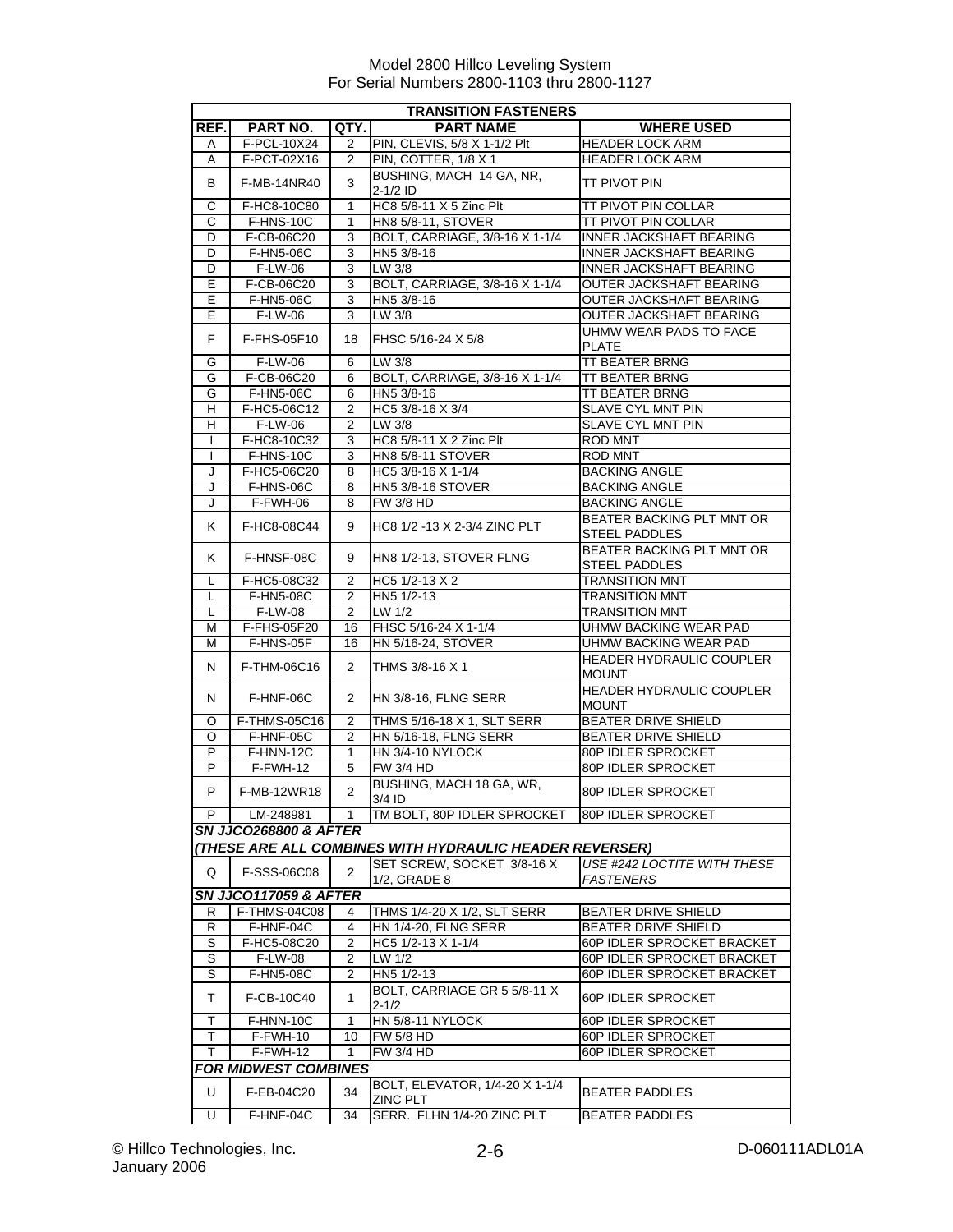## **3** *CARRIAGE*



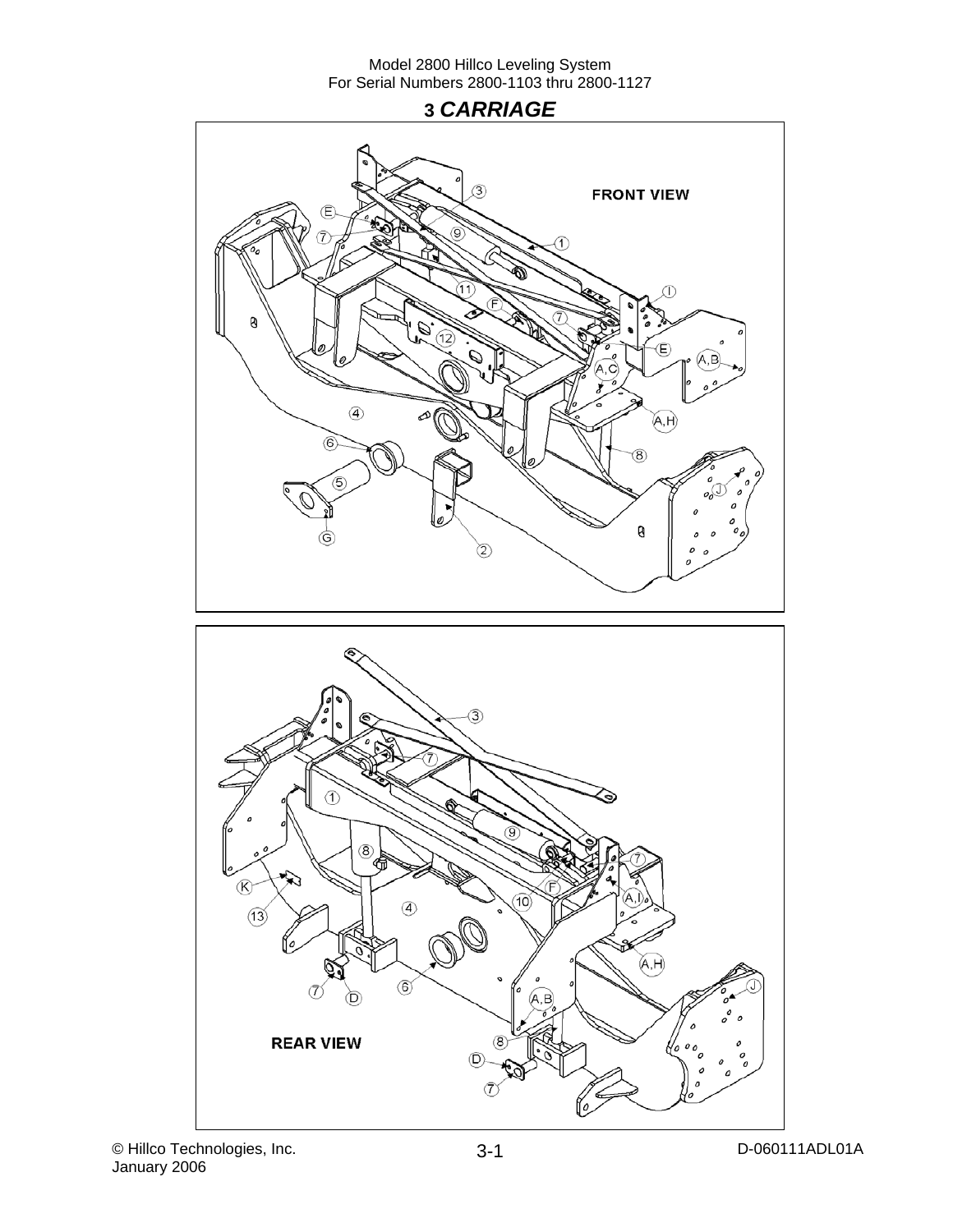|                         |                |                | <b>CARRIAGE</b>                     |                                                      |
|-------------------------|----------------|----------------|-------------------------------------|------------------------------------------------------|
| REF.                    | PART NO.       | QTY.           | <b>PART NAME</b>                    | <b>DESCRIPTION</b>                                   |
| 1                       | LA-227243      | 1              | CO ASM, TWO CYLINDER                |                                                      |
| $\overline{\text{NS}}$  | LA-227253      | 1              | <b>CO ASM, THREE CYLINDER</b>       |                                                      |
| $\overline{2}$          | LM-235481      | 1              | CO ASM, 3RD HEADER LIFT             | FOR COMBINES WITH 3RD HEADER<br><b>LIFT CYLINDER</b> |
| $\overline{3}$          | LM-226631      | $\overline{2}$ | CO STRAP, X BRACE                   |                                                      |
| $\overline{4}$          | LA-227263      | 1              | <b>CU UNDERCARRIAGE ASM</b>         |                                                      |
| $\overline{5}$          | LA-217691      | 1              | CM PIN ASM, MAIN PIVOT              |                                                      |
| $\overline{6}$          | LP-103871      | $\overline{2}$ | CO BUSHING, PIVOT                   |                                                      |
| $\overline{7}$          | LA-230551      | 4              | CM PIN ASM, MAIN CYLINDER           |                                                      |
| $\overline{8}$          | HC-103227      | $\overline{2}$ | <b>CYLINDER, MAIN</b>               | <b>SEE HYDRAULIC PAGE 8-1</b>                        |
| $\overline{9}$          | HC-101842      | 1              | <b>CYLINDER, MASTER</b>             | <b>SEE HYDRAULIC PAGE 8-1</b>                        |
| 10                      | LA-229071      | $\overline{2}$ | TM PIN ASM, TRIM CYLINDER           |                                                      |
| 11                      | HC-138901      | $\overline{2}$ | VALVE, COUNTERBALANCE               | <b>SEE HYDRAULIC PAGE 8-1</b>                        |
| 12                      | LP-249181      | 1              | <b>EM PLATE ELECTRICAL MOUNT</b>    |                                                      |
| 13                      | LA-255941      | 1              | <b>TAG, SERIAL NUMBER</b>           |                                                      |
|                         |                |                | <b>OPTIONAL CARRIAGE COMPONENTS</b> |                                                      |
| <b>NS</b>               | MC-137251      | $\overline{?}$ | COLLAR, 2 PIECE CLAMPING            | QTY AS NEEDED                                        |
| $\overline{\text{NS}}$  | MC-137501      | ?              | <b>WASHER, QUICK REPAIR 2"</b>      | QTY AS NEEDED                                        |
|                         |                |                |                                     |                                                      |
|                         |                |                | <b>CARRIAGE FASTENERS</b>           |                                                      |
| REF.                    | PART NO.       | QTY.I          | <b>PART NAME</b>                    | <b>WHERE USED</b>                                    |
| A                       | F-HNS-10C      | 34             | HN8 5/8-11 STOVER LOCK              | <b>OVERCARRIAGE</b>                                  |
| $\overline{A}$          | $F-FWH-10$     | 44             | <b>FW HD 5/8</b>                    | <b>OVERCARRIAGE</b>                                  |
| B                       | F-HC8-10C24    | 14             | HC8 5/8-11 x 1-1/2                  | <b>OVERCARRIAGE REAR SIDE PLT</b>                    |
| $\overline{\text{c}}$   | F-HC8-10C32    | 12             | HC8 5/8-11 x 2                      | <b>OVERCARRIAGE FRONT SIDE PLT</b>                   |
| D                       | F-HC5-08C16    | $\overline{2}$ | HC5 1/2-13 X 1                      | LOWER MAIN CYL MNT PIN                               |
| D                       | $F-LW-08$      | $\overline{2}$ | LW 1/2                              | LOWER MAIN CYL MNT PIN                               |
| E                       | F-HC5-08C16    | $\overline{2}$ | HC5 1/2-13 X 1                      | TOP MAIN CYL MNT PIN                                 |
| E                       | <b>F-LW-08</b> | 2              | LW 1/2                              | TOP MAIN CYL MNT PIN                                 |
| F                       | F-HC5-06C14    | $\overline{2}$ | HC5 3/8-16 X 7/8                    | <b>MASTER CYL MNT PIN</b>                            |
| F                       | F-LW-06        | $\overline{2}$ | LW 3/8                              | <b>MASTER CYL MNT PIN</b>                            |
| G                       | F-HC8-10C36    | $\overline{2}$ | HC8 5/8-11 X 2-1/4                  | <b>MAIN PVT PIN</b>                                  |
| G                       | F-HNS-10C      | $\overline{2}$ | <b>HN8 5/8-11, STOVER</b>           | <b>MAIN PVT PIN</b>                                  |
| G                       | $F-FW-10$      | 2              | <b>FW 5/8</b>                       | <b>MAIN PVT PIN</b>                                  |
| $\overline{H}$          | F-HC8-10C36    | 8              | HC8 5/8-11 x 2-1/4                  | <b>OVERCARRIAGE BASE PLT</b>                         |
| $\mathsf{I}$            | F-HC8-10C32    | 10             | HC8 5/8-11 x 2                      | <b>OVERCARRIAGE UPPER FRAME</b><br><b>SUPPORTS</b>   |
| J                       | F-SHC-20M065E  | 6              | SHCS 10.9-20 X 2.5 X 65             | <b>FINAL DRIVE MOUNTING</b>                          |
| J                       | F-HC-20M065E   | 22             | HC 10.9-20 X 2.5 X 65               | <b>FINAL DRIVE MOUNTING</b>                          |
| J                       | F-LWH-20M      | 28             | LW 20 HD                            | <b>FINAL DRIVE MOUNTING</b>                          |
| $\overline{\mathsf{K}}$ | F-UDS-#7X06    | $\overline{2}$ | SCREW, U-DRIVE # 7 x 3/8            | <b>SERIAL NUMBER PLT</b>                             |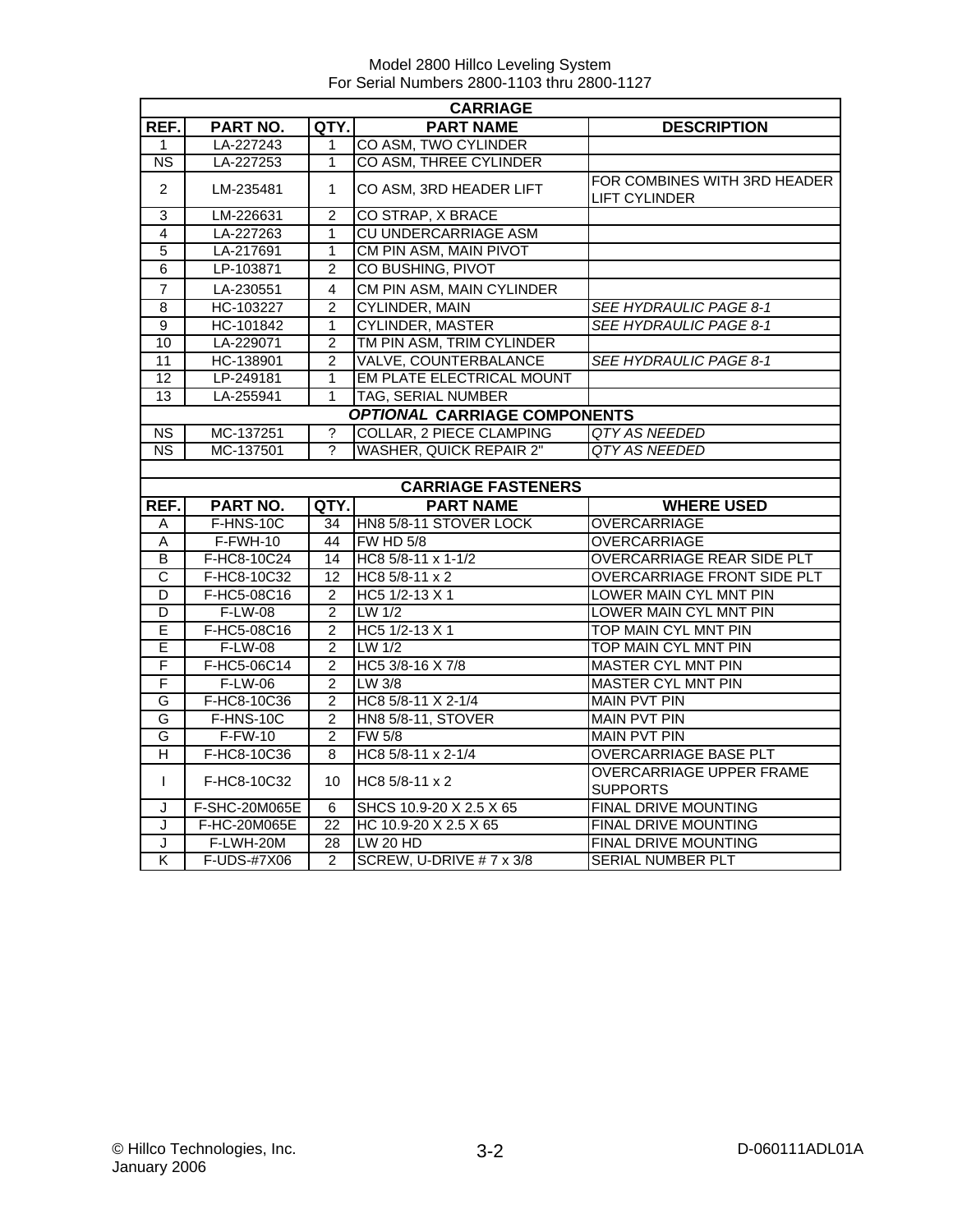## **4** *Y-BRACE*

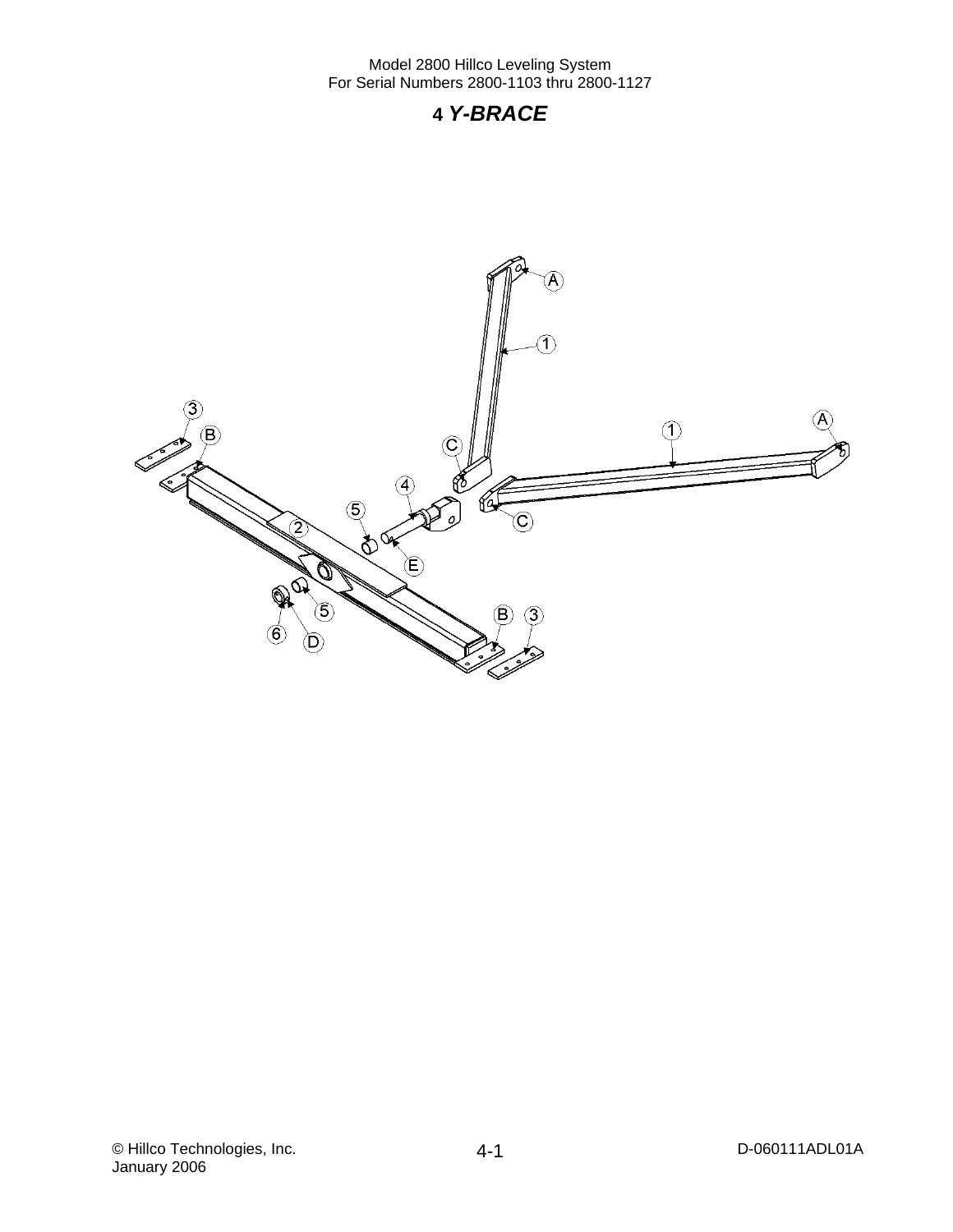|      | <b>Y-BRACE</b>           |                |                                   |                         |  |  |
|------|--------------------------|----------------|-----------------------------------|-------------------------|--|--|
| REF. | PART NO.                 | QTY.           | <b>PART NAME</b>                  | <b>DESCRIPTION</b>      |  |  |
|      | LA-226991                | $\mathcal{P}$  | <b>YB ARM ASM</b>                 |                         |  |  |
| 2    | LA-226101                | 1              | YB CROSS SUPPORT ASM              |                         |  |  |
| 3    | LM-226061                | $\overline{2}$ | YB CLAMP, CROSS SUPPORT           |                         |  |  |
| 4    | LA-228761                | 1              | YB PIN ASM, PIVOT                 |                         |  |  |
| 5    | LM-245431                | $\overline{2}$ | <b>YB BUSHING, PLANE</b>          |                         |  |  |
| 6    | LM-234101                | 1              | YB COLLAR, PIVOT PIN              |                         |  |  |
|      | <b>Y-BRACE FASTENERS</b> |                |                                   |                         |  |  |
| REF. | PART NO.                 | QTY.           | <b>PART NAME</b>                  | <b>WHERE USED</b>       |  |  |
| A    | F-HC8-16C44              | $\overline{2}$ | HC8 1-8 x 2-3/4                   | <b>Y-BRACE FRNT MNT</b> |  |  |
| A    | F-HNS-16C                | $\overline{2}$ | HN8 1-8, STOVER                   | Y-BRACE FRNT MNT        |  |  |
| B    | F-HC8-08C36              | 6              | HC8 1/2-13 x 2-1/4                | Y-BRACE FRAME MNT       |  |  |
| B    | F-HNS-08C                | 6              | <b>HN8 1/2-13, STOVER</b>         | Y-BRACE FRAME MNT       |  |  |
| C    | F-HC8-16C72              | 1              | HC8 1-8 x 4-1/2                   | Y-BRACE REAR MNT        |  |  |
| C    | F-HNS-16C                | 1              | HN8 1-8, STOVER                   | Y-BRACE REAR MNT        |  |  |
| D    | F-HC8-08C48              | 1              | HC8 1/2-13 x 3<br>Y-BRACE PVT PIN |                         |  |  |
| D    | F-HNS-08C                | 1              | <b>HN8 1/2-13, STOVER</b>         | Y-BRACE PVT PIN         |  |  |
| E    | F-MB-18NR24              | 20             | BUSHING, MACH 18 GA NR 1-1/2 ID   | Y-BRACE PVT PIN         |  |  |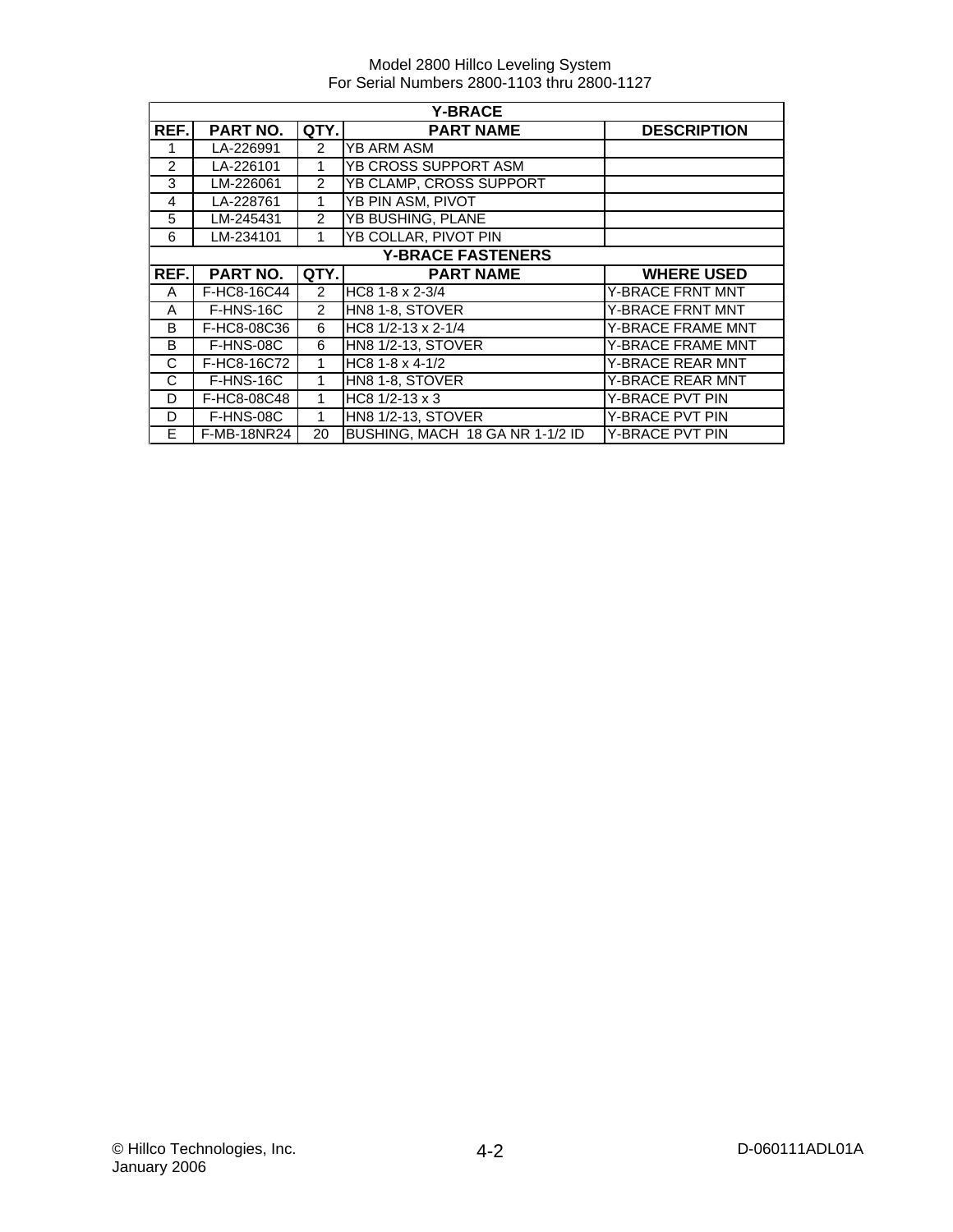## **5** *DROP AXLE*

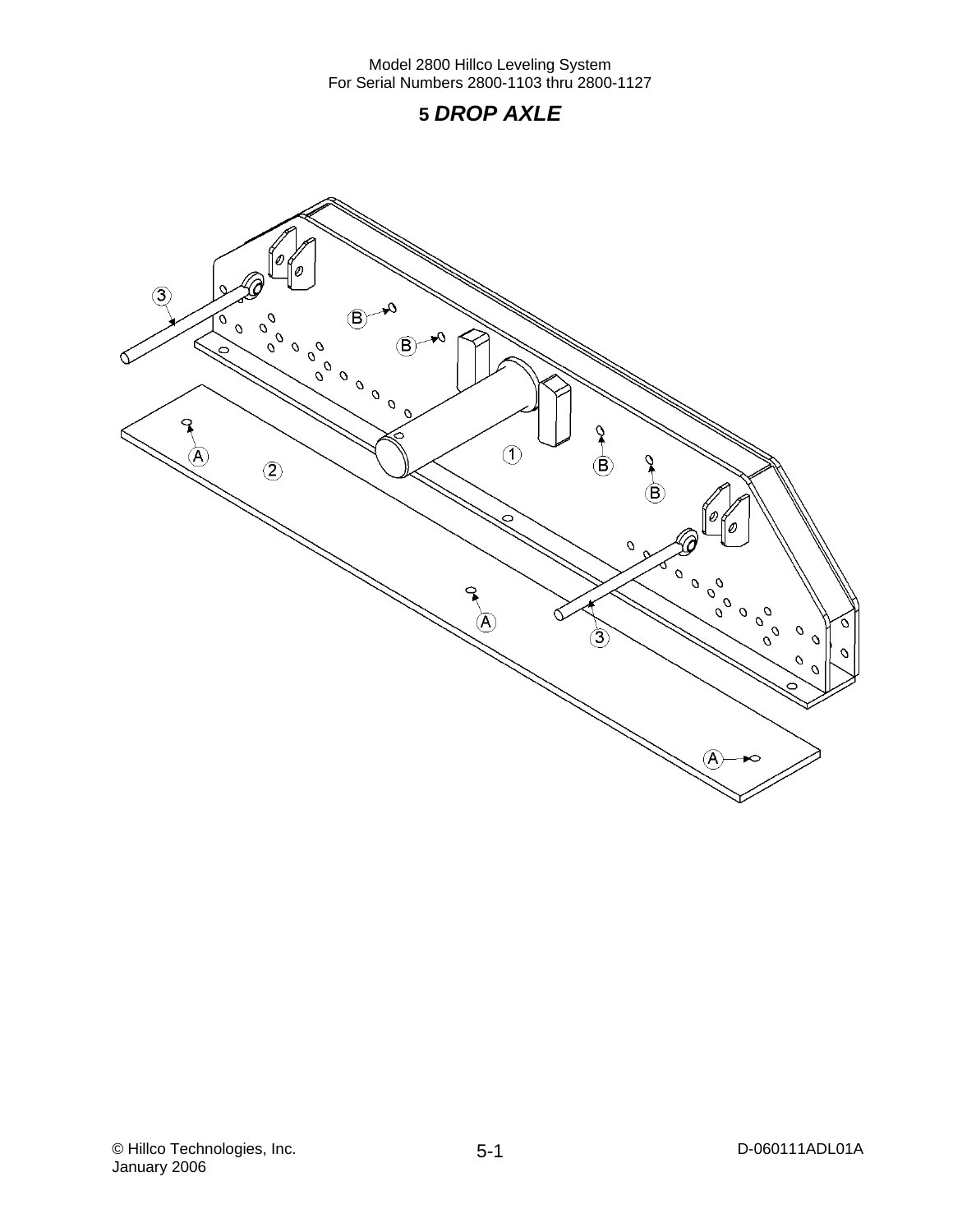|           | <b>DROP AXLE</b>         |                |                                  |                              |  |  |
|-----------|--------------------------|----------------|----------------------------------|------------------------------|--|--|
| REF.      | PART NO.                 | QTY.           | <b>PART NAME</b>                 | <b>DESCRIPTION</b>           |  |  |
| 1         | LA-226901                | $\mathbf{1}$   | <b>DA ASM</b>                    |                              |  |  |
| 2         | LM-212561                | $1 - 10$       | DA WEIGHT, 160 LB.               | 1600 LB. MAX                 |  |  |
| 3         | MC-133711                | $\mathcal{P}$  | LINK, BALL JOINT DRAG            |                              |  |  |
|           |                          |                | <b>DROP AXLE FASTENERS</b>       |                              |  |  |
| REF.      | PART NO.                 | QTY.           | <b>PART NAME</b>                 | <b>WHERE USED</b>            |  |  |
| <b>NS</b> | F-HC8-12C96              | 4              | $H$ C <sub>8</sub> 3/4-10 x 6    | <b>STEERING CYL MNT</b>      |  |  |
| A         | F-HC8-12C56              | 3              | HC8 3/4-10 x 3-1/2               | 1 WEIGHT BOLT PACKAGE        |  |  |
| A         | F-HC8-12C56              | $\overline{3}$ | $HC8$ 3/4-10 x 3-1/2             | 2 WEIGHT BOLT PACKAGE        |  |  |
| A         | F-HC8-12C72              | 3              | HC8 3/4-10 x 4-1/2               | <b>3 WEIGHT BOLT PACKAGE</b> |  |  |
| A         | F-HC8-12C88              | 3              | HC8 3/4-10 x 5-1/2               | 4 WEIGHT BOLT PACKAGE        |  |  |
| A         | F-HC8-12C96              | 3              | HC8 $3/4 - 10 \times 6$          | 5 WEIGHT BOLT PACKAGE        |  |  |
| A         | F-HC8-12C112             | 3              | HC8 3/4-10 x 7                   | <b>6 WEIGHT BOLT PACKAGE</b> |  |  |
| A         | F-HC8-12C120             | 3              | $\overline{HCB}$ 3/4-10 x 7-1/2  | 7 WEIGHT BOLT PACKAGE        |  |  |
| A         | F-HC8-12C136             | 3              | HC8 3/4-10 x 8-1/2               | <b>8 WEIGHT BOLT PACKAGE</b> |  |  |
| A         | F-HC8-12C144             | 3              | HC8 3/4-10 x 9                   | 9 WEIGHT BOLT PACKAGE        |  |  |
| A         | F-HC8-12C160             | 3              | HC8 $3/4 - 10 \times 10$         | 10 WEIGHT BOLT PACKAGE       |  |  |
| A         | <b>F-HN8-12C</b>         | 3              | HN8 3/4-10                       | ALL WEIGHT BOLT PACKAGE      |  |  |
| A         | <b>F-LW-12A</b>          | 3              | LW 3/4 HD                        | ALL WEIGHT BOLT PACKAGE      |  |  |
| A         | $F-FWH-12$               | 3              | FW3/4 HD                         | ALL WEIGHT BOLT PACKAGE      |  |  |
|           | <b>COMBINES WITH 4WD</b> |                |                                  |                              |  |  |
| B         | F-HC5-12C88              | 4              | OPTIONAL HC5 3/4-10 X 5-1/2      | <b>4WD ASM MOUNT</b>         |  |  |
| B         | $F-FW-12$                | $\overline{4}$ | OPTIONAL FW 3/4                  | <b>4WD ASM MOUNT</b>         |  |  |
| B         | F-HNF-12C                | 4              | OPTIONAL HN 3/4-10, FLNG., SERR. | <b>4WD ASM MOUNT</b>         |  |  |
| <b>NS</b> | F-HC8-12C96              | 6              | HC8 $3/4 - 10 \times 6$          | <b>STEERING CYL MNT</b>      |  |  |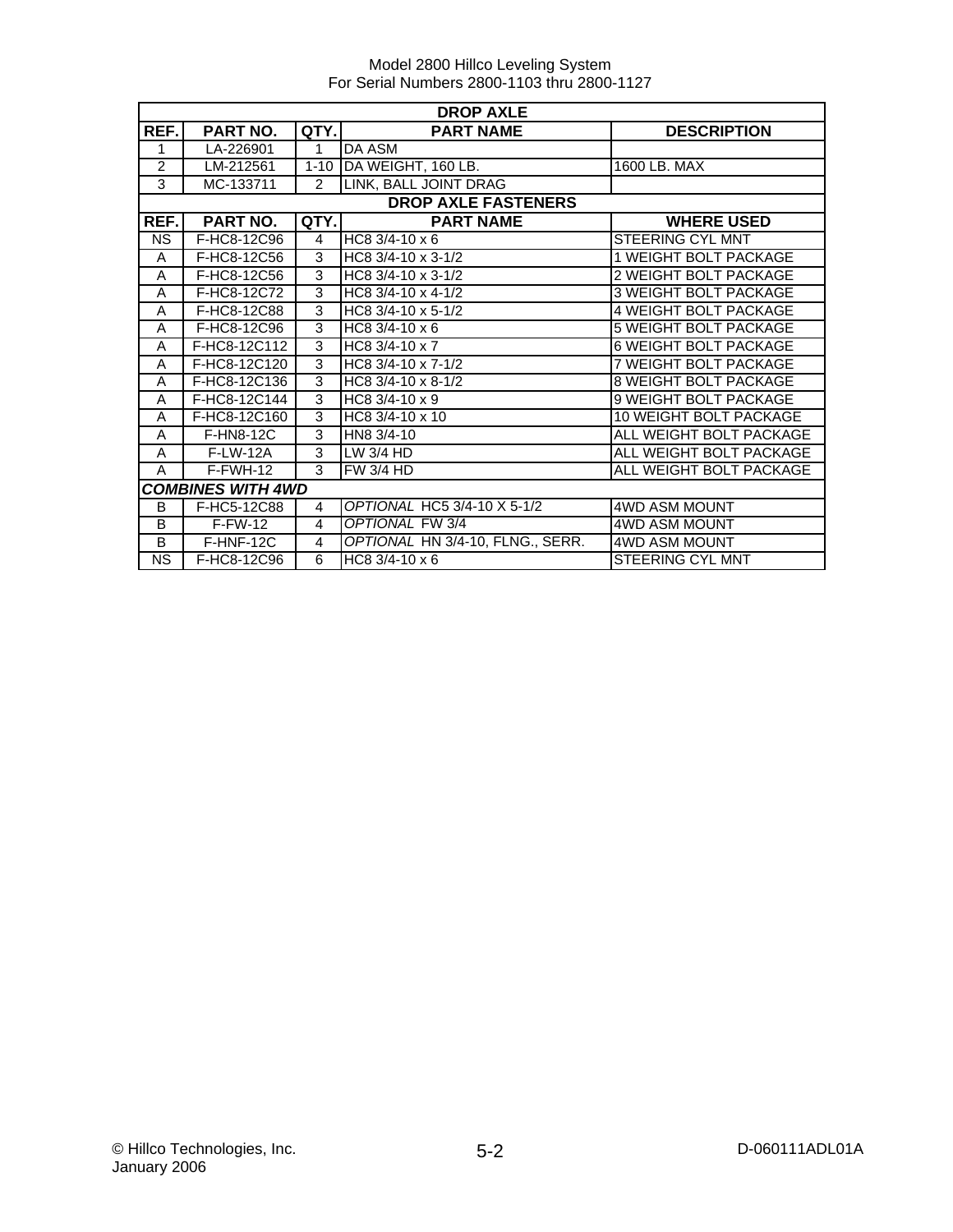## **6** *LADDER*

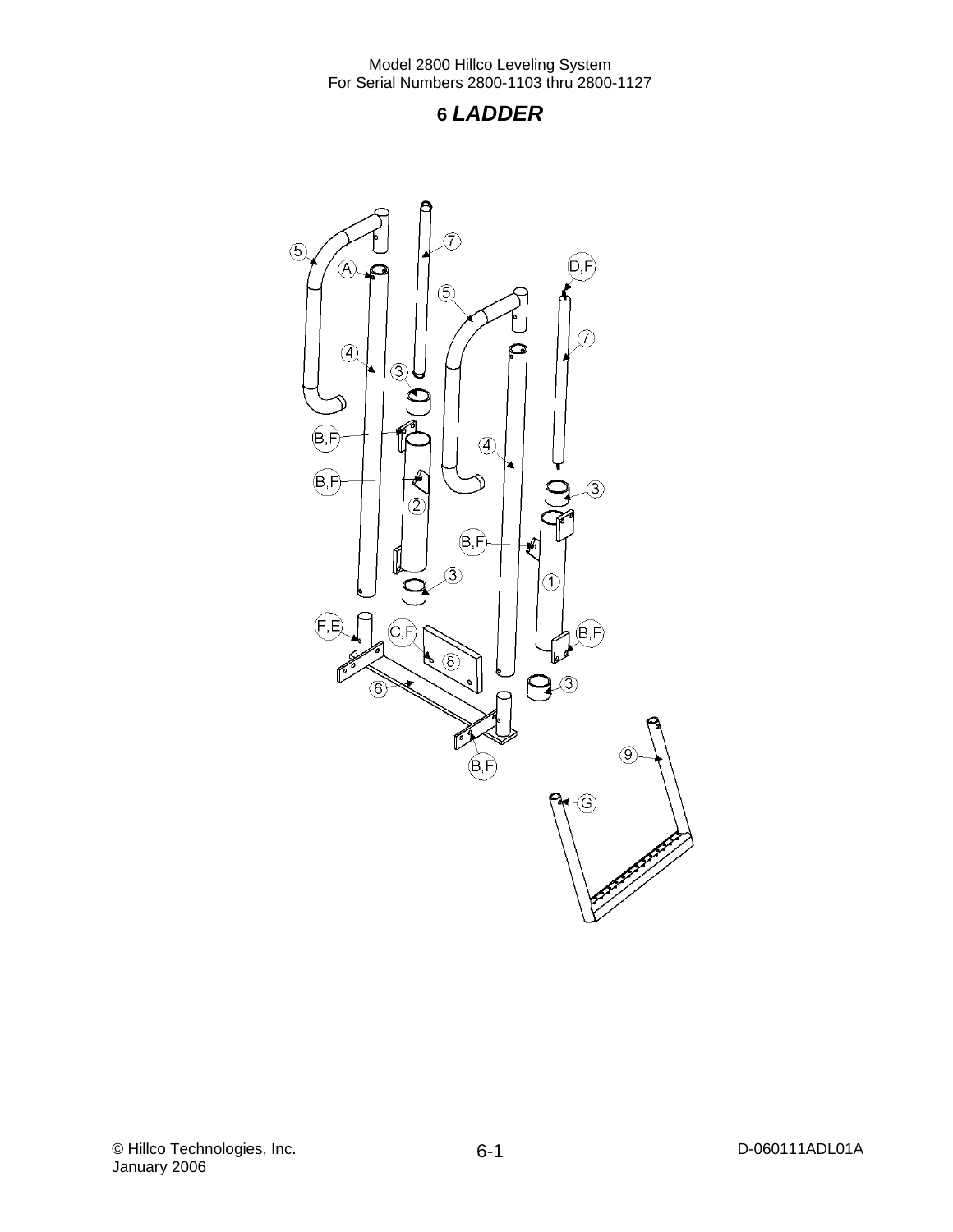|                | <b>LADDER COMPONENTS</b> |                |                                                 |                                                      |  |  |
|----------------|--------------------------|----------------|-------------------------------------------------|------------------------------------------------------|--|--|
| REF.           | <b>PART NO.</b>          | QTY.           | <b>PART NAME</b>                                | <b>DESCRIPTION</b>                                   |  |  |
| 1              | LA-214931                | 1              | LM BUSHING ASM, SLIDE TUBE LH                   |                                                      |  |  |
| $\overline{2}$ | LA-219511                | 1              | LM BUSHING ASM, SLIDE TUBE RH                   |                                                      |  |  |
| 3              | LM-214941                | 4              | LM BUSHING, SLIDE                               |                                                      |  |  |
| $\overline{4}$ | LM-214951                | $\overline{2}$ | LM TUBE, SLIDE                                  |                                                      |  |  |
| 5              | LA-227001                | $\overline{2}$ | LM HANDLE ASM. LADDER                           |                                                      |  |  |
| $\overline{6}$ | LA-226971                | 1              | LM STEP ASM, SLIDE 21-2300                      |                                                      |  |  |
| $\overline{7}$ | MC-100710                | $\overline{2}$ | SPRING, EXTENSION, ZINC PLATED                  |                                                      |  |  |
| 8              | LP-117921                | $\mathbf{1}$   | LM BUMPER, STEP                                 |                                                      |  |  |
| 9              | LA-238131                | 1              | LM STEP ASM, REAR SERVICE<br>LADDER             |                                                      |  |  |
|                |                          |                |                                                 |                                                      |  |  |
|                |                          |                | <b>LADDER FASTENERS</b>                         |                                                      |  |  |
| REF.           | PART NO.                 | QTY.           | <b>PART NAME</b>                                | <b>WHERE USED</b>                                    |  |  |
|                |                          |                |                                                 | SECURES HANDLE ASM TO SLIDE                          |  |  |
| A              | F-PR-06X40               | $\overline{2}$ | PIN, ROLL, 3/8 x 2-1/2                          | <b>TUBE</b>                                          |  |  |
|                |                          |                |                                                 | SECURES SLIDE BUSH TUBE ASM                          |  |  |
| B              | F-THMS-06C16             | 16             | THMS 3/8-16 x 1, SLT, SERR                      | TO LADDER CHANNEL, HAND RAIL &<br><b>BOTTOM STEP</b> |  |  |
| C              | F-PHMS-06C24             | 2              | PHMS 3/8-16 X 1-1/2, SLT                        | <b>BUMPER MNT</b>                                    |  |  |
| $\overline{C}$ | $F-FW-06$                | $\overline{2}$ | <b>FW 3/8</b>                                   | <b>BUMPER MNT</b>                                    |  |  |
| D              | F-PHMS-06C40             | $\overline{2}$ | PHMS 3/8-16 x 2-1/2, SLT                        | TOP SPRING MNT                                       |  |  |
|                |                          |                |                                                 |                                                      |  |  |
| E              | F-PHMS-06C56<br>2        |                | PHMS 3/8-16 x 3-1/2, SLT                        | BOTTOM SPRING MNT AND                                |  |  |
|                |                          |                |                                                 | SECURES SLIDE TUBE TO STEP ARM                       |  |  |
|                |                          |                |                                                 | SECURES TUBE ASM TO LADDER                           |  |  |
| F              | F-HNF-06C                | 30             | HN 3/8-16, FLNG, SERR                           | CHNL., SPRING MNTS, HAND RAIL &                      |  |  |
|                |                          |                |                                                 | <b>BTM STEP</b>                                      |  |  |
| G              | F-PHMS-06C32             | $\overline{2}$ | PHMS 3/8-16 X 2, SLT.                           | RIGHT REAR SERVICE LADDER EXT<br><b>STEP</b>         |  |  |
| G              | F-HNF-06C                | $\overline{2}$ | HN 3/8-16, FLNG, SERR                           | RIGHT REAR SERVICE LADDER EXT                        |  |  |
|                |                          |                |                                                 | <b>STEP</b>                                          |  |  |
| <b>NS</b>      | LM-230811                | $\overline{2}$ | CHAIN, 2/0 STR. LINK, PLATED - 1<br><b>LINK</b> | <b>BOTTOM SPRING MNT</b>                             |  |  |
| <b>NS</b>      | LM-230821                | $\overline{2}$ | CHAIN, 2/0 STR. LINK, PLATED - 5                | <b>TOP SPRING MNT</b>                                |  |  |
|                |                          |                | <b>LINKS</b>                                    |                                                      |  |  |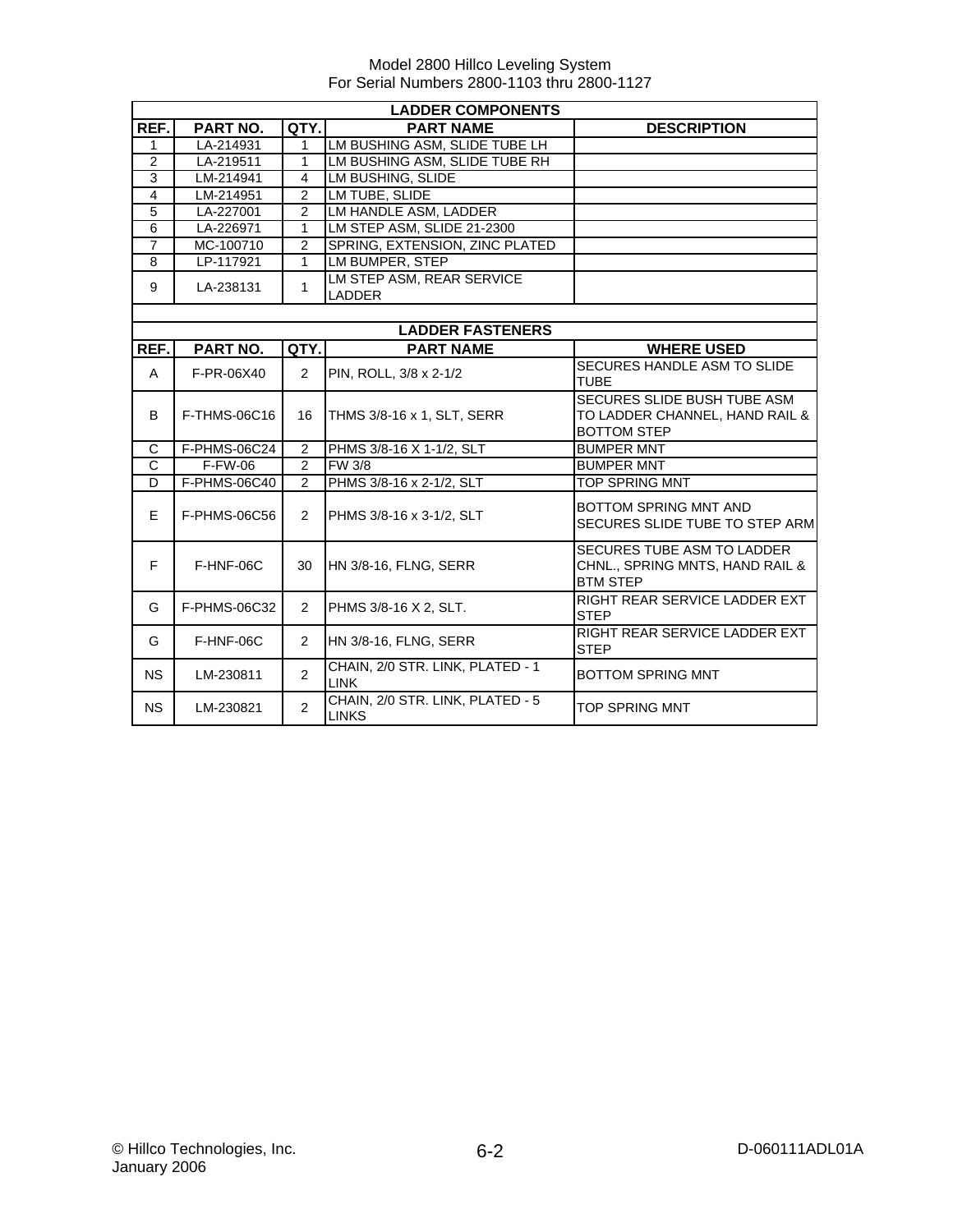## **7** *ELECTRICAL BOX*



|           | <b>ELECTRICAL FASTENERS</b> |                |                                        |                                            |  |  |
|-----------|-----------------------------|----------------|----------------------------------------|--------------------------------------------|--|--|
| REF.      | <b>PART NO.</b>             | QTY.           | <b>PART NAME</b>                       | <b>WHERE USED</b>                          |  |  |
| A         | F-PHM-#10C28                | 4              | PHMS 10-24 X 1-3/4                     | <b>LIMIT SWITCH MNT</b>                    |  |  |
| A         | $F-HNF-#10C$                | 4              | HN 10-24, FLNG SERR                    | <b>LIMIT SWITCH MNT</b>                    |  |  |
| B         | F-HC5-05C12                 | 4              | HC5 5/16-18 X 3/4                      | <b>EM PLATE ELECTRICAL</b><br><b>MOUNT</b> |  |  |
| B         | F-HNF-05C                   | 4              | FLHN 5/16-18                           | <b>EM PLATE ELECTRICAL</b><br><b>MOUNT</b> |  |  |
| C         | F-THC-#10C08                | 4              | TC HWH 10-24 X 1/2                     | STRAIN RELIEF MOUNT                        |  |  |
| D         | F-THMS-04C12                | 6              | THMS 1/4-20 X 3/4, SLT SERR            | <b>CONTROLLER MOUNT</b>                    |  |  |
| D         | F-HNF-04C                   | 6              | <b>HN 1/4-20, FLNG SERR</b>            | <b>CONTROLLER MOUNT</b>                    |  |  |
| E         | F-LWE-06                    | 1              | LW 3/8, EXTERNAL STAR                  | <b>CONTROLLER</b><br><b>MOUNTING PLATE</b> |  |  |
| E         | F-THMS-06C16                | $\overline{2}$ | THMS 3/8-16 X 1, SLT SERR              | <b>CONTROLLER</b><br><b>MOUNTING PLATE</b> |  |  |
| E         | F-HNF-06C                   | $\mathcal{P}$  | HN 3/8-16, FLNG SERR                   | <b>CONTROLLER</b><br><b>MOUNTING PLATE</b> |  |  |
| F         | <b>F-MB-18NR18</b>          | $\mathcal{P}$  | BUSHING, MACH 18 GA, NR,<br>$1-1/8$ ID | STRAIN RELIEF ON SIDE<br>OF CAB            |  |  |
| <b>NS</b> | F-THMS-04C08                | 1              | THMS 1/4-20 X 1/2, SLT SERR            | <b>GROUND</b>                              |  |  |
| <b>NS</b> | F-HNF-04C                   | 1              | HN 1/4-20, FLNG SERR                   | <b>GROUND</b>                              |  |  |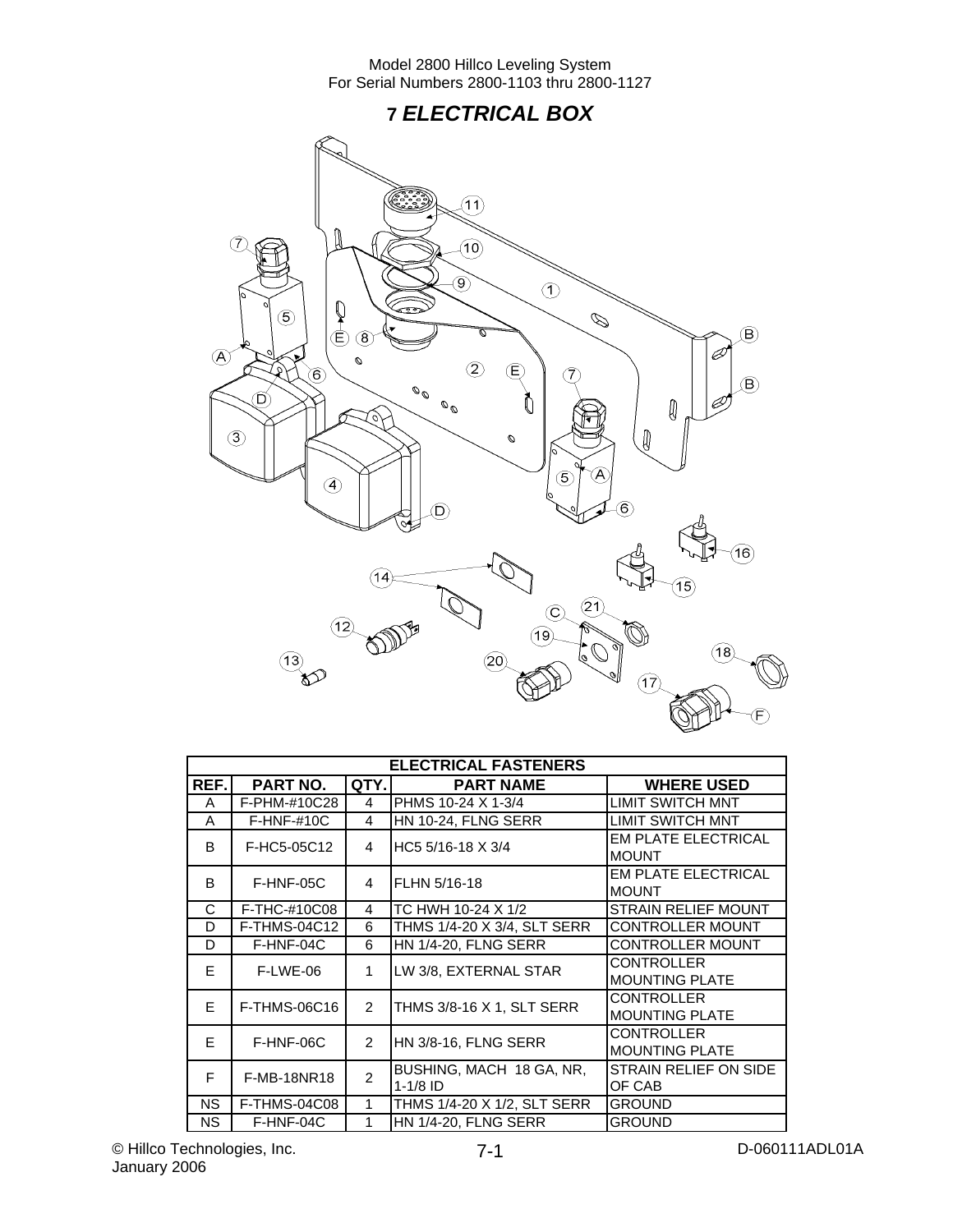|                                           | <b>ELECTRICAL</b>                      |                |                                                           |                                      |
|-------------------------------------------|----------------------------------------|----------------|-----------------------------------------------------------|--------------------------------------|
| REF.                                      | <b>PART NO.</b>                        | QTY.           | <b>PART NAME</b>                                          | <b>DESCRIPTION</b>                   |
|                                           | <b>FOR ALL COMBINES</b>                |                |                                                           |                                      |
| ASM                                       | LA-249111                              | 1              | EM ASM, CONTROLLER                                        |                                      |
| $\mathbf{1}$                              | LP-249121                              | $\mathbf{1}$   | <b>EM PLATE, MAIN CONTROL</b>                             |                                      |
|                                           |                                        |                | EM PLATE, ELECTRICAL                                      |                                      |
| 2                                         | LP-249181                              | $\mathbf{1}$   | <b>MOUNT</b>                                              |                                      |
| 3                                         | EC-100002                              | 1              | LEVELING CONTROLLER, LOW<br><b>SPEED</b>                  |                                      |
| 4                                         | EC-100003                              | $\mathbf{1}$   | LEVELING CONTROLLER, HIGH<br><b>SPEED</b>                 |                                      |
| 5                                         | EC-100557                              | 2              | <b>BODY, LIMIT SWITCH</b>                                 |                                      |
|                                           |                                        |                | <b>HEAD, LIMIT SWITCH</b>                                 |                                      |
| 6                                         | EC-100692                              | $\overline{c}$ | STRAIGHT PLUNGER                                          |                                      |
| $\overline{7}$                            | EC-138781                              | $\overline{2}$ | <b>STRAIN RELIEF, NYLON,</b><br>BLK, 1/2 NPT              |                                      |
| 8                                         | EC-138751                              | $\mathbf{1}$   | <b>DEUTSCH, RECEPTACLE</b>                                |                                      |
| 9                                         | EC-138771                              | 1              | DEUTSCH, PANEL LOCK<br><b>WASHER</b>                      |                                      |
| 10                                        | EC-138761                              | $\mathbf{1}$   | DEUTSCH, PANEL NUT                                        |                                      |
| 11                                        | EC-138741                              | 1              | <b>DEUTSCH PLUG</b>                                       |                                      |
| 12                                        | EC-101876                              | 1              | LAMP, INDICATOR                                           | IN CAB CONSOLE                       |
| 13                                        | EC-101877                              | $\mathbf{1}$   | <b>BULB, INDICATOR LAMP</b>                               | IN CAB CONSOLE                       |
| 14                                        | LM-219501                              | $\overline{2}$ | EM MOUNT, OUT OF LEVEL<br><b>LAMP</b>                     | IN CAB CONSOLE                       |
| <b>NS</b>                                 | LL20-101869                            | $\mathbf{1}$   | PLATE, MAXIMUM LEVEL                                      | IN CAB CONSOLE                       |
| 15                                        | EC-101874                              | $\mathbf{1}$   | SWITCH, TOGGLE, DP<br>ON-OFF-ON, 3-POS.                   | AUTO/OFF/MANUAL<br><b>SWITCH</b>     |
| 16                                        | EC-138731                              | $\mathbf{1}$   | SWITCH, TOGGLE, DP<br>MO-OFF-MO, 3-POS.                   | LEFT/RIGHT LEVELING<br><b>SWITCH</b> |
| <b>NS</b>                                 | LL20-101868                            | 1              | PLATE, CONSOLE SWITCH                                     | IN CAB CONSOLE                       |
| 17                                        | EC-141891                              | 1              | STRAIN RELIEF, NYLON, BLK                                 |                                      |
| 18                                        | EC-141901                              | 1              | STRAIN RELIEF NUT, NYLON,<br><b>BLK</b>                   |                                      |
|                                           | <b>FOR COMBINES WITH FIELD TRACKER</b> |                |                                                           |                                      |
| <b>NS</b>                                 | LA-236731                              | 1              | <b>AUTO CENTER DISABLE</b><br><b>RELAY KIT</b>            |                                      |
|                                           |                                        |                | FOR COMBINES WITH FIELD TRACKER ELECTRONICS, BUT NO VALVE |                                      |
| <b>NS</b>                                 | EC-138781                              | 1              | <b>STRAIN RELIEF, NYLON,</b>                              | MOUNTED TO TRIM                      |
|                                           |                                        |                | BLK, 1/2 NPT<br><b>AUTO CENTER DISABLE</b>                | VALVE                                |
| <b>NS</b>                                 | LA-236731                              | 1              | <b>RELAY KIT</b>                                          |                                      |
| <b>FOR COMBINES WITHOUT FIELD TRACKER</b> |                                        |                |                                                           |                                      |
| 19                                        | LM-207631                              | $\mathbf{1}$   | LM MOUNT, CAB STRAIN<br><b>RELIEF</b>                     |                                      |
| 20                                        | EC-138781                              | $\mathbf{1}$   | STRAIN RELIEF, NYLON,<br>BLK, 1/2 NPT                     | RIGHT SIDE OF CAB                    |
| 21                                        | EC-142121                              | $\mathbf{1}$   | STRAIN RELIEF NUT, 1/2"<br>NYLON, BLK                     | RIGHT SIDE OF CAB                    |
| <b>NS</b>                                 | EC-138781                              | 1              | STRAIN RELIEF, NYLON,<br>BLK, 1/2 NPT                     | MOUNTED ON TRIM<br>VALVE             |
| <b>ASM</b>                                | LA-235472                              | $\mathbf{1}$   | LATERAL TILT RELAY KIT                                    |                                      |
| <b>NS</b>                                 |                                        | $\mathbf{1}$   | EC-100009 - BASE, RELAY,<br><b>AUTOMOTIVE</b>             |                                      |
| <b>NS</b>                                 | .,                                     | 1              | EC-100010 - RELAY,<br><b>AUTOMOTIVE</b>                   |                                      |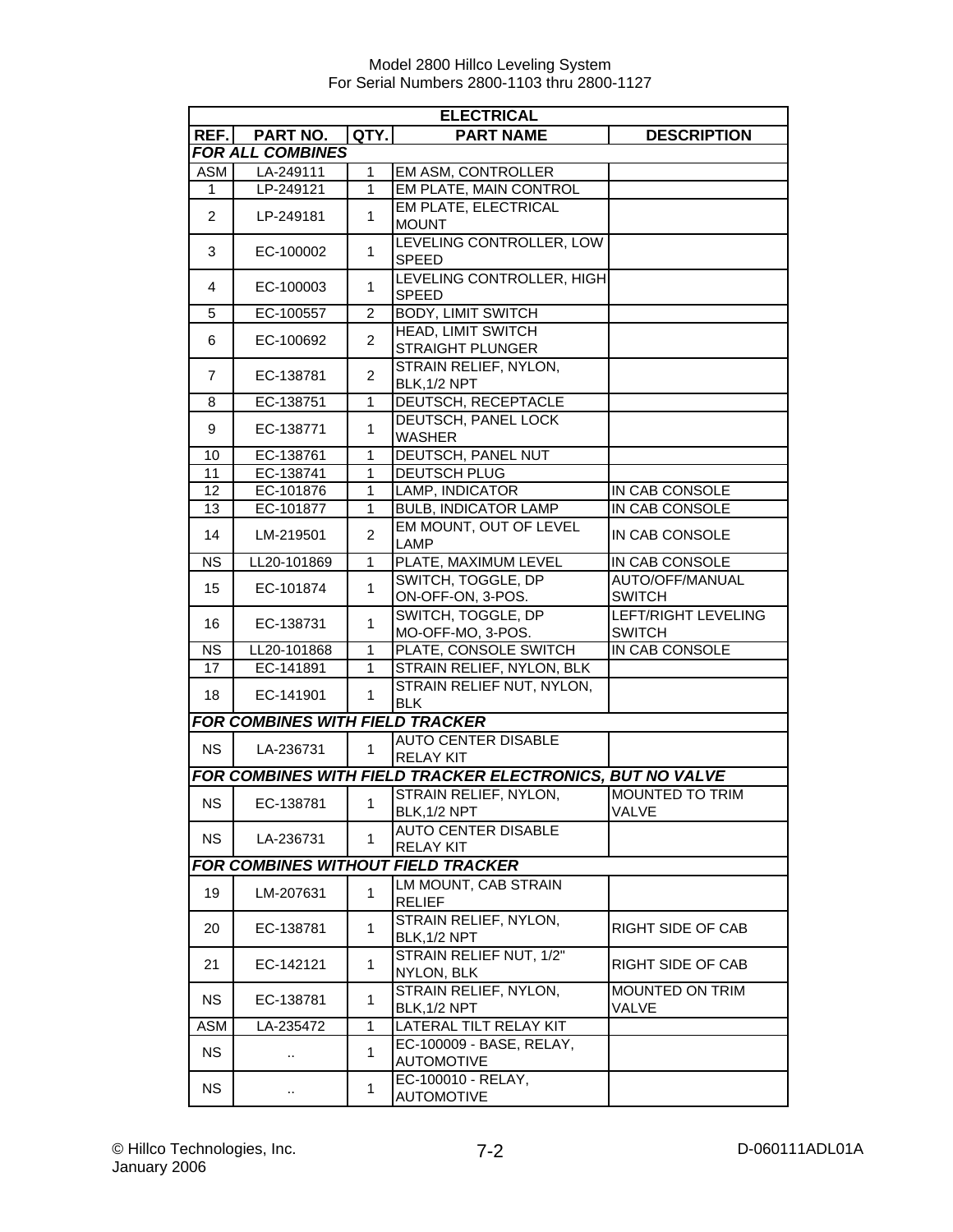## *CONNECTORS*

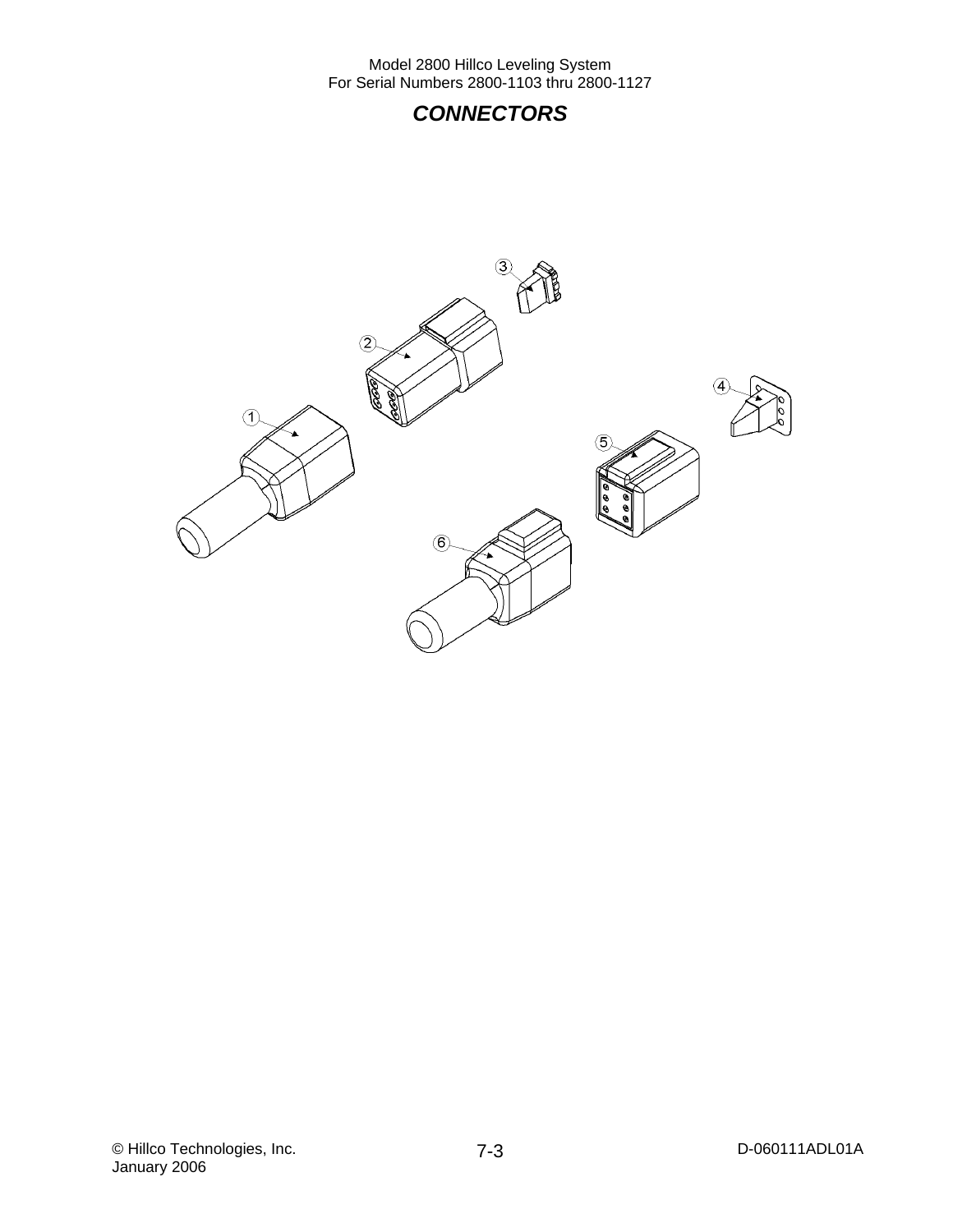|                        | <b>ELECTRICAL CONNECTORS</b>                  |                |                                                        |  |
|------------------------|-----------------------------------------------|----------------|--------------------------------------------------------|--|
| REF.                   | <b>PART NO.</b>                               | QTY.           | <b>PART NAME</b>                                       |  |
|                        | <b>FOR ALL COMBINES</b>                       |                |                                                        |  |
| <b>NS</b>              | EC-100164                                     | 20             | PIN, ELECTRICAL                                        |  |
| <b>NS</b>              | EC-100165                                     | 20             | SOCKET, SIZE 16 DEUTSCH                                |  |
| $\mathbf{1}$           | EC-100549                                     | 1              | BOOT, 6 PIN                                            |  |
| $\boldsymbol{2}$       | EC-100554                                     | 1              | RECEPTACLE, 6 PIN                                      |  |
| $\overline{3}$         | EC-100551                                     | $\mathbf{1}$   | WEDGE, 6 PIN                                           |  |
| $\overline{NS}$        | EC-100628                                     | 8              | PLUG, SEALING, 18 GAUGE                                |  |
| <b>NS</b>              | EC-100693                                     | $\overline{2}$ | NUT, DRESS, 13/32-32                                   |  |
| $\overline{\text{NS}}$ | ET-QC-20                                      | 1              | QUICK-CONNECT, BLUE                                    |  |
| <b>NS</b>              | ET-SP-20                                      | $\overline{2}$ | TERMINAL, FEMALE SPADE, NON-INSUL, 20 GA               |  |
| $\overline{\text{NS}}$ | ET-ST-20#6                                    | 18             | TERMINAL, RING, #6, 20 GA., NON-INSULATED              |  |
| <b>NS</b>              | ET-ST-2004                                    | 3              | TERMINAL, RING, NON-INS, 1/4, 20 GA                    |  |
|                        |                                               |                | FOR FACTORY AND DEALER INSTALL WITH FIELD TRACKER ONLY |  |
| ASM                    | LA-236731                                     | 1              | <b>AUTO CENTER DISABLE RELAY KIT</b>                   |  |
| <b>NS</b>              |                                               | 4              | EC-139301 - SPADE, FIFO FEMALE .187                    |  |
| <b>NS</b>              |                                               | 1              | EC-139311 - SPADE, FIFO FEMALE .250                    |  |
| <b>NS</b>              | $\ddotsc$                                     | $\mathbf{1}$   | EC-139321 - SPADE, MALE .187 NON-INSUL (14-16)         |  |
| $\overline{\text{NS}}$ | $\ddot{\phantom{1}}$                          | $\mathbf{1}$   | EC-139331 - RELAY, BOSCH                               |  |
| $\overline{\text{NS}}$ |                                               | $\mathbf{1}$   | ET-ST-20#10 - TERMINAL, RING, #10, 20 GA.              |  |
|                        | FOR FACTORY INSTALL ONLY                      |                |                                                        |  |
| <b>ASM</b>             | LA-239402                                     | $\mathbf{1}$   | FACTORY INSTAL MANIFOLD WIRING KIT                     |  |
| <b>NS</b>              | $\ddot{\phantom{1}}$                          | 3              | EC-100165 - SOCKET, SIZE 16 DEUTSCH                    |  |
| 4                      | $\ddot{\phantom{a}}$                          | 1              | EC-100552 - WEDGE, 6 SOCKET                            |  |
| $\overline{5}$         | $\cdot$ .                                     | 1              | EC-100553 - PLUG, 6 SOCKET                             |  |
| <b>NS</b>              | $\cdot$ .                                     | 3              | EC-100628 - PLUG, SEALING, 18 GAUGE                    |  |
| <b>NS</b>              |                                               | 3              | ET-ST-2008 - TERMINAL, RING, 1/2, 20 GA                |  |
|                        | FOR DEALER INSTALL WITHOUT FIELD TRACKER ONLY |                |                                                        |  |
| <b>ASM</b>             | LA-235472                                     | 1              | LATERAL TILT RELAY KIT                                 |  |
| <b>NS</b>              | .,                                            | 8              | EC-100008 - TERMINAL, RELAY, AUTOMOTIVE                |  |
| <b>NS</b>              |                                               | $\overline{2}$ | EC-100009 - BASE, RELAY, AUTOMOTIVE                    |  |
| $\overline{\text{NS}}$ | .,                                            | $\overline{2}$ | EC-100010 - RELAY, AUTOMOTIVE                          |  |
| $\overline{\text{NS}}$ | $\ddotsc$                                     | $\overline{2}$ | EC-100164 - PIN, ELECTRICAL                            |  |
| <b>NS</b>              | $\ddot{\phantom{a}}$                          | 7              | EC-100165 - SOCKET, SIZE 16 DEUTSCH                    |  |
| 4                      |                                               | 1              | EC-100552 - WEDGE, 6 SOCKET                            |  |
| $\overline{5}$         | $\cdot$ .                                     | $\mathbf{1}$   | EC-100553 - PLUG, 6 SOCKET                             |  |
| $\overline{6}$         | $\cdot$                                       | $\mathbf{1}$   | EC-100550 - BOOT, 6 SOCKET                             |  |
| $\overline{\text{NS}}$ | .,                                            | $\mathbf{1}$   | EC-100628 - PLUG, SEALING, 18 GAUGE                    |  |
| <b>NS</b>              | $\sim$                                        | 1              | ET-ST-20#10 - TERMINAL, RING, #10, 20 GA               |  |
| <b>NS</b>              |                                               | 1              | ET-ST-20#6 - TERMINAL, RING, #6, 20 GA                 |  |
|                        | <b>FOR DEALER INSTALL</b>                     |                | <b>WITH FIELD TRACKER ONLY</b>                         |  |
| <b>NS</b>              | EC-100165                                     | 3              | SOCKET, SIZE 16 DEUTSCH                                |  |
| $\overline{4}$         | EC-100552                                     | 1              | <b>WEDGE, 6 SOCKET</b>                                 |  |
| 5                      | EC-100553                                     | 1              | PLUG, 6 SOCKET                                         |  |
| 6                      | EC-100550                                     | 1              | BOOT, 6 SOCKET                                         |  |
| <b>NS</b>              | EC-100628                                     | 3              | PLUG, SEALING, 18 GAUGE                                |  |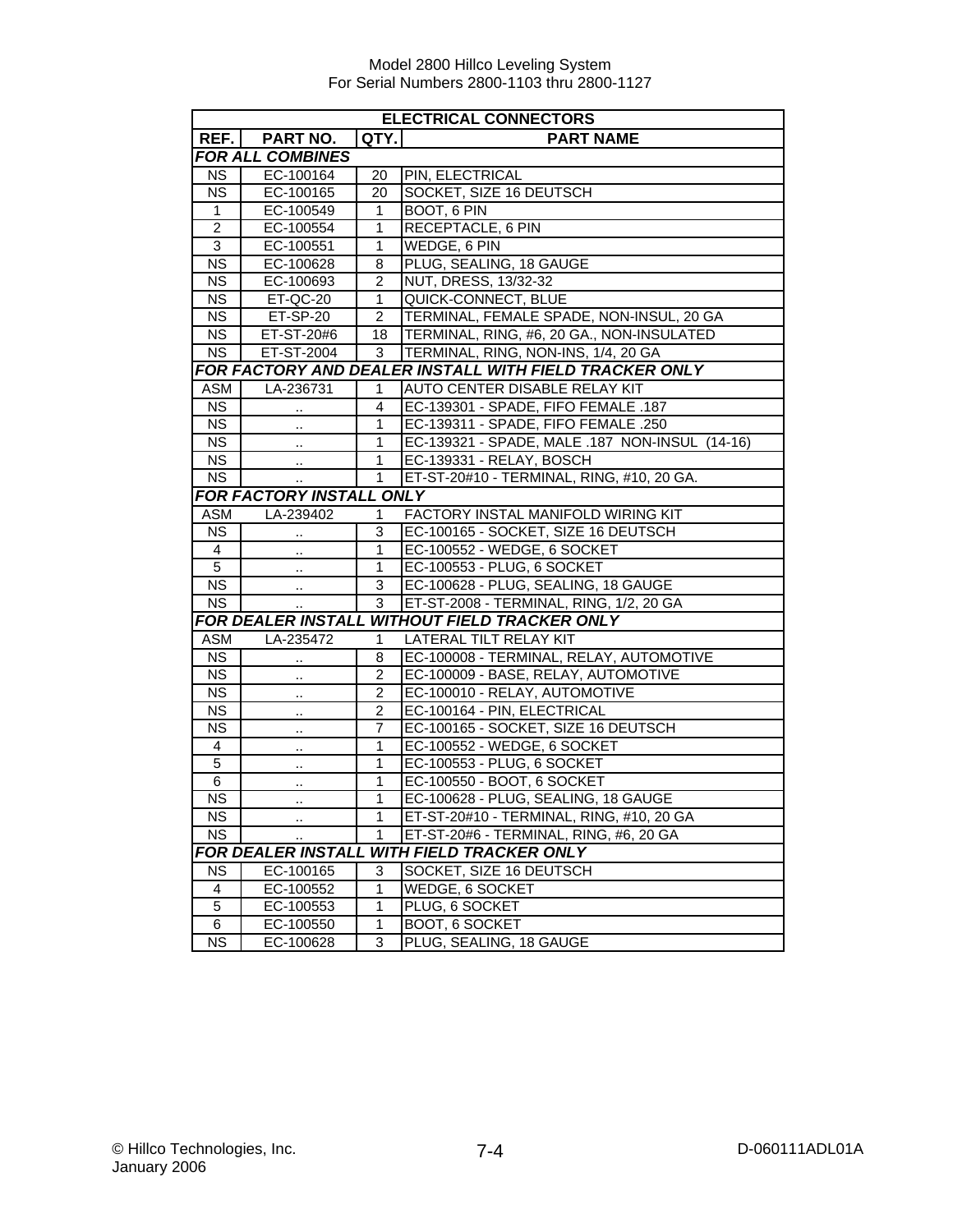Model 2800 Hillco Leveling System For Serial Numbers 2800-1103 thru 2800-1127 *ELECTRICAL CABLES* 



**#1** LA-249101 EM CABLE ASM, CONTROLLERS TO VALVE



**#2** LA-249091 EM CABLE ASM, CAB TO CONTROLLERS



**#3** LA-249081 EM CABLE ASM, LEVELING & TRIM



**#4** LA-249071 EM CABLE ASM, SWITCH TO VALVE

**#5** LA-249061 EM CABLE ASM, LEVELING

**#6** LA-249051 EM CABLE ASM, FIELD TRACKER JUMPER

© Hillco Technologies, Inc. 2008 2012 7-5 January 2006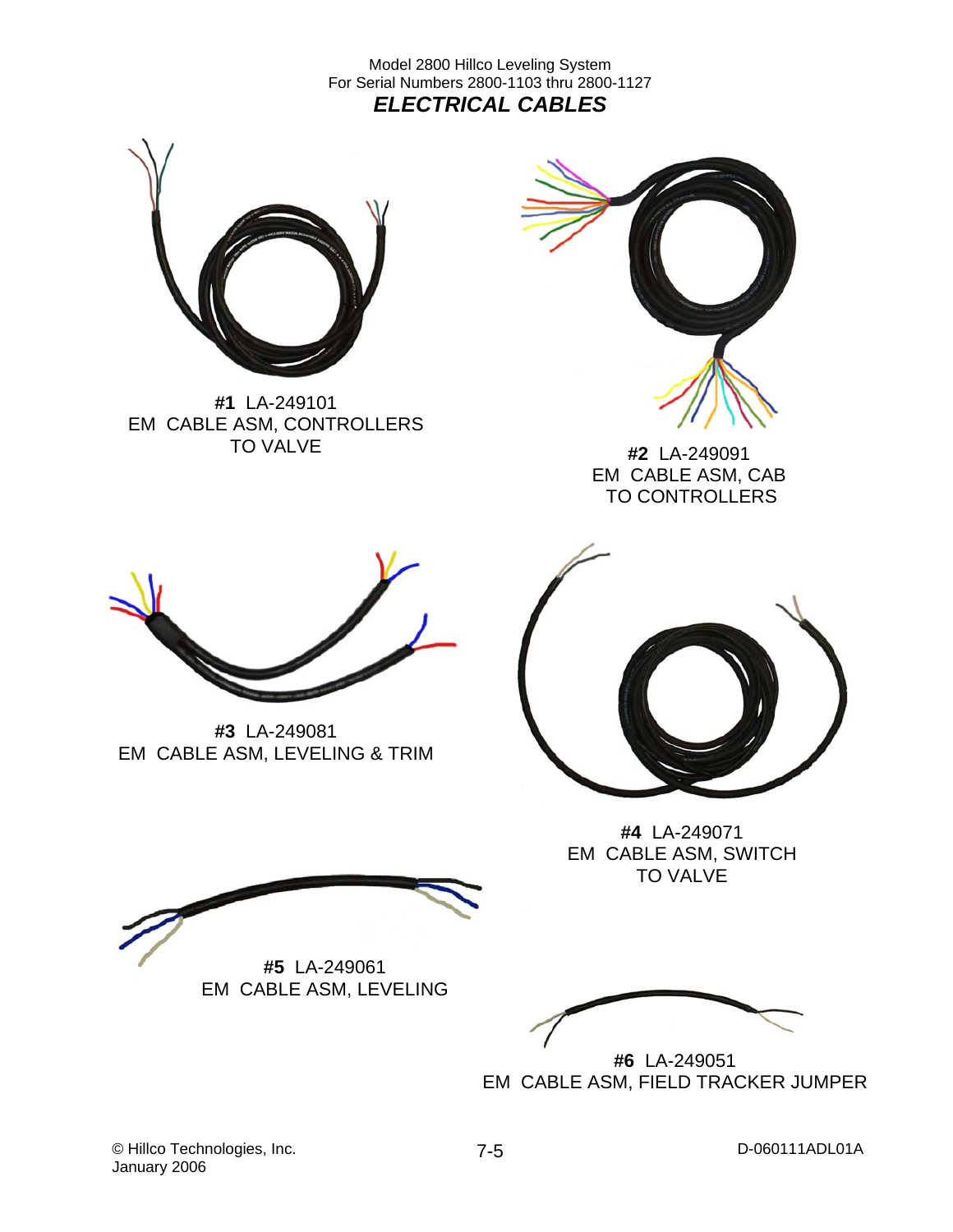|                         | <b>CABLE ASSEMBLIES</b> |      |                                                                 |  |  |  |
|-------------------------|-------------------------|------|-----------------------------------------------------------------|--|--|--|
| REF.I                   | PART NO.                | QTY. | <b>PART NAME AND DESCRIPTION</b>                                |  |  |  |
| <b>FOR ALL COMBINES</b> |                         |      |                                                                 |  |  |  |
|                         | LA-249101               |      | CABLE ASM, CONTROLLERS TO VALVE                                 |  |  |  |
| 2                       | LA-249091               |      | CABLE ASM, CAB TO CONROLLERS                                    |  |  |  |
|                         |                         |      | FOR COMBINES INSTALLED IN FACTORY ONLY                          |  |  |  |
| <b>NS</b>               | LA-239402               |      | 26-2800 FACTORY INSTALL MANIFOLD WIRING                         |  |  |  |
|                         |                         |      | KIT                                                             |  |  |  |
|                         |                         |      | <b>FOR COMBINES INSTALLED BY DEALER - WITHOUT FIELD TRACKER</b> |  |  |  |
| 3                       | LA-249081               |      | CABLE ASM, LEVELING & TRIM                                      |  |  |  |
| 4                       | LA-249071               | 1    | CABLE ASM, SWITCH TO VALVE                                      |  |  |  |
| NS.                     | LA-235472               |      | RELAY KIT, HILLCO LATERAL TILT (21-2300)                        |  |  |  |
|                         |                         |      | FOR COMBINES INSTALLED BY DEALER - WITH FIELD TRACKER           |  |  |  |
| 5                       | LA-249061               | 1    | CABLE ASM, LEVELING                                             |  |  |  |
|                         |                         |      | FOR COMBINES INSTALLED BY DEALER - WITH FIELD TRACKER           |  |  |  |
| 6                       | LA-249051               |      | <b>CABLE ASM, FIELD TRACKER JUMPER</b>                          |  |  |  |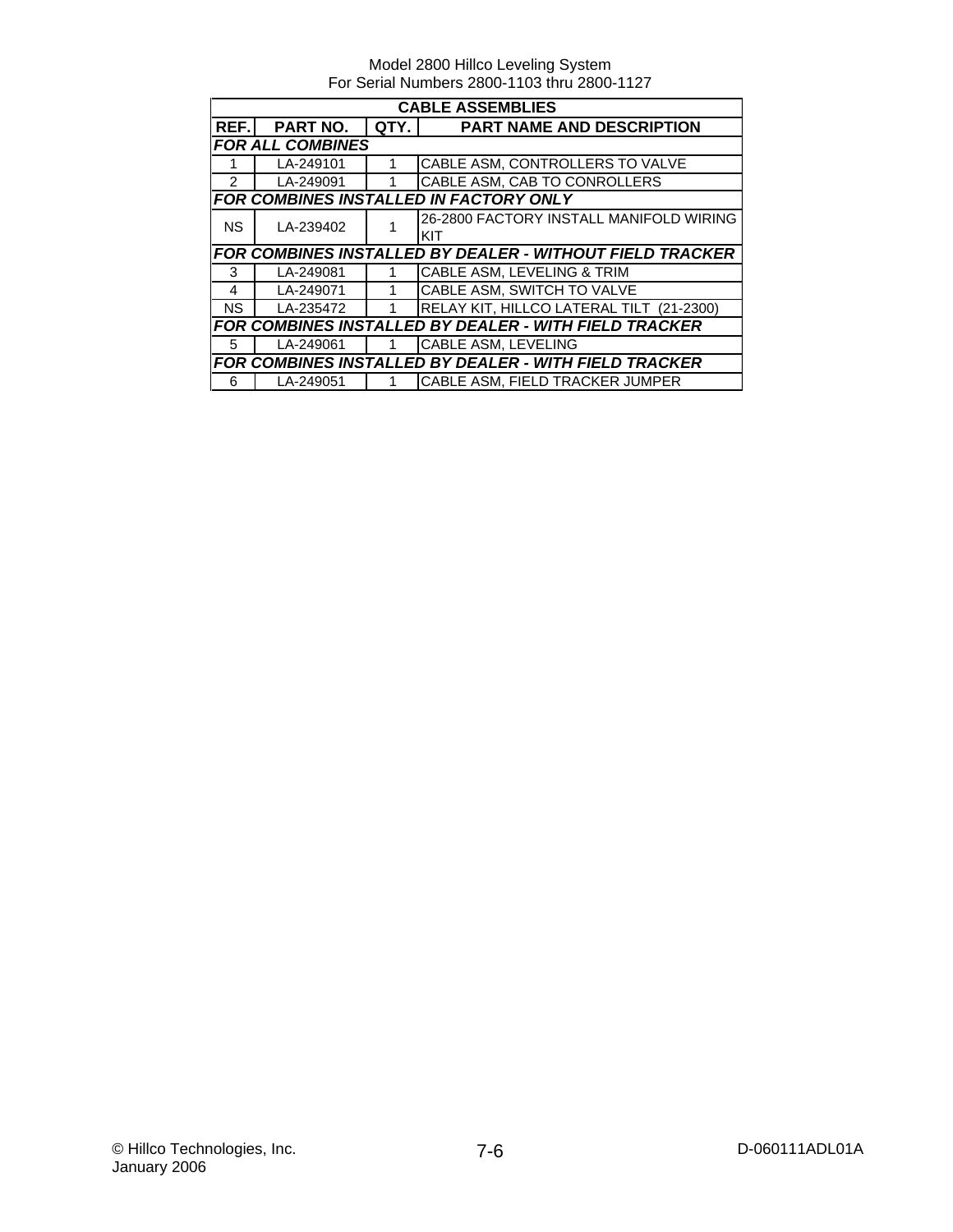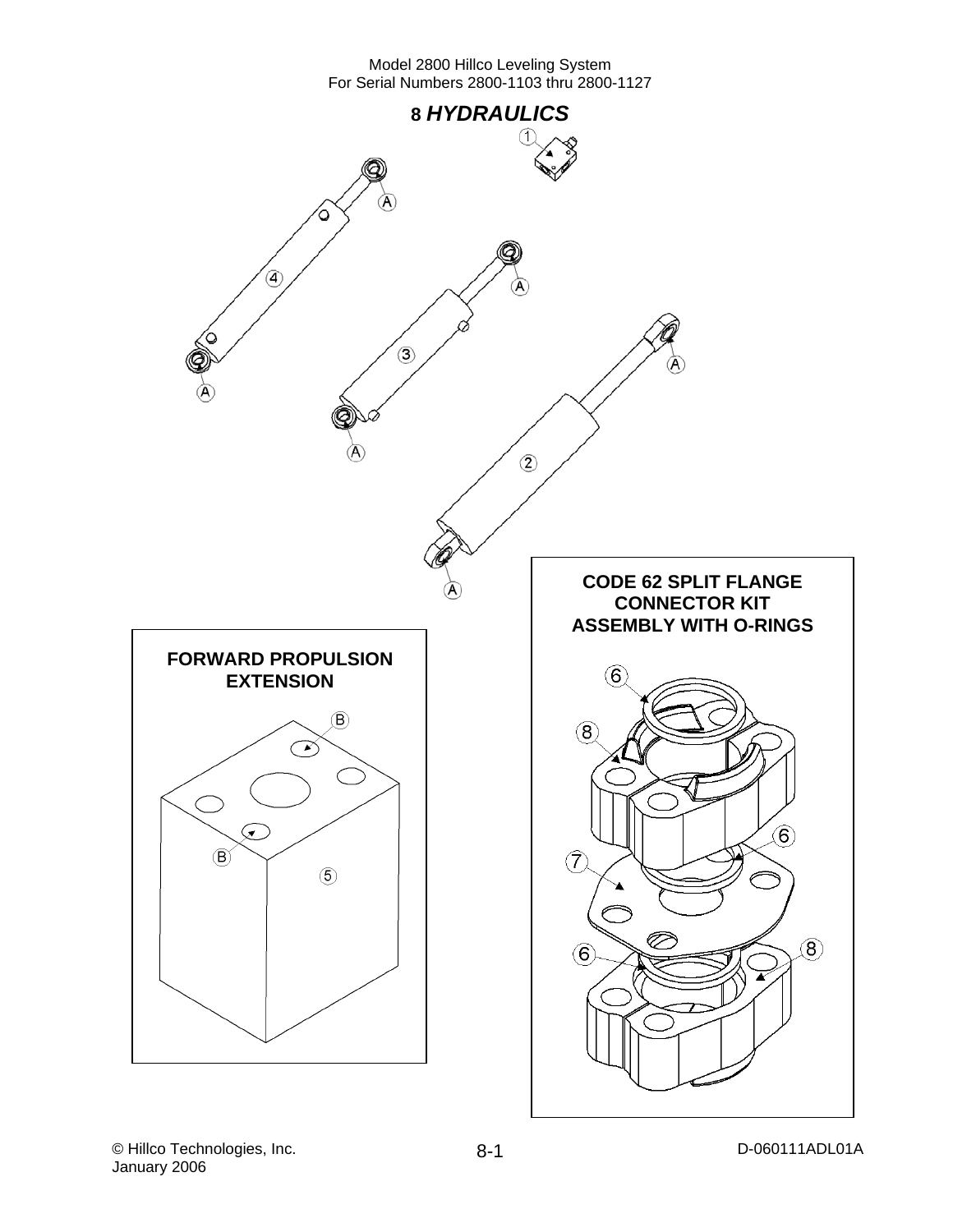|                      | <b>COUNTERBALANCE VALVE AND CYLINDERS</b> |                |                                            |                                                         |  |  |  |
|----------------------|-------------------------------------------|----------------|--------------------------------------------|---------------------------------------------------------|--|--|--|
| REF.                 | PART NO.                                  | QTY.           | <b>PART NAME</b>                           | <b>DESCRIPTION</b>                                      |  |  |  |
|                      | HC-138901                                 | 2              | VALVE, 3-PORT COUNTERBALANCE               |                                                         |  |  |  |
| $\ddot{\phantom{a}}$ | HC-139171                                 | 2              | <b>BODY, COUNTERBALANCE VALVE</b>          |                                                         |  |  |  |
|                      | HC-139161                                 | $\mathfrak{p}$ | CARTRIDGE, COUNTERBALANCE<br>VAI VF        |                                                         |  |  |  |
| NS.                  | HC-140361                                 | $\mathfrak{p}$ | KIT, SEAL, COUNTERBALANCE<br><b>VALVE</b>  |                                                         |  |  |  |
| $\mathcal{P}$        | HC-103227                                 | $\overline{2}$ | CYLINDER, MAIN                             |                                                         |  |  |  |
|                      | HC-134251                                 | 2              | KIT, SEAL, MAIN CYLINDER                   |                                                         |  |  |  |
| 3                    | HC-101842                                 | 1              | <b>CYLINDER, MASTER</b>                    |                                                         |  |  |  |
|                      | HC-134201                                 | 1              | KIT, SEAL, MASTER CYLINDER                 |                                                         |  |  |  |
| 4                    | HC-100706                                 | 1              | CYLINDER, SLAVE                            |                                                         |  |  |  |
|                      | HC-134191                                 |                | KIT, SEAL, SLAVE CYLINDER                  |                                                         |  |  |  |
| 5                    | HC-140011                                 |                | HM EXTENSION, FORWARD<br><b>PROPULSION</b> | <b>FORWARD PROPULSION</b><br><b>HOSE AT HYDRO MOTOR</b> |  |  |  |
|                      |                                           |                |                                            |                                                         |  |  |  |

|            | <b>CODE 62 SPLIT FLANGE CONNECTOR KIT ASSEMBLY</b> |                         |                                         |                                |  |  |  |
|------------|----------------------------------------------------|-------------------------|-----------------------------------------|--------------------------------|--|--|--|
| REF.       | <b>PART NO.</b>                                    | $\left $ QTY.           | <b>PART NAME</b>                        | <b>DESCRIPTION</b>             |  |  |  |
| <b>ASM</b> | HC-101843                                          | $\mathcal{P}$           | CODE 62 SPLT FLNG CONNECTOR             | <b>FWD AND REAR PROPULSION</b> |  |  |  |
|            |                                                    | <b>KIT WITH O-RINGS</b> | <b>HOSE</b>                             |                                |  |  |  |
| 6          | HC-134911                                          | 6                       | O-RING, CODE 62 CONNECTOR               |                                |  |  |  |
| 7          | HC-137891                                          | 2                       | PLATE, CODE 62                          |                                |  |  |  |
| 8          | HC-137901                                          | 4                       | CODE 62, #16 SPLIT FLANGE KIT           |                                |  |  |  |
| <b>NS</b>  | F-HC8-07C44                                        | 8                       | HC8 7/16 X 2-3/4 PLT                    |                                |  |  |  |
| <b>NS</b>  | F-HN8-07C                                          | 8                       | HN8 7/16-14                             |                                |  |  |  |
| <b>NS</b>  | F-LW-07                                            | 8                       | $\overline{\text{LW }7/16 \text{ PLT}}$ |                                |  |  |  |
|            |                                                    |                         |                                         |                                |  |  |  |
|            |                                                    |                         | <b>UVDDAIL IC EASTENEDS</b>             |                                |  |  |  |

|      | <b>HYDRAULIC FASTENERS</b> |        |                                                   |                                                      |  |  |  |  |
|------|----------------------------|--------|---------------------------------------------------|------------------------------------------------------|--|--|--|--|
| REF. | <b>PART NO.</b>            | LQTY.I | <b>PART NAME</b>                                  | <b>WHERE USED</b>                                    |  |  |  |  |
| A    | F-SSS-04F04                | 8      | SET SCREW, SOCKET 1/4-28 X 1/4,<br><b>GRADE 8</b> | <b>MASTER, SLAVE, &amp; MAIN</b><br><b>CYLINDERS</b> |  |  |  |  |
| B    | F-HC8-07C88                | 4      | $HC87/16-14 \times 5-1/2$                         | <b>HYDRO FWD PROPULSION</b><br><b>EXTENSION</b>      |  |  |  |  |
| B    | F-LWH-07                   | 4      | LW 7/16 HD                                        | <b>HYDRO FWD PROPULSION</b><br><b>EXTENSION</b>      |  |  |  |  |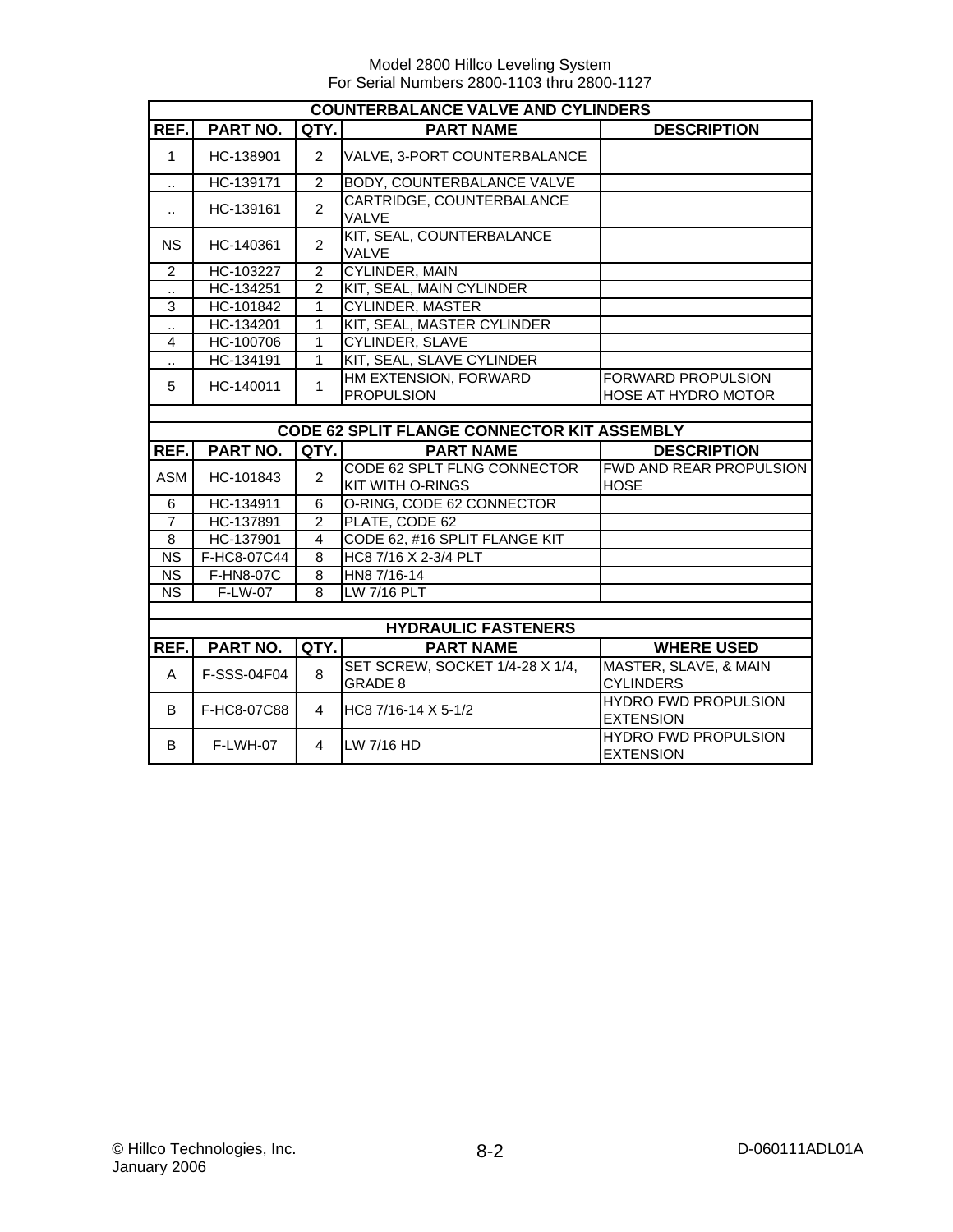#### Model 2800 Hillco Leveling System For Serial Numbers 2800-1103 thru 2800-1127 *HYDRAULIC MANIFOLD*



\*\*Note: Be sure to look under the correct headings in both the drawings and the lists to the right, as the components for the two manifold assemblies are different.

## **MANIFOLD ASSEMBLY FOR COMBINES WITHOUT FIELD TRACKER VALVE**

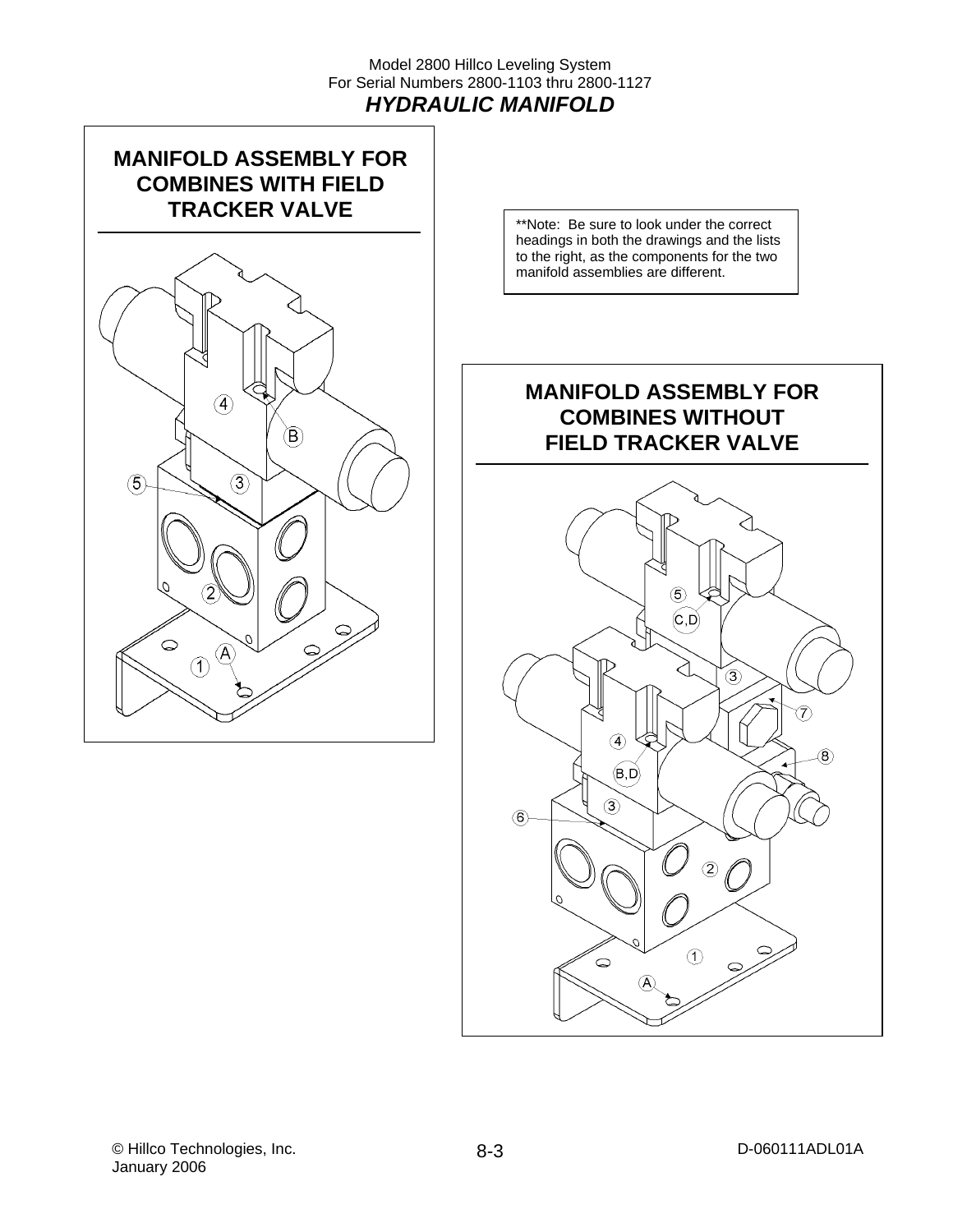|                        |           |                | <b>MANIFOLD COMPONENTS</b>                                      |                                         |
|------------------------|-----------|----------------|-----------------------------------------------------------------|-----------------------------------------|
| REF.                   | PART NO.  | QTY            | <b>PART NAME</b>                                                | <b>DESCRIPTION</b>                      |
|                        |           |                | FOR COMBINES WITH FIELD TRACKER VALVE                           |                                         |
| $\mathbf 1$            | LM-249041 | $\mathbf{1}$   | HM PLATE, MANIFOLD MOUNT                                        |                                         |
| $\overline{2}$         | HC-138861 | 1              | <b>MANIFOLD, SINGLE STATION</b>                                 |                                         |
| 3                      | HC-101264 | 1              | SHUTTLE ASM, LOAD SENSE                                         |                                         |
| $\ddot{\phantom{1}}$   | HC-101021 | 1              | CARTRIDGE, LOAD SENSE VALVE                                     |                                         |
|                        | HC-101022 | 1              | <b>BODY, LOAD SENSE VALVE</b>                                   |                                         |
| <b>NS</b>              | HC-102082 | $\mathbf{1}$   | SEAL KIT, LOAD SENSE SHUTTLE ASM                                |                                         |
| $\overline{4}$         | HC-139781 | $\mathbf{1}$   | VALVE, DIRECTIONAL CONTROL,                                     |                                         |
|                        |           |                | <b>LEVELING</b>                                                 |                                         |
| <b>NS</b>              | LM-250111 | $\mathbf{1}$   | ORIFICE, .128, "P" PORT ON<br>DIRECTIONAL CONTROL VALVE         |                                         |
|                        |           |                | SEAL KIT, DIRECTIONAL CONTROL                                   |                                         |
| <b>NS</b>              | HC-142731 | $\mathbf{1}$   | <b>VALVE</b>                                                    |                                         |
| 5                      | HC-142761 | $\mathbf{1}$   | <b>SUBPLATE</b>                                                 |                                         |
|                        |           |                | <b>FOR COMBINES WITHOUT FIELD TRACKER VALVE</b>                 |                                         |
| $\mathbf{1}$           | LM-249041 | 1              | HM PLATE, MANIFOLD MOUNT                                        |                                         |
| $\overline{2}$         | HC-138851 | $\mathbf{1}$   | <b>MANIFOLD, 2 STATION</b>                                      |                                         |
| 3                      | HC-101264 | $\overline{2}$ | SHUTTLE ASM, LOAD SENSE                                         |                                         |
| $\ddotsc$              | HC-101021 | $\overline{2}$ | CARTRIDGE, LOAD SENSE VALVE                                     |                                         |
|                        | HC-101022 | $\overline{2}$ | <b>BODY, LOAD SENSE VALVE</b>                                   |                                         |
| <b>NS</b>              | HC-102082 | $\overline{2}$ | SEAL KIT, LOAD SENSE SHUTTLE ASM                                |                                         |
| 4                      | HC-139781 | $\mathbf{1}$   | VALVE, DIRECTIONAL CONTROL,<br><b>LEVELING</b>                  |                                         |
| <b>NS</b>              | LM-250111 | $\mathbf{1}$   | ORIFICE, .128, "P" PORT IN<br>DIRECTIONAL CONTROL VALVE         |                                         |
| <b>NS</b>              | HC-142731 | $\mathbf{1}$   | SEAL KIT, DIRECTIONAL CONTROL<br>VALVE                          |                                         |
| 5                      | HC-139881 | $\mathbf{1}$   | VALVE, HEADER TRIM DIRECTIONAL<br><b>CONTROL</b>                |                                         |
| <b>NS</b>              | LM-250121 | $\mathbf{1}$   | ORIFICE, .55, "P" PORT IN DIRECTIONAL<br>CONTROL VALVE          |                                         |
| <b>NS</b>              | HC-142731 | $\mathbf{1}$   | SEAL KIT, DIRECTIONAL CONTROL<br>VALVE                          |                                         |
| 6                      | HC-142761 | 2              | <b>SUBPLATE</b>                                                 |                                         |
| $\overline{7}$         | HC-138881 | $\mathbf{1}$   | VALVE, PILOT OPERATED CHECK                                     |                                         |
| 8                      | HC-138891 | $\mathbf{1}$   | <b>RELIEF, DUAL</b>                                             |                                         |
|                        |           |                | <b>FOR COMBINES WITH FIELD TRACKER ELECTRONICS BUT NO VALVE</b> |                                         |
| <b>NS</b>              | LM-249701 | 4              | HM STUD, MANIFOLD TRIM                                          |                                         |
| $\overline{\text{NS}}$ | LM-250131 | 1              | HM TUBE, LOAD SENSE                                             |                                         |
|                        |           |                |                                                                 |                                         |
|                        |           |                | <b>MANIFOLD FASTENERS</b>                                       |                                         |
| A                      | F-HNF-05C | $\overline{4}$ | FLHN 5/16-18 SERR.                                              | SECURES MANIFOLD TO<br>MNT PLT          |
| B                      | LM-249691 | 4              | HM STUD, MANIFOLD LEVELING                                      | LEVELING SECTION OF<br><b>MANIFOLD</b>  |
| С                      | LM-249701 | 4              | HM STUD, MANIFOLD TRIM                                          | TRIM SECTION OF<br><b>MANIFOLD</b>      |
| D                      | HC-139871 | 8              | <b>NUT, STUD, 10-24</b>                                         | TRIM & LEVELING<br>SECTIONS OF MANIFOLD |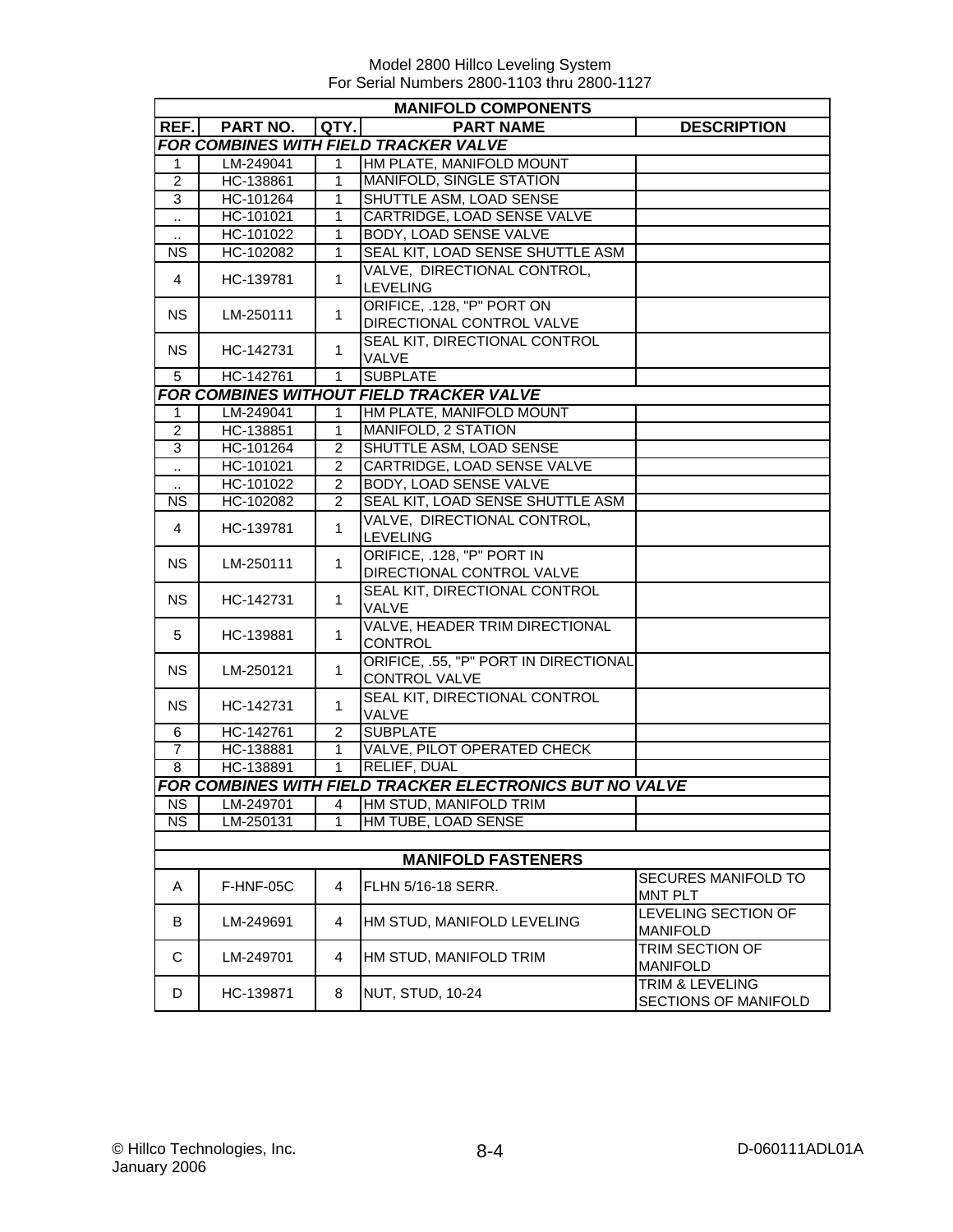#### Model 2800 Hillco Leveling System For Serial Numbers 2800-1103 thru 2800-1127 *HYDRAULIC HOSES*

| REF.      | PART NO.                | QTY.           | <b>PART NAME</b>                                                  | <b>WHERE USED</b>                                                                |
|-----------|-------------------------|----------------|-------------------------------------------------------------------|----------------------------------------------------------------------------------|
|           | <b>FOR ALL COMBINES</b> |                |                                                                   |                                                                                  |
| <b>NS</b> | LA-139571               | $\mathbf{1}$   | 5/8" 100R2 HOSE 47" #10 FORS X<br>#10 FORS 90 DEG                 | LEVELING VALVE PRESSURE<br><b>HOSE</b>                                           |
| <b>NS</b> | LA-140031               | $\mathbf 1$    | 5/8" 100R2 HOSE 47" #10 FORS<br>90 X #12 FORS                     | LEVELING VALVE PRESSURE<br><b>HOSE</b>                                           |
| <b>NS</b> | LA-139581               | $\mathbf 1$    | 5/8" 100R1 HOSE 35" #12 FORS X<br>#10 FORS 90 DEG                 | LEVELING VALVE RETURN<br><b>HOSE</b>                                             |
| <b>NS</b> | LA-140021               | $\mathbf 1$    | 5/8" 100R2 HOSE 36" #12 FORS X<br>#12 FORS 90 DEG                 | PRESSURE HOSE TO CASE<br><b>MANIFOLD</b>                                         |
| NS.       | LA-133102               | 1              | 1/4" 100R2 HOSE 54" #6 FORS 90 X<br>#4 FORS                       | <b>LOAD SENSE LINE</b>                                                           |
|           |                         |                | <b>FOR COMBINES WITH STAND-ALONE LEVELING MANIFOLD</b>            |                                                                                  |
| <b>NS</b> | LA-139591               | $\mathbf{1}$   | 3/8" 100R2 HOSE 158-1/2" #6 FORS<br>90 X #6 FORS STR.             | LEVELING PORT "A" TO<br>COUNTERBALANCE VALVE<br>PORT #2 RIGHT                    |
| <b>NS</b> | LA-139591               | $\mathbf{1}$   | 3/8" 100R2 HOSE 158-1/2" #6 FORS<br>90 X #6 FORS STR.             | LEVELING PORT "B" TO<br>COUNTERBALANCE VALVE<br>PORT#3 RIGHT                     |
|           |                         |                | FOR COMBINES WITH LEVELING MANIFOLD INTEGRATED WITH CASE MANIFOLD |                                                                                  |
| <b>NS</b> | LA-133442               | $\mathbf{1}$   | 3/8" 100R2 HOSE 129-1/2" #6 FORS<br>90 X #6 FORS STR.             | LEVELING PORT "A" TO<br>COUNTERBALANCE VALVE<br>PORT #2 RIGHT                    |
| NS.       | LA-133442               | 1              | 3/8" 100R2 HOSE 129-1/2" #6 FORS<br>90 X #6 FORS STR.             | LEVELING PORT "B" TO<br>COUNTERBALANCE VALVE<br>PORT #3 RIGHT                    |
|           |                         |                | <b>FOR COMBINES WITHOUT FIELD TRACKER VALVE</b>                   |                                                                                  |
| <b>NS</b> | LA-139601               | $\mathbf{1}$   | 1/4" 100R2 HOSE 145-1/4" #6 FORS<br>STR. BOTH ENDS                | TRIM PORT "A" TO MASTER<br><b>BASE</b>                                           |
| <b>NS</b> | LA-139611               | $\mathbf{1}$   | 1/4" 100R2 HOSE 135-1/2" #6 FORS<br>STR. BOTH ENDS                | TRIM PORT "B"TO MASTER<br><b>ROD</b>                                             |
|           |                         |                |                                                                   |                                                                                  |
|           |                         |                | <b>BULKHEAD TO MASTER AND SLAVE CYLINDERS</b>                     |                                                                                  |
|           | <b>FOR ALL COMBINES</b> |                |                                                                   |                                                                                  |
| <b>NS</b> | LA-133423               | $\mathbf{1}$   | 1/4" 100R2 HOSE 111" #6 FORS X #6<br><b>FORS</b>                  | MASTER CYLINDER BASE TO<br><b>SLAVE CYLINDER BASE</b>                            |
| <b>NS</b> | LA-133433               | $\mathbf{1}$   | 1/4" 100R2 HOSE 133" #6 FORS X #6<br><b>FORS</b>                  | MASTER CYLINDER ROD TO<br><b>SLAVE CYLINDER ROD</b>                              |
| <b>NS</b> | LA-139401               | 1              | 3/8" 100R2 HOSE 36-3/4"<br>#6 FORS X #6 FORS 90                   | COUNTERBALANCE VALVE<br>PORT #2 RIGHT TO<br>COUNTERBALANCE VALVE<br>PORT#3 LEFT  |
| <b>NS</b> | LA-139411               | $\mathbf{1}$   | 3/8" 100R2 HOSE 34-1/2"<br>#6 FORS X #6 FORS 90                   | COUNTERBALANCE VALVE<br>PORT #3 RIGHT TO<br>COUNTERBALANCE VALVE<br>PORT #2 LEFT |
| <b>NS</b> | LA-139421               | $\overline{2}$ | 3/8" 100R2 HOSE 15-1/4"<br>#6 FORS X #6 FORS 90                   | <b>MAIN ROD TO</b><br>COUNTERBALANCE VALVE<br>PORT #3 (LEFT & RIGHT)             |
|           |                         |                | <b>FOR COMBINES WITH FIELD TRACKER VALVE</b>                      |                                                                                  |
| <b>NS</b> | LA-139381               | $\mathbf{1}$   | 1/4" 100R2 HOSE 116-1/4"<br>#6 FORS STR. BOTH ENDS                | FIELD TRACKER CW PORT TO<br><b>MASTER BASE</b>                                   |
| <b>NS</b> | LA-139391               | $\mathbf{1}$   | 1/4" 100R2 HOSE 106-1/2"<br>#6 FORS STR. BOTH ENDS                | FIELD TRACKER CCW PORT<br>TO MASTER ROD                                          |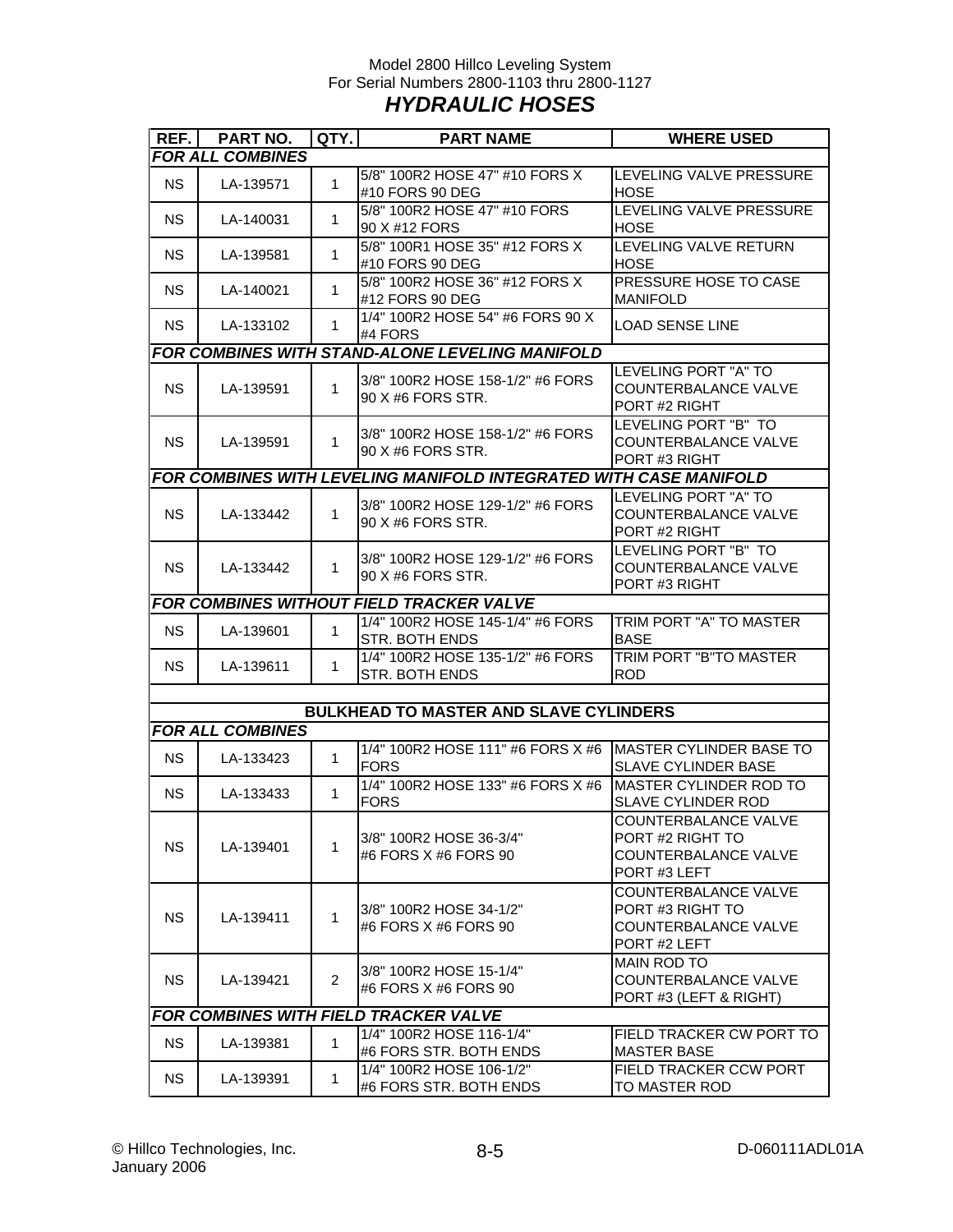#### Model 2800 Hillco Leveling System For Serial Numbers 2800-1103 thru 2800-1127 *HYDRAULIC HOSES (CONTINUED)*

|           | <b>HYDROSTAT</b>                       |      |                                                         |                                                                                 |  |  |  |
|-----------|----------------------------------------|------|---------------------------------------------------------|---------------------------------------------------------------------------------|--|--|--|
| REF.      | PART NO.                               | QTY. | <b>PART NAME</b>                                        | <b>WHERE USED</b>                                                               |  |  |  |
|           | <b>FOR ALL COMBINES</b>                |      |                                                         |                                                                                 |  |  |  |
| <b>NS</b> | LA-101809                              | 1    | 1" 6000 PSI WP 18 IN W/1 IN<br>CODE 62 FLANGE ENDS STR. | <b>HYDROSTATIC FORWARD</b><br>PROPUSION HOSE EXTENSION                          |  |  |  |
|           | <b>FOR SN JJCO047918 TO JJCO193725</b> |      |                                                         |                                                                                 |  |  |  |
| NS.       | L26A-102097                            | 1    | 1" 100R15 HOSE 44" W/ 1"<br>CODE 62 FLANGE ENDS         | <b>HYDROSTAT FORWARD</b><br><b>PROPULSION</b>                                   |  |  |  |
| <b>NS</b> | L26A-102098                            | 1    | 1" 100R1 HOSE 46"<br>#16 FORS X #16 FORS                | <b>HYDROSTAT CASE DRAIN</b><br><b>HOSE</b>                                      |  |  |  |
|           |                                        |      |                                                         |                                                                                 |  |  |  |
|           |                                        |      | <b>GREASE</b>                                           |                                                                                 |  |  |  |
|           | <b>FOR ALL COMBINES</b>                |      |                                                         |                                                                                 |  |  |  |
| <b>NS</b> | LA-133322                              | 1    | 3/16 R1 55 IN GREASE HOSE<br>1/8 MPT X 1/8 MPT          | <b>REMOTE GREASE FROM</b><br><b>MASTER ROD</b>                                  |  |  |  |
| <b>NS</b> | LA-133331                              | 1    | 3/16 R1 12 IN GREASE HOSE<br>1/8 MPT X 1/8 MPT          | <b>REMOTE GREASE FROM</b><br><b>MASTER BASE</b>                                 |  |  |  |
| <b>NS</b> | LA-133341                              | 1    | 3/16 R1 9-1/2 IN GREASE HOSE<br>1/8 MPT X 1/8 MPT       | REMOTE GREASE LINE FROM<br>RIGHT LEVELING CYLINDER<br><b>BASE TO SIDE</b>       |  |  |  |
| <b>NS</b> | LA-133341                              | 1    | 3/16 R1 9-1/2 IN GREASE HOSE<br>1/8 MPT X 1/8 MPT       | REMOTE GREASE LINE FROM<br><b>LEFT LEVELING CYLINDER</b><br><b>BASE TO SIDE</b> |  |  |  |
| <b>NS</b> | LA-133351                              | 1    | 3/16 R1 31-1/2 IN GREASE HOSE<br>1/8 MPT X 1/8 MPT      | REMOTE GREASE LINE FROM<br>MAIN PIVOT PIN TO SIDE                               |  |  |  |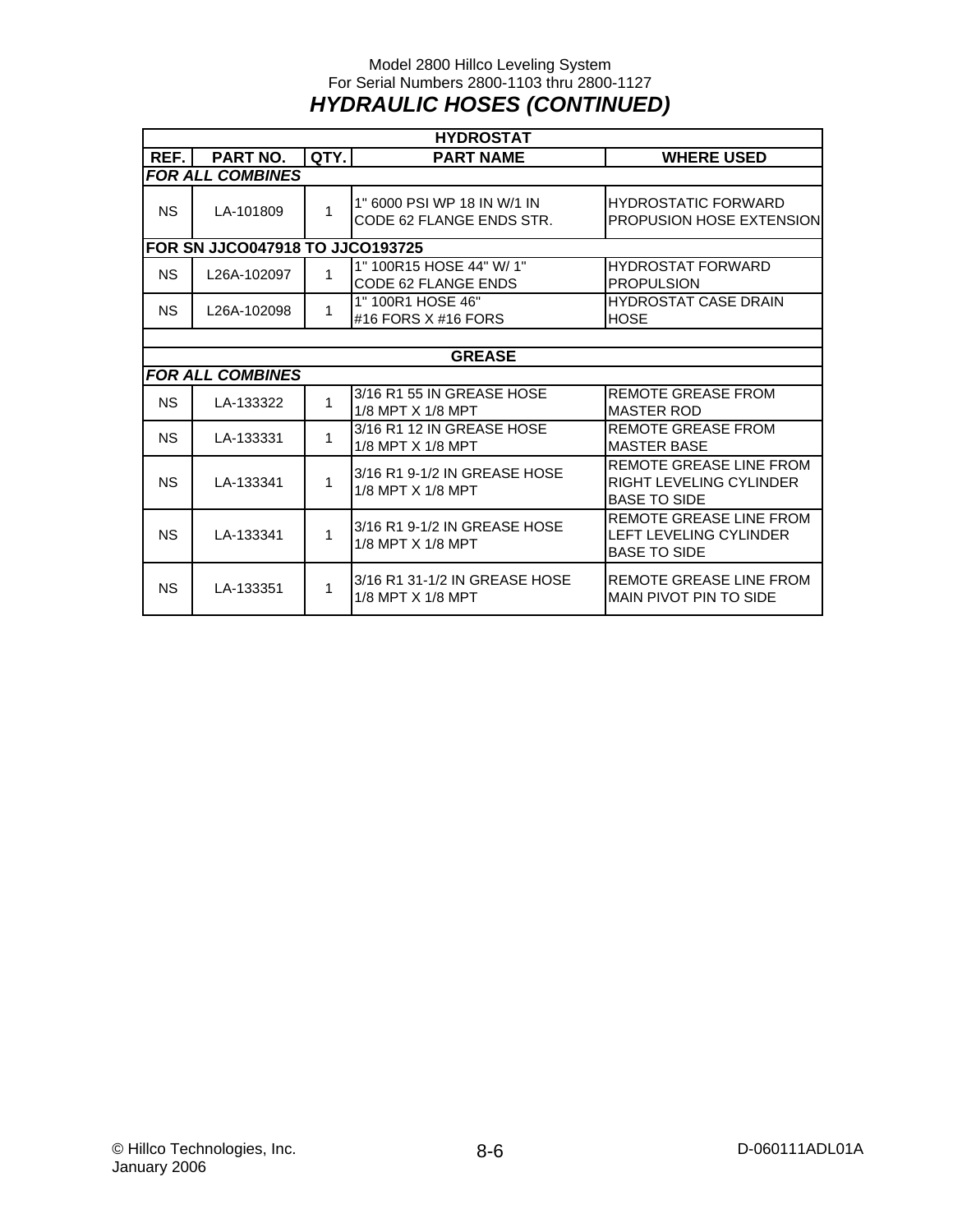#### Model 2800 Hillco Leveling System For Serial Numbers 2800-1103 thru 2800-1127 *HYDRAULIC ADAPTERS*

| LEVELING AND TRIM MANIFOLDS |                                              |                |                                                   |                                                                             |  |  |
|-----------------------------|----------------------------------------------|----------------|---------------------------------------------------|-----------------------------------------------------------------------------|--|--|
| REF.                        | <b>PART NO.</b>                              | QTY.           | <b>PART NAME</b>                                  | <b>WHERE USED</b>                                                           |  |  |
|                             | <b>FOR ALL COMBINES</b>                      |                |                                                   |                                                                             |  |  |
| NS.                         | HA-M-6MF6FF                                  | 1              | #6 FORS SWIVEL NUT RUN TEE                        | LOAD SENSE LINE AT STEERING<br>PRIORITY VALVE                               |  |  |
| NS.                         | HA-M-10FF10MF                                | 1              | #10 ORS SWIVEL NUT RUN TEE                        | PRESSURE HOSE AT STEERING<br>PRIORITY VALVE                                 |  |  |
| NS.                         | HA-M-12FF12MF                                | 2              | #12 ORS SWIVEL NUT RUN TEE                        | RETURN HOSE AT RETURN BLOCK<br>& PRESSURE HOSE AT PRIORITY<br>VALVE         |  |  |
| <b>NS</b>                   | HA-A-10MO                                    | 2              | #10 MORB ALLEN HEAD PLUG                          | "P" & "T" PORTS                                                             |  |  |
| <b>NS</b>                   | HA-L-10MF10MO                                | 2              | #10 MORS X #10 MORB 90 DEG                        | "P" & "T" PORTS                                                             |  |  |
| <b>NS</b>                   | HA-S-6MF8MO                                  | 2              | #6 MORS X #8 MORB STRAIGHT                        | "A" & "B" LEVELING PORTS                                                    |  |  |
|                             |                                              |                | FOR COMBINES WITHOUT FIELD TRACKER VALVE          |                                                                             |  |  |
| NS.                         | HA-S-6MF8MO                                  | 2              | #6 MORS X #8 MORB STRAIGHT                        | "A" & "B" TRIM PORTS                                                        |  |  |
| <b>NS</b>                   | HA-T-4MF4MO                                  | 1              | #4 MORB X #4 MORS STRAIGHT<br>THREAD RUN TEE      | LOAD SENSE SHUTTLE                                                          |  |  |
| <b>NS</b>                   | HA-S-4MF4MO                                  | 1              | #4 MORB X #4 MORS STRAIGHT                        | <b>LOAD SENSE SHUTTLE</b>                                                   |  |  |
| <b>NS</b>                   | HC-139901                                    | $\overline{2}$ | #4 ORS-TF NUT                                     | STEEL LOAD SENSE LINE                                                       |  |  |
| <b>NS</b>                   | HC-139911                                    | $\overline{2}$ | #4 ORS-TF FERRULE                                 | STEEL LOAD SENSE LINE                                                       |  |  |
| <b>NS</b>                   | HC-139921                                    | $\overline{2}$ | #4 ORS-TF SLEEVE                                  | STEEL LOAD SENSE LINE                                                       |  |  |
|                             | <b>FOR COMBINES WITH FIELD TRACKER VALVE</b> |                |                                                   |                                                                             |  |  |
| <b>NS</b>                   | HA-L-4MF4M0                                  | 1              | #4 MORS X #4 MORB 90 DEG                          | <b>LOAD SENSE SHUTTLE</b>                                                   |  |  |
| NS.                         | HA-L-6MF6MO                                  | $\overline{2}$ | #6 MORS X #6 MORB 90 DEG                          | <b>FIELD TRACKER CW AND</b><br><b>CCW PORTS</b>                             |  |  |
|                             |                                              |                |                                                   |                                                                             |  |  |
|                             |                                              |                | <b>MAIN CYLINDERS AND COUNTERBALANCE VALVE</b>    |                                                                             |  |  |
| NS.                         | HA-Q-6MF6MO                                  | 3              | #6 MORS X #6 MORB STRAIGHT<br>THREAD BRANCH TEE   | LEFT & RIGHT COUNTERBALANCE<br>VALVE PORT #3 AND<br>COUNTERBALANCE #2 RIGHT |  |  |
| <b>NS</b>                   | HA-K-6MF6FF                                  | 1              | <b>BRANCH TEE</b>                                 | #6 MORS X #6 FORS SWIVEL NUT IRIGHT COUNTERBALANCE VAVLE<br>PORT#3          |  |  |
| NS.                         | HA-L-6MF6MO                                  | 1              | #6 MORS X #6 MORB 90 DEG                          | LEFT COUNTERBALANCE VALVE<br>PORT <sub>#2</sub>                             |  |  |
| NS.                         | HA-S-6FO8MO                                  | 2              | #6 FORB X #8MORB STR                              | <b>LEFT &amp; RIGHT MAIN CYLINDER</b><br><b>BASE</b>                        |  |  |
| NS.                         | HA-L-6MF8MO                                  | 2              | #6MORS X #8MORB 90 DEG                            | LEFT & RIGHT MAIN CYLINDER ROD                                              |  |  |
| NS.                         | HA-L-6MO6MO                                  | $\overline{2}$ | #6 MORB X #6 MORB 90 DEG                          | LEFT AND RIGHT PILOT OP CHECK<br>VALVE #1                                   |  |  |
|                             |                                              |                |                                                   |                                                                             |  |  |
|                             |                                              |                | <b>MASTER AND SLAVE CYLINDERS</b>                 |                                                                             |  |  |
| <b>NS</b>                   | HA-Q-6MF6MO                                  | $\overline{2}$ | #6 MORS X #6 MORB STR THREAD<br><b>BRANCH TEE</b> | MASTER BASE AND ROD PORTS                                                   |  |  |
| <b>NS</b>                   | HA-L-6MF6MO                                  | $\overline{2}$ | #6 MORS X #6 MORB 90 DEG                          | SLAVE BASE AND ROD PORTS                                                    |  |  |
|                             |                                              |                |                                                   |                                                                             |  |  |
|                             |                                              |                | <b>GREASE</b>                                     |                                                                             |  |  |
| NS.                         | HC-133891                                    | 1              | ZERK, GREASE 1/8 MPT<br><b>STRAIGHT</b>           | TRANSITION MAIN PIVOT PIN                                                   |  |  |
| <b>NS</b>                   | HC-135771                                    | 1              | 1/4-28 MALE X 1/8 FPT 90 DEG                      | MASTER CYLINDER BASE                                                        |  |  |
| <b>NS</b>                   | HC-135761                                    | 2              | 1/4-28 MALE X 1/8 FPT 45 DEG                      | LEVELING CYLINDERS BASE                                                     |  |  |
| <b>NS</b>                   | HC-138011                                    | 5              | ZERK, GREASE 1/4-28 STRAIGHT                      | ALL GREASE HOSES                                                            |  |  |
| <b>NS</b>                   | HA-NJ-2FN                                    | 5              | 1/8 NPSM BULKHEAD LOCKNUT                         | <b>BULKHEAD CONNECTORS</b>                                                  |  |  |
| <b>NS</b>                   | HA-S-2FP2MN                                  | 5              | 1/8 NPSM X 1/8 FPT BULKHEAD<br><b>CONNECTOR</b>   | <b>BULKHEAD CONNECTORS</b>                                                  |  |  |
| <b>NS</b>                   | HC-135881                                    | 1              | 1/4-28 MALE X 1/8 FPT STR.                        | <b>MASTER CYLINDER ROD</b>                                                  |  |  |
| <b>NS</b>                   | HA-L-2FP2MP                                  | 1              | 1/8 MPT 90 STREET EL                              | <b>MAIN PIVOT PIN</b>                                                       |  |  |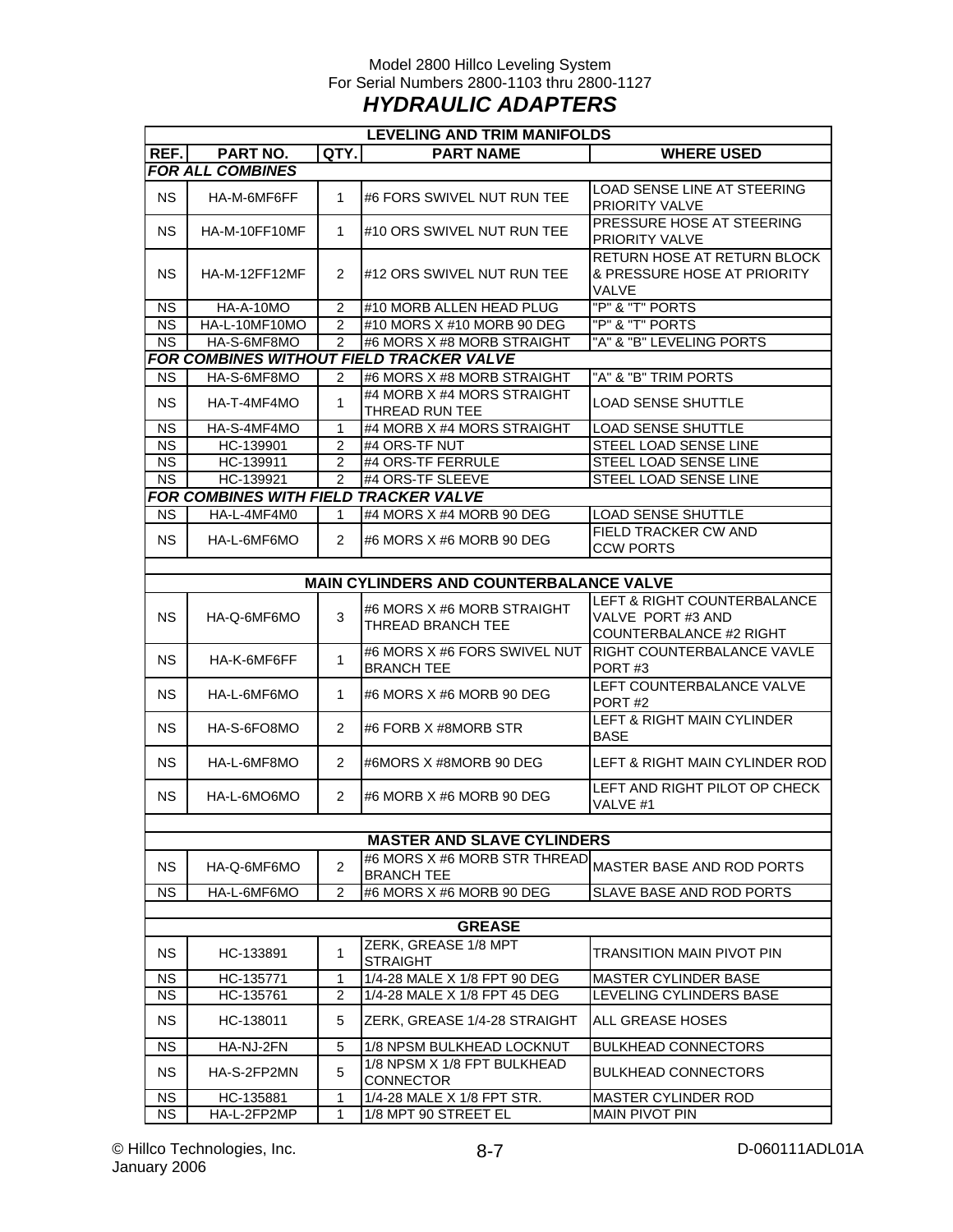## **9** *MISCELLANEOUS*

|                        | <b>DECALS AND LITERATURE</b>     |                |                                                   |                                    |  |  |
|------------------------|----------------------------------|----------------|---------------------------------------------------|------------------------------------|--|--|
| REF.                   | PART NO.                         | QTY.           | <b>PART NAME</b>                                  | <b>DESCRIPTION</b>                 |  |  |
| <b>NS</b>              | LL20-100773                      | 2              | DECAL, GRAY                                       | HILLCO 2000 LEVELING SYSTEM        |  |  |
| <b>NS</b>              | LL20-100782                      | 1              | LABEL, SAFETY                                     | CAUTION LEVELING SYSTEM CAB        |  |  |
| <b>NS</b>              | LL20-100783                      | 6              | LABEL, SAFETY                                     | <b>DANGER CRUSHING HAZARD</b>      |  |  |
| <b>NS</b>              | LL20-100784                      | 2              | LABEL, SAFETY                                     | DANGER PINCH POINT                 |  |  |
| <b>NS</b>              | LL20-100785                      | 1              | LABEL, SAFETY                                     | CAUTION MOVING STEP                |  |  |
| <b>NS</b>              | LL20-100786                      | $\mathbf{1}$   | LABEL, SAFETY                                     | <b>WARNING ELECTRONIC CRUSHING</b> |  |  |
|                        |                                  |                |                                                   | <b>HAZARD</b>                      |  |  |
| <b>NS</b>              | LL20-100787                      | $\overline{2}$ | LABEL, SAFETY                                     | CAUTION LEVELING SYSTEM HAZARD     |  |  |
| <b>NS</b>              | LL20-100788                      | 3              | LABEL, SAFETY                                     | DANGER HYDRAULIC HAZARD            |  |  |
| <b>NS</b>              | LL-133731                        | 1              | LABEL, GREASE 10 HRS                              | <b>REAR AXLE</b>                   |  |  |
| <b>NS</b>              | LL-133731                        | 1              | LABEL, GREASE 10 HRS                              | RH OVERCARRIAGE                    |  |  |
| <b>NS</b>              | LL-133731                        | 1              | LABEL, GREASE 10 HRS                              | LH OVERCARRIAGE                    |  |  |
| $\overline{\text{NS}}$ | LL-133731                        | 1              | LABEL, GREASE 10 HRS                              | TT PVT PIN                         |  |  |
| <b>NS</b>              | LL-133741                        | 1              | LABEL, GREASE 50 HRS                              | RH TRANS SIDE PLT                  |  |  |
| $\overline{\text{NS}}$ | LL-133741                        | 1              | LABEL, GREASE 50 HRS                              | HDR LIFT CYL MNT (MAIN PVT PIN)    |  |  |
| $\overline{\text{NS}}$ | LL-133731                        | $\overline{2}$ | LABEL, GREASE 10 HRS                              | MAIN LEV CYL BOTTOM (RH AND LH)    |  |  |
| NS                     | D-010223DJC01                    | 1              | MANUAL, OPERATOR'S                                |                                    |  |  |
| $\overline{\text{NS}}$ | D-010310DJC08                    | $\mathbf{1}$   | MANUAL, INSTALLATION                              |                                    |  |  |
| <b>NS</b>              | D-10227DJC01                     | 1              | MANUAL, FACTORY                                   |                                    |  |  |
|                        |                                  |                | <b>INSTALLATION</b>                               |                                    |  |  |
| <b>NS</b>              | D-060111ADL01A                   | $\mathbf{1}$   | MANUAL, PARTS                                     |                                    |  |  |
|                        |                                  |                | FOR FACTORY AND DEALER INSTALL WITH FIELD TRACKER |                                    |  |  |
| <b>NS</b>              | D-010621LJH01                    | $\mathbf{1}$   | <b>AUTO DISABLE RELAY KIT INSTRUCTIONS</b>        |                                    |  |  |
|                        | FOR FACTORY INSTALL ONLY         |                |                                                   |                                    |  |  |
| <b>NS</b>              | D-031111DJC01                    | 1              | <b>INSTRUCTION SHEET</b>                          |                                    |  |  |
|                        | <b>HOSE CLAMPS AND FASTENERS</b> |                |                                                   |                                    |  |  |
| N <sub>S</sub>         | MC-101342                        | $\overline{2}$ | CLAMP R/C 1/4H 1-1/2T                             | AXLE FRONT CORNER GUSSET           |  |  |
| <b>NS</b>              | MC-101343                        | 1              | CLAMP R/C 1/4H 2-7/16T                            | LEFT SIDE OVERCARRIAGE             |  |  |
| <b>NS</b>              | F-HC5-04C12                      | 3              | HC5 1/4-20 x 3/4                                  | <b>HOSE CLAMPS</b>                 |  |  |
| <b>NS</b>              | F-HNF-04C                        | 3              | HN 1/4-20, FLNG., SERR.                           | <b>HOSE CLAMPS</b>                 |  |  |
| $\overline{\text{NS}}$ | $F-FW-04$                        | $\overline{3}$ | <b>FW 1/4</b>                                     | <b>HOSE CLAMPS</b>                 |  |  |
| <b>NS</b>              | MC-101342                        | $\overline{1}$ | CLAMP R/C 1/4H 1-1/2T                             | <b>TRANSITION RIGHT UP-RIGHT</b>   |  |  |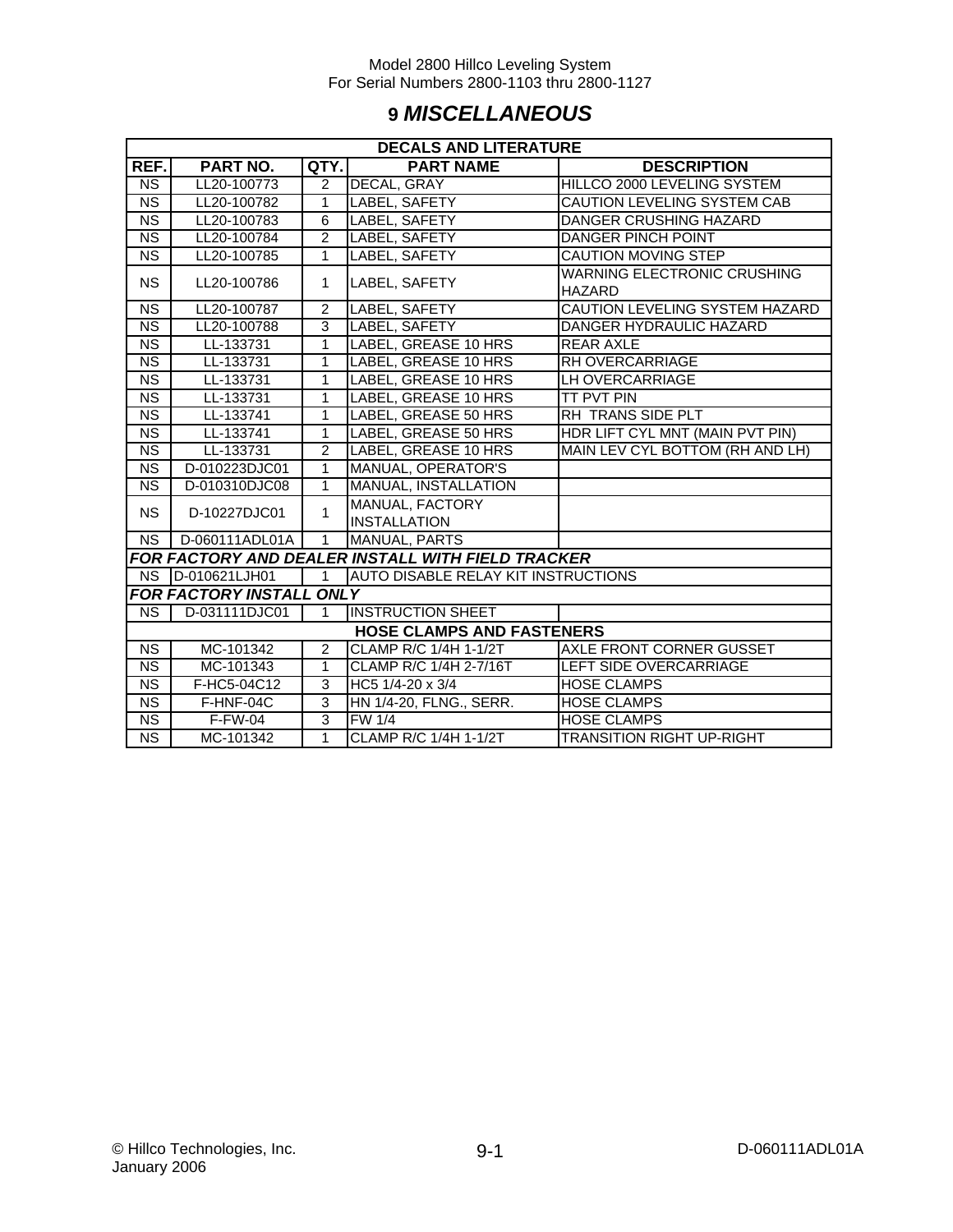## **10** *PART NUMBER INDEX*

| PART<br>JMBER  | ER<br>PAGE<br>UMBEI    |
|----------------|------------------------|
| D-010223DJC01  | $9 - 1$                |
| D-010310DJC08  | $9 - 1$                |
| D-010621LJH01  | $9 - 1$                |
| D-031111DJC01  | 9-1                    |
| D-060111ADL01  | $9 - 1$                |
| D-10227DJC01   | $9 - 1$                |
| EC-100002      | $7-2$                  |
| EC-100003      | $7-2$                  |
| EC-100008      |                        |
| EC-100009      | $\frac{7-4}{7-2, 7-4}$ |
| EC-100010      | $7-2, 7-4$             |
|                |                        |
| EC-100164      | $7 - 4$                |
| EC-100165      | $7 - 4$                |
| EC-100549      | 7-4                    |
| EC-100550      | $7 - 4$                |
| EC-100551      | $7 - 4$                |
| EC-100552      | $7 - 4$                |
| EC-100552      | $7 - 4$                |
| EC-100553      | $7-4$                  |
| EC-100554      | $7 - 4$                |
| EC-100557      | $7-2$                  |
| EC-100628      | $7 - 4$                |
| EC-100692      | $\frac{1}{7-2}$        |
|                |                        |
| EC-100693      | $7 - 4$                |
| $EC-101874$    | $7 - 2$                |
| EC-101876      | 7-2<br>7-2             |
| EC-101877      |                        |
| EC-138731      | $7 - 2$                |
| EC-138741      | $7-2$                  |
| EC-138751      | $7 - 2$                |
| EC-138761      | $7-2$                  |
| EC-138771      | $7 - 2$                |
| EC-138781      | $7 - 2$                |
| EC-139301      | $7 - 4$                |
| EC-139311      | $7 - 4$                |
| EC-139321      | $7 - 4$                |
|                | $7 - 4$                |
| EC-139331      |                        |
| EC-141891      | $7 - 2$                |
| EC-141901      | 7-2                    |
| EC-142121      | $7-2$                  |
| ET-QC-20       | $7 - 4$                |
| ET-SP-20       | 7-4                    |
| ET-ST-20#10    | 7-4                    |
| ET-ST-20#6     | 7-4                    |
| ET-ST-2004     | $7 - 4$                |
| ET-ST-2008     | 7-4                    |
| F-CB-06C20     | $\overline{2}$ -6      |
| F-CB-10C40     | $2 - 6$                |
| F-EB-04C20     | 2-6                    |
| F-FHS-05F10    | 2-6                    |
| F-FHS-05F20    | $-2, \, 2-6$<br>2.     |
|                | $9 - 1$                |
| F-FW-04        |                        |
| F-FW-06        | $6 - 2$                |
| <b>F-FW-10</b> | $3-2$                  |
| F-FW-12        | 5-2                    |
| F-FWH-06       | 2-6                    |
| F-FWH-10       | $2-6, 3-2$             |

| NUMBER<br>PART            | <b>PAGE<br/>NUMBER</b> | NUMBER<br>PART             | <b>NUMBER</b><br>PAGE | <b>NUMBER</b><br>PART        | <b>PAGE<br/>NUMBER</b> |
|---------------------------|------------------------|----------------------------|-----------------------|------------------------------|------------------------|
| D-010223DJC01             | $9 - 1$                | F-FWH-12                   | $2-6, 5-2$            | <b>F-LW-12A</b>              | $5 - 2$                |
| D-010310DJC08             | $9 - 1$                | F-HC-20M065E               | $3 - 2$               | F-LWE-06                     | $7 - 1$                |
| D-010621LJH01             | $9 - 1$                | F-HC5-04C12                | $9 - 1$               | <b>F-LWH-07</b>              | $8 - 2$                |
| D-031111DJC01             | $9 - 1$                | F-HC5-05C12                | $7 - 1$               | F-LWH-20M                    | $3 - 2$                |
| D-060111ADL01             | $9 - 1$                | F-HC5-06C12                | $2 - 6$               | F-MB-12WR18                  | $2 - 6$                |
| D-10227DJC01              | $9 - 1$                | F-HC5-06C14                | $3 - 2$               | F-MB-14NR40                  | $2 - 6$                |
| EC-100002                 | $7 - 2$                | F-HC5-06C20                | $2 - 6$               | <b>F-MB-18NR18</b>           | $7 - 1$                |
| EC-100003                 | $7-2$                  | F-HC5-08C104               | $2 - 4$               | F-MB-18NR24                  | $4 - 2$                |
| EC-100008                 | $7 - 4$                | F-HC5-08C16                | $3 - 2$               | F-PCL-10X24                  | $2 - 6$                |
| EC-100009                 | $7-2, 7-4$             | F-HC5-08C176               | $2 - 4$               | F-PCT-02X16                  | $2 - 6$                |
| EC-100010                 | $7-2, 7-4$             | F-HC5-08C20                | $2 - 6$               | F-PCT-05X48                  | $2 - 4$                |
| EC-100164                 | $7 - 4$                | F-HC5-08C32                | $2 - 6$               | F-PHM-#10C28                 | $7 - 1$                |
| EC-100165                 | $7 - 4$                | F-HC5-12C88                | $5 - 2$               | F-PHMS-06C24                 | $6 - 2$                |
| EC-100549                 | 7-4                    | F-HC8-07C44                | $8 - 2$               | F-PHMS-06C32                 | $6 - 2$                |
| EC-100550                 | 7-4                    | F-HC8-07C88                | $8 - 2$               | F-PHMS-06C40                 | $6 - 2$                |
| EC-100551                 | 7-4                    | F-HC8-08C36                | $4 - 2$               | F-PHMS-06C56                 | $6 - 2$                |
| EC-100552                 | 7-4                    | F-HC8-08C44                | $2 - 6$               | F-PR-06X40                   | $6 - 2$                |
| EC-100552                 | 7-4                    | F-HC8-08C48                | $4 - 2$               | F-SHC-20M065E                | $3 - 2$                |
| EC-100553                 | $7 - 4$                | F-HC8-08F20                | 2-4                   | F-SSS-04F04                  | $8 - 2$                |
| EC-100554                 | 7-4                    | F-HC8-10C24                | $3 - 2$               | F-SSS-06C08                  | $2-4, 2-6$             |
| EC-100557                 | $7 - 2$                | F-HC8-10C32                | $2-6, 3-2$            | F-THC-#10C08                 | 7-1                    |
| EC-100628                 | $7 - 4$                | F-HC8-10C36                | $3 - 2$               | F-THM-06C16                  | $2 - 6$                |
| EC-100692                 | $7 - 2$                | F-HC8-10C80                | $2 - 6$               | F-THMS-04C08                 | $2-6, 7-1$             |
| EC-100693                 | $7 - 4$                | F-HC8-12C112               | $5 - 2$               | <b>F-THMS-04C12</b>          | $7 - 1$                |
| EC-101874                 | $7 - 2$                | F-HC8-12C120               | $5 - 2$               | F-THMS-05C16                 | $2 - 6$                |
| EC-101876                 | $7 - 2$                | F-HC8-12C136               | $5 - 2$               | F-THMS-06C16                 | $6-2, 7-1$             |
| EC-101877                 | $7 - 2$                | F-HC8-12C144               | $5 - 2$               | F-UDS-#7X06                  | $3 - 2$                |
| EC-138731                 | $7 - 2$                | F-HC8-12C160               | $5 - 2$               | HA-A-10MO                    | $8 - 7$                |
| EC-138741                 | $7 - 2$                | F-HC8-12C56                | $5 - 2$               | HA-K-6MF6FF                  | 8-7                    |
| EC-138751<br>EC-138761    | 7-2<br>$7-2$           | F-HC8-12C72                | $5 - 2$               | HA-L-10MF10MO<br>HA-L-2FP2MP | 8-7<br>$8 - 7$         |
|                           | $7 - 2$                | F-HC8-12C88                | $5 - 2$<br>$5 - 2$    |                              | $8 - 7$                |
| EC-138771<br>EC-138781    | $7-2$                  | F-HC8-12C96<br>F-HC8-16C44 | $4 - 2$               | HA-L-4MF4M0<br>HA-L-6MF6MO   | $8 - 7$                |
| EC-139301                 | 7-4                    | F-HC8-16C72                | $4 - 2$               | HA-L-6MO6MO                  | 8-7                    |
| EC-139311                 | $7 - 4$                | F-HC8-20C40                | $2 - 4$               | HA-M-10FF10MF                | $8 - 7$                |
| EC-139321                 | $7 - 4$                | <b>F-HN5-06C</b>           | $2 - 6$               | HA-M-12FF12MF                | $8 - 7$                |
| EC-139331                 | 7-4                    | F-HN5-08C                  | $2 - 6$               | HA-M-6MF6FF                  | $8 - 7$                |
| EC-141891                 | $7 - 2$                | F-HN8-07C                  | $8 - 2$               | HA-NJ-2FN                    | 8-7                    |
| EC-141901                 | $7 - 2$                | <b>F-HN8-12C</b>           | $5-2$                 | HA-Q-6MF6MO                  | $8 - 7$                |
| EC-142121                 | 7-2                    | F-HNF-#10C                 | 7-1                   | HA-S-2FP2MN                  | 8-7                    |
| ET-QC-20                  | 7-4                    | F-HNF-04C                  | $2-6, 7-1, 9-1$       | HA-S-4MF4MO                  | 8-7                    |
| ET-SP-20                  | 7-4                    | F-HNF-05C                  | $2-6, 7-1, 8-4$       | HA-S-6FO8MO                  | 8-7                    |
| ET-ST-20#10               | 7-4                    | F-HNF-06C                  | $2-6, 6-2, 7-1$       | HA-S-6MF8MO                  | $8 - 7$                |
| ET-ST-20#6                | 7-4                    | F-HNF-12C                  | 5-2                   | HA-T-4MF4MO                  | 8-7                    |
| ET-ST-2004                | 7-4                    | F-HNN-10C                  | $2 - 6$               | HC-100706                    | $2-2, 8-2$             |
| ET-ST-2008                | 7-4                    | F-HNN-12C                  | 2-6                   | HC-101021                    | 8-4                    |
| F-CB-06C20                | 2-6                    | F-HNS-05F                  | $2-2, 2-6$            | HC-101022                    | 8-4                    |
| F-CB-10C40                | 2-6                    | F-HNS-06C                  | 2-6                   | HC-101264                    | 8-4                    |
| F-EB-04C20                | 2-6                    | F-HNS-08C                  | $2-4, 4-2$            | HC-101842                    | $3-2, 8-2$             |
| F-FHS-05F10               | 2-6                    | F-HNS-10C                  | $2-6, 3-2$            | HC-101843                    | 8-2                    |
| F-FHS-05F20               | $2-2, 2-6$             | F-HNS-16C                  | 4-2                   | HC-102082                    | 8-4                    |
| <b>F-FW-04</b><br>F-FW-06 | 9-1<br>$6 - 2$         | F-HNS-20C<br>F-HNSF-08C    | 2-4<br>$2 - 6$        | HC-103227<br>HC-133891       | $3-2, 8-2$             |
| $\overline{F}$ -FW-10     | 3-2                    | F-LW-06                    | $2-6, 3-2$            |                              | 8-7<br>$2-2, 8-2$      |
| <b>F-FW-12</b>            | $5 - 2$                | <b>F-LW-07</b>             | $8 - 2$               | HC-134191<br>HC-134201       | 8-2                    |
| F-FWH-06                  | 2-6                    | <b>F-LW-08</b>             | $2-6, 3-2$            | HC-134251                    | $8-2$                  |
| F-FWH-10                  | $2-6, 3-2$             | F-LW-08A                   | 2-4                   | HC-134911                    | $8 - 2$                |
|                           |                        |                            |                       |                              |                        |

| ≃<br>щ<br>PART         | ≃<br>ш<br>ш<br>PAGI    |
|------------------------|------------------------|
| <b>F-LW-12A</b>        | $5 - 2$                |
| F-LWE-06               | $7 - 1$                |
| F-LWH-07               | 8-2                    |
| F-LWH-20M              | 3-2                    |
| F-MB-12WR18            | 2-6                    |
| F-MB-14NR40            | $2-6$                  |
|                        |                        |
| F-MB-18NR18            | 7-1                    |
| F-MB-18NR24            | $4 - 2$                |
| F-PCL-10X24            | $2 - 6$                |
| F-PCT-02X16            | $2 - 6$                |
| F-PCT-05X48            | 2-4                    |
| F-PHM-#10C28           | 7-1                    |
| F-PHMS-06C24           | 6-2                    |
| F-PHMS-06C32           | $6 - 2$                |
| F-PHMS-06C40           | $6 - 2$                |
| F-PHMS-06C56           | $6-2$                  |
| F-PR-06X40             | 6-2                    |
| F-SHC-20M065E          | 3-2                    |
| F-SSS-04F04            | $8-2$                  |
| F-SSS-06C08            | $2-4, 2-6$             |
| F-THC-#10C08           | 7-1                    |
| F-THM-06C16            | $2-6$                  |
|                        |                        |
| F-THMS-04C08           | $\overline{2}$ -6, 7-1 |
| <u>F-THMS-04C12</u>    | 7-1                    |
| F-THMS-05C16           | 2-6                    |
| F-THMS-06C16           | $6-2, 7-1$             |
| F-UDS-#7X06            | $3 - 2$                |
| HA-A-10MO              | $8-7$                  |
| HA-K-6MF6FF            | 8-7                    |
| HA-L-10MF10MO          | 8-7                    |
| HA-L-2FP2MP            | 8-7                    |
| HA-L-4MF4M0            | $8-7$                  |
| HA-L-6MF6MO            | 8-7                    |
| HA-L-6MO6MO            | 8-7                    |
| HA-M-10FF10MF          | 8-7                    |
| HA-M-12FF12MF          | 8-7                    |
| HA-M-6MF6FF            | 8-7                    |
| HA-NJ-2FN              | 8-7                    |
| HA-Q-6MF6MO            | $8-7$                  |
| HA-S-2FP2MN            | 8-7                    |
|                        | $\overline{8}$ -7      |
| HA-S-4MF4MO            |                        |
| HA-S-6FO8MO            | 8-7                    |
| HA-S-6MF8MO            | 8-7                    |
| HA-T-4MF4MO            | 8-7                    |
| HC-100706              | $2-2, 8-2$             |
| HC-101021              | $8 - 4$                |
|                        |                        |
| HC-101022              | $8 - 4$                |
| HC-101264              | $8 - 4$                |
| HC-101842              | $3-2, 8-2$             |
| HC-101843              | $8 - 2$                |
| HC-102082              | 8-4                    |
| HC-103227              | $3-2, 8-2$             |
|                        |                        |
| HC-133891              | $8 - 7$                |
| HC-134191              | $2-2, 8-2$             |
| HC-134201<br>HC-134251 | $8-2$<br>$8 - 2$       |

© Hillco Technologies, Inc. D-060111ADL01A January 2006